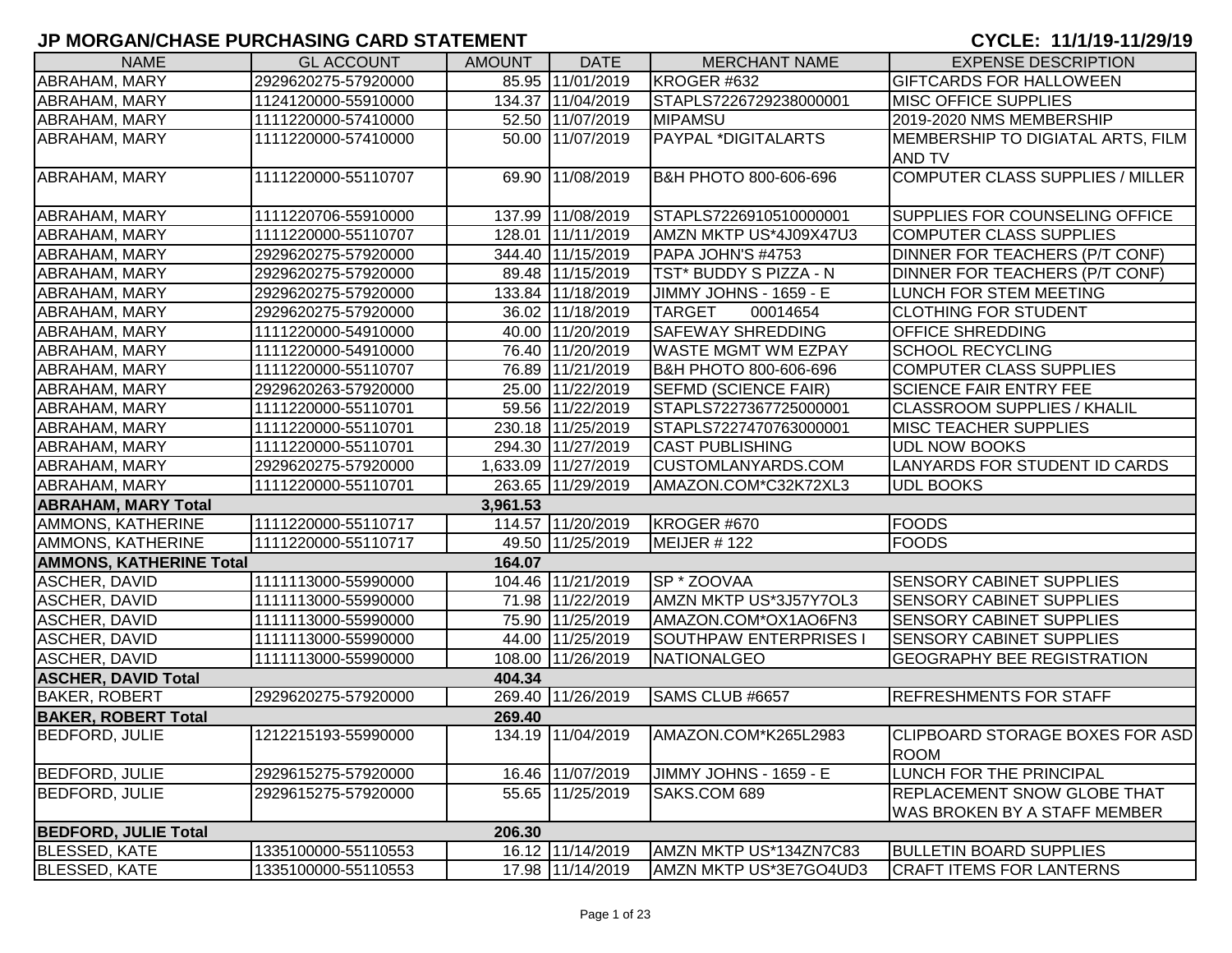| <b>NAME</b>                   | <b>GL ACCOUNT</b>   | <b>AMOUNT</b> | <b>DATE</b>         | <b>MERCHANT NAME</b>          | <b>EXPENSE DESCRIPTION</b>                               |
|-------------------------------|---------------------|---------------|---------------------|-------------------------------|----------------------------------------------------------|
| <b>BLESSED, KATE Total</b>    |                     | 34.10         |                     |                               |                                                          |
| <b>BOOTZ, ASHLEY</b>          | 2929661104-57920000 |               | 65.94 11/04/2019    | DD/BR #304009                 | <b>DONUTS FOR MHSAA EVENT</b>                            |
| <b>BOOTZ, ASHLEY</b>          | 2929661177-57920000 |               | 4.00 11/05/2019     | <b>FAIRFIELD INN</b>          | STATES HOTELS-FAMILIES WILL REPAY                        |
|                               |                     |               |                     |                               | <b>POM ACCOUNT</b>                                       |
| <b>BOOTZ, ASHLEY</b>          | 2929661177-57920000 |               | 4.95 11/05/2019     | <b>FAIRFIELD INN</b>          | <b>STATES HOTELS-FAMILIES WILL REPAY</b>                 |
|                               |                     |               |                     |                               | <b>POM ACCOUNT</b>                                       |
| <b>BOOTZ, ASHLEY</b>          | 2929661177-57920000 |               | 874.65 11/05/2019   | <b>FAIRFIELD INN</b>          | <b>STATES HOTELS</b>                                     |
| <b>BOOTZ, ASHLEY</b>          | 2929699099-57920000 |               | 162.00 11/07/2019   | <b>GREAT LAKES TENT CO</b>    | HS ROBOTICS- DEPOSIT FOR TENTS                           |
|                               |                     |               |                     |                               | <b>EVENT AT KING HS</b>                                  |
| <b>BOOTZ, ASHLEY</b>          | 2929661145-57920000 |               | 504.00 11/07/2019   | <b>LINKS OF NOVI SINGH</b>    | <b>GIRLS GOLF BANQUET</b>                                |
| <b>BOOTZ, ASHLEY</b>          | 2929661104-57920000 |               | 35.03 11/11/2019    | HONEYBAKED HAM 4127           | LUNCH FOR OFFICE STAFF                                   |
| <b>BOOTZ, ASHLEY</b>          | 2929661104-57920000 |               | 74.40 11/25/2019    | DD/BR #304009                 | <b>HOSTING REGIONAL FOOTBALL FINALS</b>                  |
| <b>BOOTZ, ASHLEY</b>          | 2929699099-57920000 |               | 485.04 11/25/2019   | <b>GREAT LAKES TENT CO</b>    | FINAL PAYMENT FOR HS ROBOTICS                            |
|                               |                     |               |                     |                               | <b>FOR RENTING TENTS</b>                                 |
| <b>BOOTZ, ASHLEY</b>          | 2929699099-57920000 |               | 1,863.99 11/25/2019 | PAPA ROMANO'S TROY            | <b>DINNER FOR ROBOTICS</b>                               |
| <b>BOOTZ, ASHLEY</b>          | 2929661104-57920000 |               | 122.67 11/25/2019   | SAMS CLUB #6657               | THANKSGIVING OFFICE ITEMS                                |
| <b>BOOTZ, ASHLEY</b>          | 1429300000-55910000 |               | 8.46 11/27/2019     | WALGREENS #4454               | <b>DISH CLEANER</b>                                      |
| <b>BOOTZ, ASHLEY Total</b>    |                     | 4,205.13      |                     |                               |                                                          |
| <b>BRASIL, SANDRA</b>         | 1111322000-55110708 |               | 427.26 11/06/2019   | SSI*SCHOOL SPECIALTY          | <b>ROLLED PAPER FOR SCHOOL</b>                           |
| <b>BRASIL, SANDRA</b>         | 2929622186-57920000 |               | 59.88 11/15/2019    | AMZN MKTP US*OH2ZN7T13        | <b>HELIUM TANK FOR BALLOONS FOR</b><br><b>FALL DANCE</b> |
| <b>BRASIL, SANDRA</b>         | 2929622186-57920000 |               | 102.41 11/18/2019   | AMZN MKTP US*356750VN3        | <b>BLACK LIGHT FOR FALL DANCE</b>                        |
| <b>BRASIL, SANDRA</b>         | 1111322000-55110708 |               | 64.70 11/22/2019    | <b>SSI*SCHOOL SPECIALTY</b>   | SELF STICK CHART PAPER FOR                               |
|                               |                     |               |                     |                               | <b>MEETINGS WITH STAFF</b>                               |
| <b>BRASIL, SANDRA</b>         | 2929622108-57920000 |               | 19.74 11/25/2019    | COTTAGE INN PIZZA - NO        | LUNCH FOR STUDENT COUNCIL CIDER                          |
|                               |                     |               |                     |                               | AND DONUT HELP FROM THE                                  |
|                               |                     |               |                     |                               | <b>PRINCIPAL</b>                                         |
| <b>BRASIL, SANDRA Total</b>   |                     | 673.99        |                     |                               |                                                          |
| <b>BRATNEY, BETHANY</b>       | 1122222000-55310000 |               | 57.58 11/04/2019    | BOOKSAMILLION.COM             | NEW RELEASE BOOKS FOR LMC                                |
| <b>BRATNEY, BETHANY</b>       | 1122222000-55410000 |               | 16.26 11/04/2019    | <b>GAN*OBS + ECCENTRIC</b>    | NOVI NEWS SUBSCRIPTION FOR LMC                           |
| <b>BRATNEY, BETHANY</b>       | 1122222000-55310000 |               | 280.86 11/07/2019   | <b>FOLLETT SCHOOL SOLUTIO</b> | NEW MATERIALS FOR LMC                                    |
| <b>BRATNEY, BETHANY</b>       | 1122222000-55310000 |               | 122.19 11/12/2019   | FOLLETT SCHOOL SOLUTIO        | NEW MATERIALS FOR LMC                                    |
| <b>BRATNEY, BETHANY</b>       | 1122222000-55990000 |               | 192.23 11/25/2019   | <b>IRECEIVABLES</b>           | <b>NEW BARCODE LABELS FOR LMC</b>                        |
|                               |                     |               |                     |                               | <b>ITEMS AVAILABLE FOR CHECKOUT</b>                      |
| BRATNEY, BETHANY              | 1122222000-55310000 |               | 471.80 11/25/2019   | <b>JUNIOR LIBRARY GUILD</b>   | NEW RELEASE MATERIALS FOR LMC                            |
| <b>BRATNEY, BETHANY</b>       | 1122222000-55310000 |               | 169.01 11/26/2019   | BOOKOUTLET.COM                | NEW & REPLACEMENT MATERIALS FOR                          |
|                               |                     |               |                     |                               | <b>LMC</b>                                               |
| <b>BRATNEY, BETHANY</b>       | 1122222000-55310000 |               | 711.05 11/26/2019   | <b>FOLLETT SCHOOL SOLUTIO</b> | NEW MATERIALS FOR LMC                                    |
| <b>BRATNEY, BETHANY Total</b> |                     | 2,020.98      |                     |                               |                                                          |
| <b>BROWN, ALAINA</b>          | 1722100000-53220614 |               | 186.67 11/08/2019   | <b>HILTON</b>                 | HOTEL - 1ST NIGHT DEPOSIT FOR IB<br><b>CONFERENCE</b>    |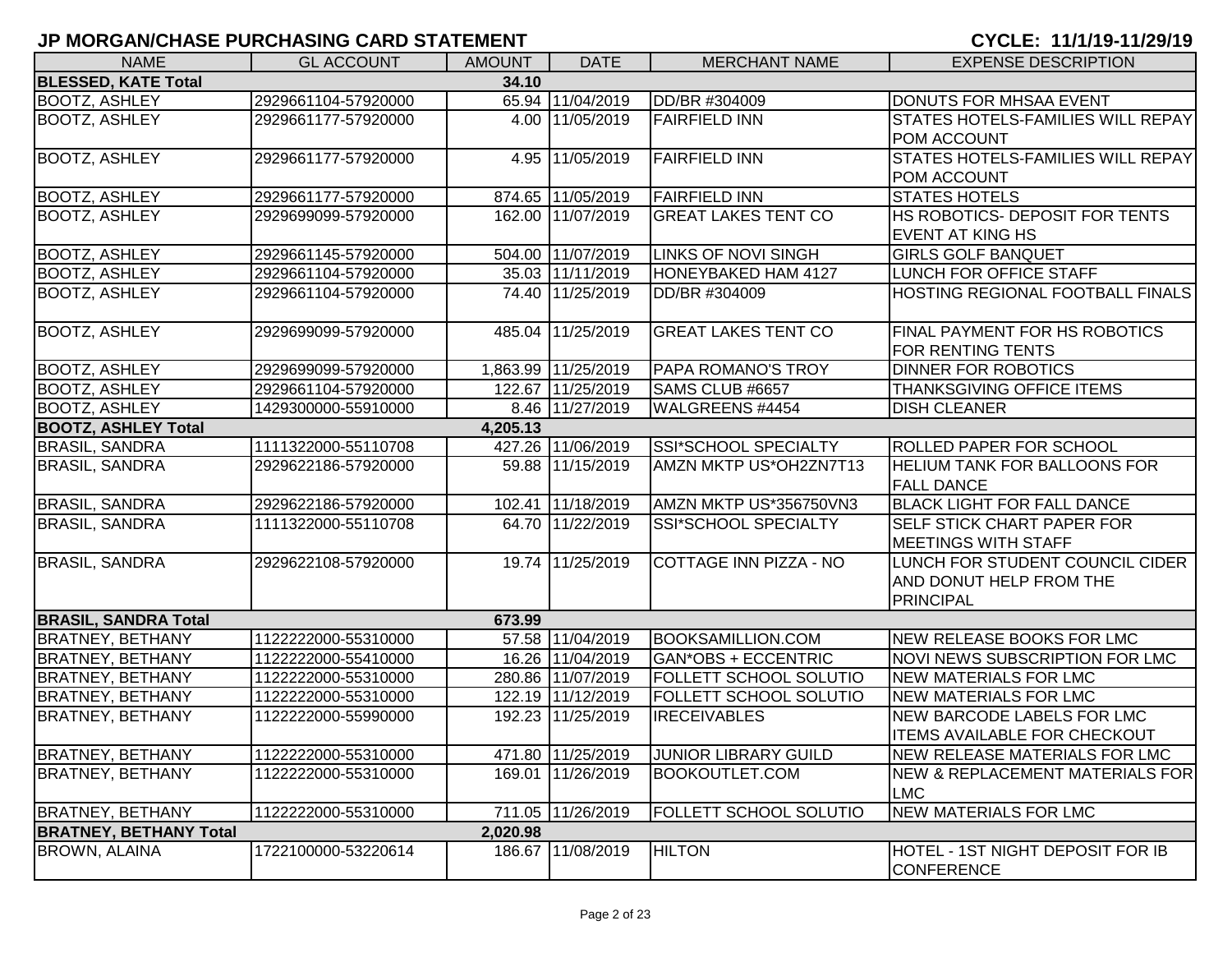| <b>NAME</b>                            | <b>GL ACCOUNT</b>   | <b>AMOUNT</b> | <b>DATE</b>        | <b>MERCHANT NAME</b>                            | <b>EXPENSE DESCRIPTION</b>                                                      |  |  |  |
|----------------------------------------|---------------------|---------------|--------------------|-------------------------------------------------|---------------------------------------------------------------------------------|--|--|--|
| <b>BROWN, ALAINA</b>                   | 1722100000-53220614 |               | 744.00 11/11/2019  | INT*BACCALAUREATE ORG                           | <b>IB CONFERENCE REGISTRATION FEE</b>                                           |  |  |  |
| <b>BROWN, ALAINA</b>                   | 1722100000-53220614 |               | 744.00 11/11/2019  | INT*BACCALAUREATE ORG                           | <b>IB CONFERENCE REGISTRATION FEE</b>                                           |  |  |  |
| <b>BROWN, ALAINA</b>                   | 1722100000-53220614 |               | 186.67 11/15/2019  | <b>HILTON</b>                                   | HOTEL - 1ST NIGHT DEPOSIT FOR IB                                                |  |  |  |
|                                        |                     |               |                    |                                                 | <b>CONFERENCE</b>                                                               |  |  |  |
| <b>BROWN, ALAINA Total</b><br>1,861.34 |                     |               |                    |                                                 |                                                                                 |  |  |  |
| <b>BUNKER, JEFFREY</b>                 | 1126160000-55992000 |               | 119.24 11/01/2019  | THE HOME DEPOT #2737                            | <b>IMTCE SCREWS AND AA BATTERIES -</b>                                          |  |  |  |
|                                        |                     |               |                    |                                                 | <b>FOR STOCK</b>                                                                |  |  |  |
| <b>BUNKER, JEFFREY</b>                 | 1126160000-55992000 |               | 95.10 11/04/2019   | THE HOME DEPOT 2737                             | <b>MTCE GARAGE SHOP LIGHTING</b>                                                |  |  |  |
| <b>BUNKER, JEFFREY</b>                 | 1126160000-55992000 |               | 86.62 11/04/2019   | THE HOME DEPOT 2737                             | <b>MTCE GARAGE SHOP LIGHTING</b>                                                |  |  |  |
| <b>BUNKER, JEFFREY</b>                 | 1126160000-55993000 |               | 179.68 11/05/2019  |                                                 | MARKS OUTDOOR POWER EQ MS BLOWER REPAIR AND MULCH<br><b>BLADES FOR Z MOWERS</b> |  |  |  |
| <b>BUNKER, JEFFREY</b>                 | 1126160000-55992000 |               | 131.52 11/06/2019  | THE HOME DEPOT #2737                            | <b>DISTRICT WINTERIZATION OF</b>                                                |  |  |  |
|                                        |                     |               | 120.00 11/07/2019  | <b>RESIDEX</b>                                  | <b>CONCESSION BLDGS</b><br><b>MTCE - SUPPLIES FOR EQUIPMENT</b>                 |  |  |  |
| <b>BUNKER, JEFFREY</b>                 | 1126160000-55990000 |               |                    |                                                 |                                                                                 |  |  |  |
| <b>BUNKER, JEFFREY</b>                 | 1126160000-55992000 |               | 15.26 11/14/2019   | <b>BADER AND SONS CO.</b>                       | <b>WINTERIZATION</b><br><b>MTCE GATOR REPAIR PARTS</b>                          |  |  |  |
| <b>BUNKER, JEFFREY</b>                 | 1126122000-56420000 |               | 619.43 11/14/2019  | <b>BADER AND SONS CO.</b>                       | <b>HS SALT SPREADER</b>                                                         |  |  |  |
| <b>BUNKER, JEFFREY</b>                 | 1126120000-56420000 |               | 619.43 11/14/2019  | <b>BADER AND SONS CO.</b>                       | <b>MS SALT SPREADER</b>                                                         |  |  |  |
| <b>BUNKER, JEFFREY</b>                 | 1126152000-56420000 |               | 619.43 11/14/2019  | <b>BADER AND SONS CO.</b>                       | <b>ECEC SALT SPREADER</b>                                                       |  |  |  |
| <b>BUNKER, JEFFREY</b>                 | 1126160000-55992000 |               | 164.64 11/14/2019  | NAPA AUTO M-2                                   | <b>IMTCT - REPAIR PARTS FOR SALT</b>                                            |  |  |  |
|                                        |                     |               |                    |                                                 | SPREADER 2014 F550 DUMP &                                                       |  |  |  |
|                                        |                     |               |                    |                                                 | <b>HYDRAULIC OIL</b>                                                            |  |  |  |
| <b>BUNKER, JEFFREY</b>                 | 1126122000-55992000 |               | 166.29 11/20/2019  | THE HOME DEPOT #2737                            | <b>HS - SUPPLIES FOR CEILING AND</b>                                            |  |  |  |
|                                        |                     |               |                    |                                                 | ORGANIZATION OF SOUTH SPORTS                                                    |  |  |  |
|                                        |                     |               |                    |                                                 | <b>COMPLEX BUILDING</b>                                                         |  |  |  |
| <b>BUNKER, JEFFREY</b>                 | 1126160000-54120000 |               | (46.56) 11/22/2019 | MARKS OUTDOOR POWER EQ CREDIT                   |                                                                                 |  |  |  |
| <b>BUNKER, JEFFREY</b>                 | 1126160000-54120000 |               | 46.56 11/22/2019   | MARKS OUTDOOR POWER EQ CREDIT PENDING           |                                                                                 |  |  |  |
| <b>BUNKER, JEFFREY</b>                 | 1126160000-54120000 |               | 38.06 11/22/2019   | MARKS OUTDOOR POWER EQ HS ATHLETIC STADIUM CART |                                                                                 |  |  |  |
|                                        |                     |               |                    |                                                 | <b>INSTALLATION OF TIRE TUBE</b>                                                |  |  |  |
| <b>BUNKER, JEFFREY Total</b>           |                     | 2,974.70      |                    |                                                 |                                                                                 |  |  |  |
| <b>CALHOUN, STEPHANIE</b>              | 1335100000-55110553 |               | 25.76 11/12/2019   | WAL-MART #5893                                  | <b>CLASSROOM SUPPLIES</b>                                                       |  |  |  |
| <b>CALHOUN, STEPHANIE Total</b>        |                     | 25.76         |                    |                                                 |                                                                                 |  |  |  |
| CANALES, BETH                          | 1111322000-55110718 |               | 78.91 11/08/2019   | MEIJER # 054                                    | <b>PROTEIN LAB</b>                                                              |  |  |  |
| CANALES, BETH                          | 1111322000-55110718 |               | 23.58 11/13/2019   | <b>MEIJER # 054</b>                             | PLANT PROTEIN LAB                                                               |  |  |  |
| CANALES, BETH                          | 1111322000-55110718 |               | 91.99 11/18/2019   | MEIJER # 054                                    | <b>GINGER BREAD HOUSE</b>                                                       |  |  |  |
|                                        |                     |               |                    |                                                 | COMPETITION/HOLIDAY COOKIES/                                                    |  |  |  |
|                                        |                     |               |                    |                                                 | <b>THANKSGIVING LAB SUPPLIES</b>                                                |  |  |  |
| CANALES, BETH                          | 1111322000-55110718 |               | 120.68 11/25/2019  | GFS STORE #1985                                 | THANKSGIVING SIDES AND DESSERTS                                                 |  |  |  |
|                                        |                     |               |                    |                                                 | <b>LAB</b>                                                                      |  |  |  |
| CANALES, BETH                          | 1111322000-55110718 |               | 182.25 11/25/2019  | MEIJER #122                                     | THANKSGIVING SIDES AND DESSERTS                                                 |  |  |  |
|                                        |                     |               |                    |                                                 | <b>LAB</b>                                                                      |  |  |  |
| <b>CANALES, BETH Total</b>             |                     | 497.41        |                    |                                                 |                                                                                 |  |  |  |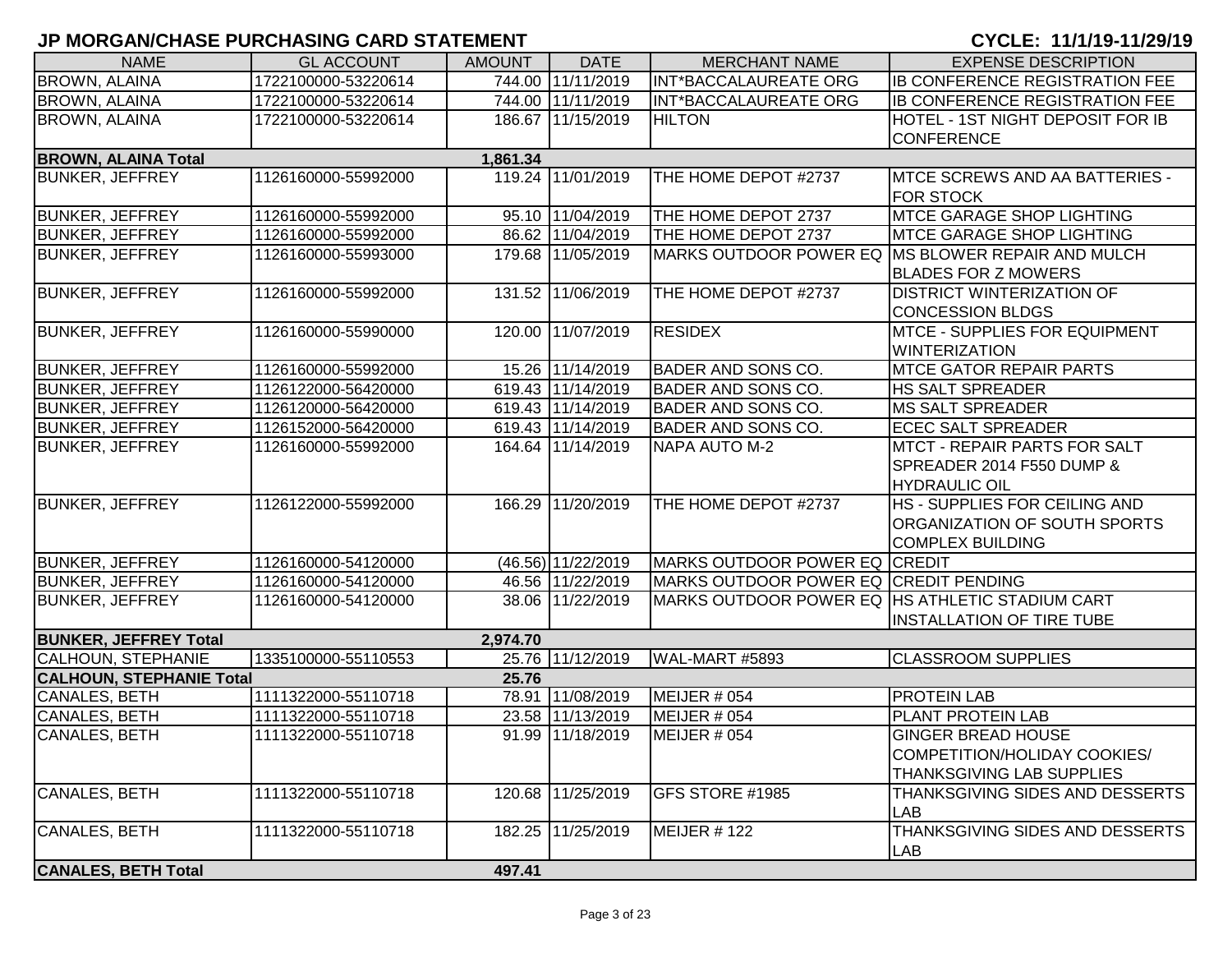| <b>NAME</b>                                   | <b>GL ACCOUNT</b>   | <b>AMOUNT</b> | <b>DATE</b>         | <b>MERCHANT NAME</b>          | <b>EXPENSE DESCRIPTION</b>                                                                                                                                        |  |  |  |  |
|-----------------------------------------------|---------------------|---------------|---------------------|-------------------------------|-------------------------------------------------------------------------------------------------------------------------------------------------------------------|--|--|--|--|
| CARTER, NICOLE                                | 1124122000-53210000 |               | 15.00 11/04/2019    | <b>PARKING-DISTRICT DET</b>   | <b>BAND STATE COMPETITION AT FORD</b>                                                                                                                             |  |  |  |  |
|                                               |                     |               |                     |                               | <b>FIELD-PARKING FEE</b>                                                                                                                                          |  |  |  |  |
| <b>CARTER, NICOLE Total</b>                   |                     | 15.00         |                     |                               |                                                                                                                                                                   |  |  |  |  |
| CHRISTOPOULOS, COURTNI1311800000-55110551     |                     |               | 87.47 11/05/2019    | AMZN MKTP US*4404F6CG3        | <b>CLASSROOM SUPPLIES AND TOYS</b>                                                                                                                                |  |  |  |  |
| <b>CHRISTOPOULOS, COURTNEY Total</b><br>87.47 |                     |               |                     |                               |                                                                                                                                                                   |  |  |  |  |
| CIANCIO, WANDA                                | 1122500000-54120000 |               | 263.94 11/01/2019   | SQU*SQ *POD DROP REPAI        | <b>IPAD REPAIRS</b>                                                                                                                                               |  |  |  |  |
| CIANCIO, WANDA                                | 1122500000-55990000 |               | 32.99 11/12/2019    | AMZN MKTP US*7I4WZ6273        | BLUERIGGER 4K HDMI CABLE (50 FEET,<br>BLACK, 4K 30HZ, HIGH SPEED, IN-WALL<br>CL3 RATED)                                                                           |  |  |  |  |
| CIANCIO, WANDA                                | 1122500000-55990000 |               | 13.10 11/14/2019    | AMZN MKTP US*IL26F6GV3        | SANDISK 32GB X2 (64GB) MICROSD HC<br>ULTRA UHS - 1 MEMORY CARD                                                                                                    |  |  |  |  |
| CIANCIO, WANDA                                | 1122500000-55990000 |               | 25.19 11/20/2019    | AMZN MKTP US*CV88B0823        | <b>CISCO HANDSET GRAY CURLY CORD</b><br>12 FT UNCOILED / 2 FT COILED (10<br>PACK)                                                                                 |  |  |  |  |
| CIANCIO, WANDA                                | 1122500000-53450000 |               | 146.93 11/21/2019   | <b>LOGISOFT COMPUTER PROD</b> | ADOBE VIP CC ALL A PPS NAMED<br><b>SUBSCRIPTION FOR WEBSITE</b><br>(SOFTWARE LICENSE)                                                                             |  |  |  |  |
| CIANCIO, WANDA                                | 1126122000-54120824 |               | 1,496.00 11/22/2019 | <b>SECURITY DESIGNS</b>       | <b>REPAIR TO HIGH SCHOOL DOORS 1</b><br>AND 49; REPLACED STRIKE AND CLAW                                                                                          |  |  |  |  |
| CIANCIO, WANDA                                | 1126101000-54120824 |               | 621.00 11/22/2019   | <b>SECURITY DESIGNS</b>       | <b>INSTALL SECOND READER AT ESB</b><br><b>VESTIBULE FOR SECURITY</b>                                                                                              |  |  |  |  |
| CIANCIO, WANDA                                | 1126118000-54120824 |               | 348.00 11/22/2019   | <b>SECURITY DESIGNS</b>       | <b>NOVI MEADOWS TWO READERS NOT</b><br><b>READING CARDS- FRONT ENTRANCE</b><br>AND MAINTENANCE; REPLACED BAD<br>TRANSFORMER, POWER SUPPLY AND<br><b>BATTERIES</b> |  |  |  |  |
| CIANCIO, WANDA                                | 4445614000-56422958 |               | 319.98 11/26/2019   | AMAZON.COM*VQ6AP5BR3          | <b>GREEN SCREENS FOR PARKVIEW</b><br><b>ELEMENTARY</b>                                                                                                            |  |  |  |  |
| CIANCIO, WANDA                                | 1122500000-55990000 |               | 57.00 11/26/2019    | <b>SWIVL BY SATARII</b>       | <b>REPLACEMENT CABLES FOR SWIVL</b>                                                                                                                               |  |  |  |  |
| CIANCIO, WANDA                                | 1122500000-55990000 |               | 13.98 11/27/2019    | AMZN MKTP US*V740F7TJ3        | HDMI EXTENSION CABLE, HDMI MALE<br>TO FEMALE EXTENDER CABLE, HIGH<br><b>SPEED HDMI CABLE</b>                                                                      |  |  |  |  |
| <b>CIANCIO, WANDA Total</b>                   |                     | 3,338.11      |                     |                               |                                                                                                                                                                   |  |  |  |  |
| CIANFERRA, LINDA                              | 1522100331-53220000 |               | 21.38 11/11/2019    | <b>TAVERN AND TAP</b>         | <b>IMSCA CONFERENCE - FOOD EXPENSE</b>                                                                                                                            |  |  |  |  |
| CIANFERRA, LINDA                              | 1522100331-53220000 |               | 24.00 11/13/2019    | <b>LANSING PARKING RAMP T</b> | PARKING COST FOR CAR                                                                                                                                              |  |  |  |  |
| CIANFERRA, LINDA                              | 1522100331-53220000 |               | 11.48 11/13/2019    | <b>MARRIOTT</b>               | <b>MSCA CONFERENCE MEAL</b>                                                                                                                                       |  |  |  |  |
| CIANFERRA, LINDA                              | 1522100331-53220000 |               | 134.42 11/13/2019   | <b>RADISSON HOTELS</b>        | <b>CONFERENCE HOTEL</b>                                                                                                                                           |  |  |  |  |
| <b>CIANFERRA, LINDA Total</b>                 |                     | 191.28        |                     |                               |                                                                                                                                                                   |  |  |  |  |
| <b>CLARK, KIMBERLY</b>                        | 1221552191-53220000 |               | 15.00 11/01/2019    | OAKLAND SCHOOLS-RC INT        | <b>ECEC SLP</b>                                                                                                                                                   |  |  |  |  |
| <b>CLARK, KIMBERLY</b>                        | 1212252191-53220000 |               | 15.00 11/01/2019    | <b>OAKLAND SCHOOLS-RC INT</b> | <b>ECEC TEACHERS</b>                                                                                                                                              |  |  |  |  |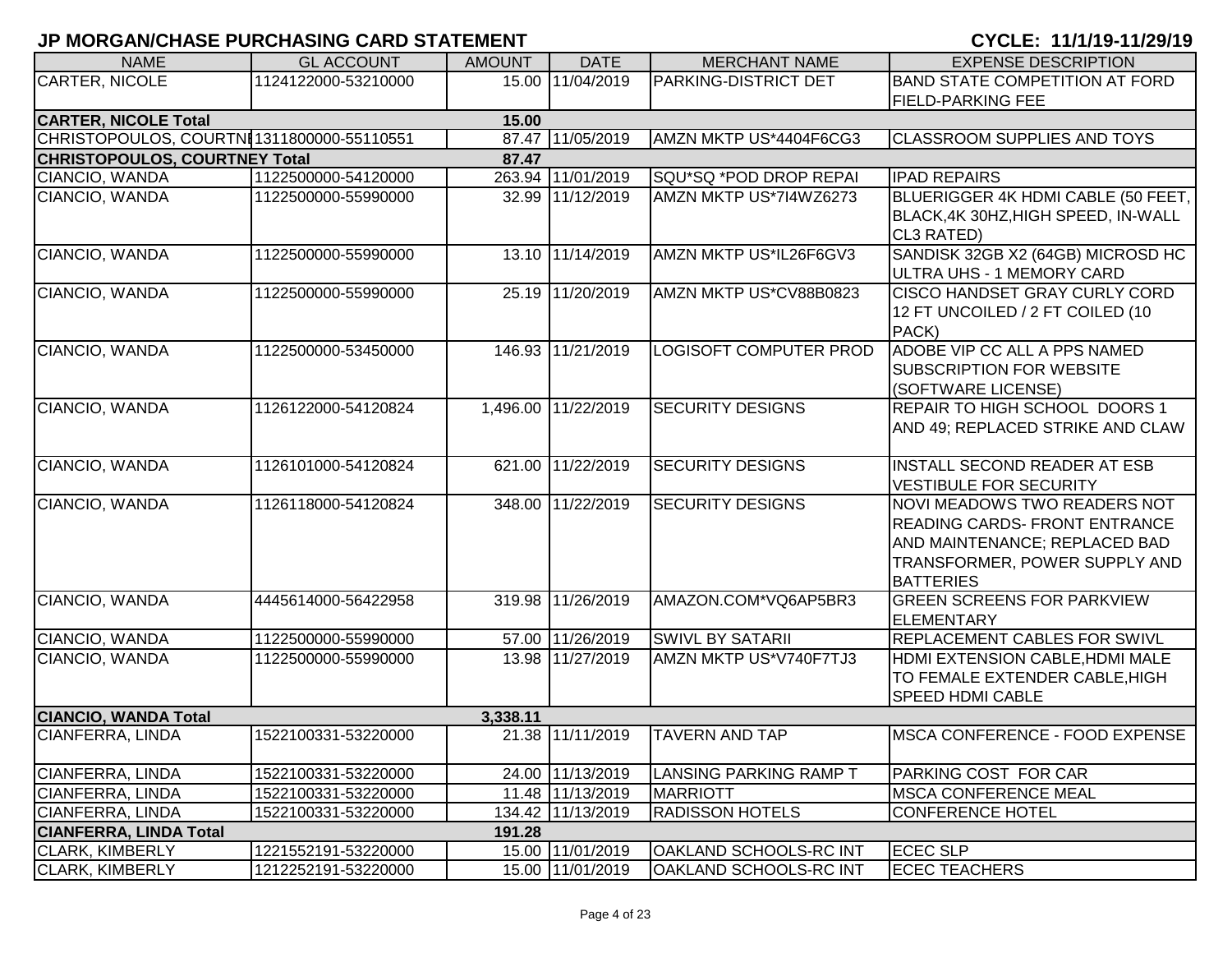| <b>NAME</b>                           | <b>GL ACCOUNT</b>   | <b>AMOUNT</b> | <b>DATE</b>                      | <b>MERCHANT NAME</b>          | <b>EXPENSE DESCRIPTION</b>                                |  |  |  |  |
|---------------------------------------|---------------------|---------------|----------------------------------|-------------------------------|-----------------------------------------------------------|--|--|--|--|
| <b>CLARK, KIMBERLY</b>                | 1221652000-53220000 |               | 30.00 11/01/2019                 | <b>OAKLAND SCHOOLS-RC INT</b> | <b>ECEC SSW</b>                                           |  |  |  |  |
| <b>CLARK, KIMBERLY</b>                | 1221400000-55110021 |               | 30.75 11/21/2019                 | <b>AWL*PEARSON EDUCATION</b>  | <b>PROTOCOL</b>                                           |  |  |  |  |
| <b>CLARK, KIMBERLY Total</b>          |                     | 90.75         |                                  |                               |                                                           |  |  |  |  |
| <b>COMB, ANDREW</b>                   | 2929620415-57920000 |               | 1,555.25 11/22/2019              | MUSIC THEATRE INTERNAT        | <b>IMATERIALS FOR SPRING MUSICAL</b>                      |  |  |  |  |
| <b>COMB, ANDREW Total</b><br>1,555.25 |                     |               |                                  |                               |                                                           |  |  |  |  |
| <b>COOLMAN, ROBERT</b>                | 1126160000-55992000 |               | 8.00 11/19/2019                  | CONSERVA ELECTRIC SUPP        | <b>MTCE - STOCK LAMPS</b>                                 |  |  |  |  |
| <b>COOLMAN, ROBERT</b>                | 4126111951-54110000 |               | 2,047.59 11/19/2019              | <b>CONSERVA ELECTRIC SUPP</b> | VO SIGN LIGHT FIXTURES WO 22549<br>SINKING FUND PG 43     |  |  |  |  |
| <b>COOLMAN, ROBERT</b>                | 4126112951-54110000 |               | 2,047.58 11/19/2019              | <b>CONSERVA ELECTRIC SUPP</b> | OH SIGN LIGHT FIXTURES WO 22549<br>SINKING FUND PG 43     |  |  |  |  |
| <b>COOLMAN, ROBERT</b>                | 1126160000-55992000 |               | 866.00 11/20/2019                | <b>CONSERVA ELECTRIC SUPP</b> | <b>MTCE BALLAST STOCK</b>                                 |  |  |  |  |
| <b>COOLMAN, ROBERT</b>                | 1126120000-55992000 |               | 655.94 11/20/2019                | <b>MADISON ELECTRIC COMPA</b> | <b>IMS MEDIA CENTER - SCRUB WATER</b><br><b>RETRO KIT</b> |  |  |  |  |
| <b>COOLMAN, ROBERT Total</b>          |                     | 5,625.11      |                                  |                               |                                                           |  |  |  |  |
| <b>CORRION, KRISTIN</b>               | 1221922205-55110021 |               | 14.86 11/06/2019                 | KROGER #703                   | <b>FOOD SUPPLIES FOR PAES LAB</b>                         |  |  |  |  |
| <b>CORRION, KRISTIN</b>               | 1221922205-55110021 |               | 20.32 11/11/2019                 | MEIJER #122                   | <b>FOOD SUPPLIES FOR PAES LAB</b>                         |  |  |  |  |
| <b>CORRION, KRISTIN</b>               | 1221926000-55110000 |               | 27.93 11/29/2019                 | STAPLS7227367183000001        | NATC CLASSROOM SUPPLIES                                   |  |  |  |  |
| <b>CORRION, KRISTIN Total</b>         |                     | 63.11         |                                  |                               |                                                           |  |  |  |  |
| CROAD, LORI                           | 1335100000-55110553 |               | 16.83 11/11/2019                 | MICHAELS STORES 3744          | <b>CRAFT SUPPLIES</b>                                     |  |  |  |  |
| CROAD, LORI                           | 1335100000-55110553 |               | 13.87 11/13/2019                 | AMZN MKTP US*5H44V9Q83        | <b>CRAFT SUPPLIES</b>                                     |  |  |  |  |
| CROAD, LORI                           | 1335100000-55110553 |               | 19.97 11/15/2019                 | <b>SCHOLASTIC BOOK FAIRS</b>  | <b>BOOKS</b>                                              |  |  |  |  |
| CROAD, LORI                           | 1335100000-55110553 |               | 18.98 11/29/2019                 | <b>TARGET</b><br>00008722     | <b>GINGERBREAD VILLAGE CRAFTS</b>                         |  |  |  |  |
| <b>CROAD, LORI Total</b>              |                     | 69.65         |                                  |                               |                                                           |  |  |  |  |
| <b>DIATIKAR, CHRISTINE</b>            | 1125200000-55910000 |               | 260.72 11/08/2019                | STAPLS7226921999000001        | <b>OFFICE SUPPLIES</b>                                    |  |  |  |  |
| <b>DIATIKAR, CHRISTINE</b>            | 1126122061-55510000 |               | 137.21 11/15/2019                | <b>CONSUMERS ENERGY CO</b>    | 10/8/19-11/5/19 HS GAS                                    |  |  |  |  |
| <b>DIATIKAR, CHRISTINE</b>            | 1126103061-55510000 |               | 94.57 11/15/2019                 | <b>CONSUMERS ENERGY CO</b>    | 10/8/19-11/5/19 ITC GAS                                   |  |  |  |  |
| <b>DIATIKAR, CHRISTINE</b>            | 1126111061-55510000 |               | 613.89 11/15/2019                | <b>CONSUMERS ENERGY CO</b>    | 10/9/19-11/6/19 VO GAS                                    |  |  |  |  |
| <b>DIATIKAR, CHRISTINE</b>            | 1126112061-55510000 |               | 716.89 11/15/2019                | <b>CONSUMERS ENERGY CO</b>    | 10/9/19-11/6/19 OH GAS                                    |  |  |  |  |
| <b>DIATIKAR, CHRISTINE</b>            | 1125200000-55910000 |               | 39.99 11/15/2019                 | STAPLS7226921999000002        | <b>OFFICE SUPPLIES</b>                                    |  |  |  |  |
| <b>DIATIKAR, CHRISTINE</b>            | 1126600000-55990000 |               | 68.26 11/15/2019                 | STAPLS7227161127000001        | <b>EMERGENCY GO BAG SUPPLIES</b>                          |  |  |  |  |
| <b>DIATIKAR, CHRISTINE</b>            | 1127170000-55710000 |               | 14,071.65 11/18/2019             | CORRIGAN OIL #2 - BRI         | 6500 GALS OF DIESEL 10/28/19                              |  |  |  |  |
| <b>DIATIKAR, CHRISTINE</b>            | 1126600000-55990000 |               | 16.24 11/25/2019                 | STAPLS7227464318000001        | <b>EMERGENCY GO BAG SUPPLIES</b>                          |  |  |  |  |
| <b>DIATIKAR, CHRISTINE</b>            | 1125200000-55910000 |               | 7.36 11/25/2019                  | STAPLS7227464318000001        | <b>OFFICE SUPPLIES</b>                                    |  |  |  |  |
| <b>DIATIKAR, CHRISTINE</b>            | 1126162061-55510000 |               | 11.75 11/26/2019                 | <b>CONSUMERS ENERGY CO</b>    | 10/10/19-11/6/19 BOSCO GAS                                |  |  |  |  |
| <b>DIATIKAR, CHRISTINE</b>            | 1126101061-55510000 |               | 124.93 11/26/2019                | <b>CONSUMERS ENERGY CO</b>    | 10/10/19-11/6/19 ESB GAS                                  |  |  |  |  |
| <b>DIATIKAR, CHRISTINE</b>            | 2326161000-55510000 |               | 424.81 11/26/2019                | <b>CONSUMERS ENERGY CO</b>    | 11/19 RM GAS                                              |  |  |  |  |
| <b>DIATIKAR, CHRISTINE</b>            | 1126161000-55510000 |               | $\overline{(424.81)}$ 11/26/2019 | <b>CONSUMERS ENERGY CO</b>    | 11/19 RM GAS REDUCTION                                    |  |  |  |  |
| <b>DIATIKAR, CHRISTINE</b>            | 1125200000-55910000 |               | 27.96 11/27/2019                 | STAPLS7227464318000002        | <b>OFFICE SUPPLISE</b>                                    |  |  |  |  |
| <b>DIATIKAR, CHRISTINE</b>            | 1111322822-53710000 |               | 28,074.11 11/29/2019             | <b>SCHOOLCRAFT WEB PAY</b>    | <b>FALL DUAL ENROLLMENT</b>                               |  |  |  |  |
| <b>DIATIKAR, CHRISTINE Total</b>      |                     | 44,265.53     |                                  |                               |                                                           |  |  |  |  |
| <b>DIROFF, MATTHEW</b>                | 1111322000-55110723 |               | 45.20 11/18/2019                 | <b>GROTH MUSIC</b>            | SOLO/ENSEMBLE MUSIC                                       |  |  |  |  |
| <b>DIROFF, MATTHEW Total</b>          |                     | 45.20         |                                  |                               |                                                           |  |  |  |  |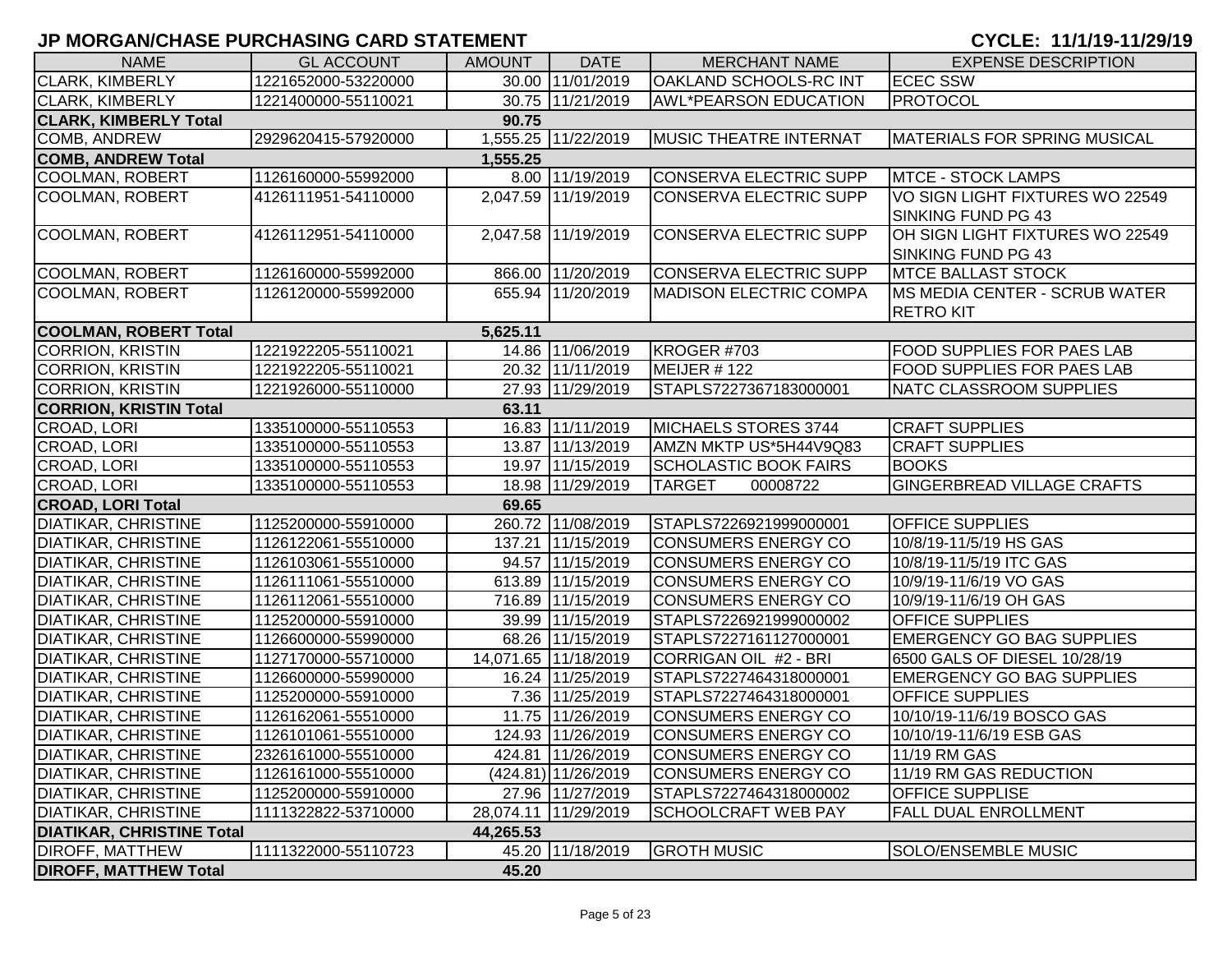| <b>NAME</b>                   | <b>GL ACCOUNT</b>   | <b>AMOUNT</b> | <b>DATE</b>       | <b>MERCHANT NAME</b>          | <b>EXPENSE DESCRIPTION</b>           |
|-------------------------------|---------------------|---------------|-------------------|-------------------------------|--------------------------------------|
| <b>DUQUETTE, EDWARD</b>       | 1126122000-55992000 |               | 9.44 11/04/2019   | THE HOME DEPOT #2737          | HS ART PICTURE - WOOD SCREWS         |
| DUQUETTE, EDWARD              | 1126122000-55992000 |               | 3.54 11/04/2019   | THE HOME DEPOT #2737          | HS ART PICTURE - WOOD SCREWS         |
| DUQUETTE, EDWARD              | 1126160000-55980000 |               | 217.42 11/04/2019 | THE HOME DEPOT 2737           | HS PICTURE FRAME TOOLS               |
| DUQUETTE, EDWARD              | 1126122000-55992000 |               | 779.04 11/06/2019 | IDN HARDWARE SALES-INC        | HS BAND RM 142B AND 146B MORTISE     |
|                               |                     |               |                   |                               | <b>DOOR LOCK REPAIR</b>              |
| <b>DUQUETTE, EDWARD</b>       | 1126122000-55992000 |               | 55.84 11/06/2019  | <b>REDFORD LOCK COMPANY I</b> | <b>HS CABINET LOCK</b>               |
| DUQUETTE, EDWARD              | 1126160000-55980000 |               | 38.00 11/06/2019  | <b>REDFORD LOCK COMPANY I</b> | <b>MTCE SCREWDRIVER</b>              |
| DUQUETTE, EDWARD              | 1126118000-55992000 |               | 156.34 11/08/2019 | IDN HARDWARE SALES-INC        | NM6 - CLOSURE ARM FOR DOOR IN        |
|                               |                     |               |                   |                               | ROOM 646                             |
| <b>DUQUETTE, EDWARD</b>       | 1126114000-55992000 |               | 11.14 11/08/2019  | THE HOME DEPOT #2737          | <b>PV BASE MOLDING</b>               |
| <b>DUQUETTE, EDWARD</b>       | 1126152000-55992000 |               | 6.58 11/08/2019   | THE HOME DEPOT #2737          | <b>ECEC CARPET GLUE</b>              |
| <b>DUQUETTE, EDWARD</b>       | 1126115000-55992000 |               | 155.34 11/11/2019 | THE HOME DEPOT #2737          | DF PAINT FOR HALL                    |
| <b>DUQUETTE, EDWARD</b>       | 1126103000-55992000 |               | 78.44 11/13/2019  | THE HOME DEPOT #2737          | JAPANESE STORAGE - OUTSIDE           |
|                               |                     |               |                   |                               | <b>SKIRTING</b>                      |
| <b>DUQUETTE, EDWARD</b>       | 1126160000-55992000 |               | 50.18 11/14/2019  | <b>FASTENAL COMPANY 01MID</b> | RUBBER CAPS FOR PULL UP BARS AT      |
|                               |                     |               |                   |                               | <b>HS GYM</b>                        |
| <b>DUQUETTE, EDWARD</b>       | 1126160000-55992000 |               | 44.84 11/18/2019  | THE HOME DEPOT #2737          | <b>MTCE ALUMINUM ANGLE</b>           |
| <b>DUQUETTE, EDWARD</b>       | 1126120000-55992000 |               | 57.29 11/21/2019  | THE HOME DEPOT #2737          | <b>MS ROOF LEAK</b>                  |
| <b>DUQUETTE, EDWARD</b>       | 1126120000-55992000 |               | 95.04 11/22/2019  | <b>REDFORD LOCK COMPANY I</b> | MS DOORS - SPRING CAGES              |
| DUQUETTE, EDWARD              | 1126160000-55992000 |               | 7.00 11/22/2019   | <b>REDFORD LOCK COMPANY I</b> | <b>MTCE LUBE SPRAY</b>               |
| <b>DUQUETTE, EDWARD</b>       | 1126115000-55992000 |               | 15.00 11/22/2019  | <b>REDFORD LOCK COMPANY I</b> | DF RM 102 LOCK                       |
| DUQUETTE, EDWARD              | 1126122000-55992000 |               | 30.00 11/22/2019  | <b>REDFORD LOCK COMPANY I</b> | HS MEDIA CENTER EXIT ALARM           |
| DUQUETTE, EDWARD              | 1126120000-55992000 |               | 95.90 11/22/2019  | THE HOME DEPOT 2737           | MS RM 336 - PAINT                    |
| <b>DUQUETTE, EDWARD</b>       | 1126120000-55992000 |               | 41.90 11/25/2019  | THE HOME DEPOT #2737          | MS TILE FLOOR RM 110                 |
| <b>DUQUETTE, EDWARD</b>       | 1126160000-55980000 |               | 102.46 11/25/2019 | THE HOME DEPOT #2737          | MTCE TOOLS - PRO QUICK CUT VINYL     |
|                               |                     |               |                   |                               | CUTTER AND EXT FLOOR ROLLER          |
| <b>DUQUETTE, EDWARD</b>       | 1126120000-55992000 |               | 76.19 11/26/2019  | <b>ABC SUPPLY 372</b>         | <b>MS - ROOF SEALANT</b>             |
| <b>DUQUETTE, EDWARD</b>       | 1126101000-55992000 |               | 13.28 11/26/2019  | <b>GREAT LAKES ACE HDWE</b>   | <b>ESB - SUPERINTENDENT BUSINESS</b> |
|                               |                     |               |                   |                               | OFFICE - DRYWALL MUD                 |
| DUQUETTE, EDWARD              | 1126160000-55980000 |               | 256.43 11/29/2019 | <b>LAWSON PRODUCTS</b>        | <b>MTCE - TOOL SUPPLIES</b>          |
| DUQUETTE, EDWARD              | 1126101000-55992000 |               | 18.30 11/29/2019  | THE HOME DEPOT #2737          | <b>ESB - SUPERINTENDENT BUSINESS</b> |
|                               |                     |               |                   |                               | <b>OFFICE - WALL REPAIR</b>          |
| <b>DUQUETTE, EDWARD Total</b> |                     | 2,414.93      |                   |                               |                                      |
| ERICKSON, TODD                | 1122218000-55310000 |               | 132.81 11/04/2019 | AMAZON.COM*Z66X94393          | <b>SUPPLIES FOR LIBRARY</b>          |
| <b>ERICKSON, TODD</b>         | 1122218000-55410000 |               | 212.67 11/18/2019 | PAYPAL *STICKTOGETH           | <b>STICK TOGETHER MOSAICS</b>        |
| <b>ERICKSON, TODD Total</b>   |                     | 345.48        |                   |                               |                                      |
| FENCHEL, LISA                 | 2929618275-57920000 |               | 150.00 11/01/2019 | THE ROBOT GARAGE INC          | <b>STEM NIGHT</b>                    |
| <b>FENCHEL, LISA Total</b>    |                     | 150.00        |                   |                               |                                      |
| FULAR, JAMES                  | 1126160000-55992000 |               | 49.00 11/01/2019  | SQU*SQ *POD DROP REPAI        | MTCE - IPHONE BATTERY SWAP           |
| FULAR, JAMES                  | 1126160000-55990000 |               | 274.03 11/08/2019 | <b>BADER AND SONS CO.</b>     | MTCE - STROBE LIGHT FOR 2019         |
|                               |                     |               |                   |                               | <b>GATOR</b>                         |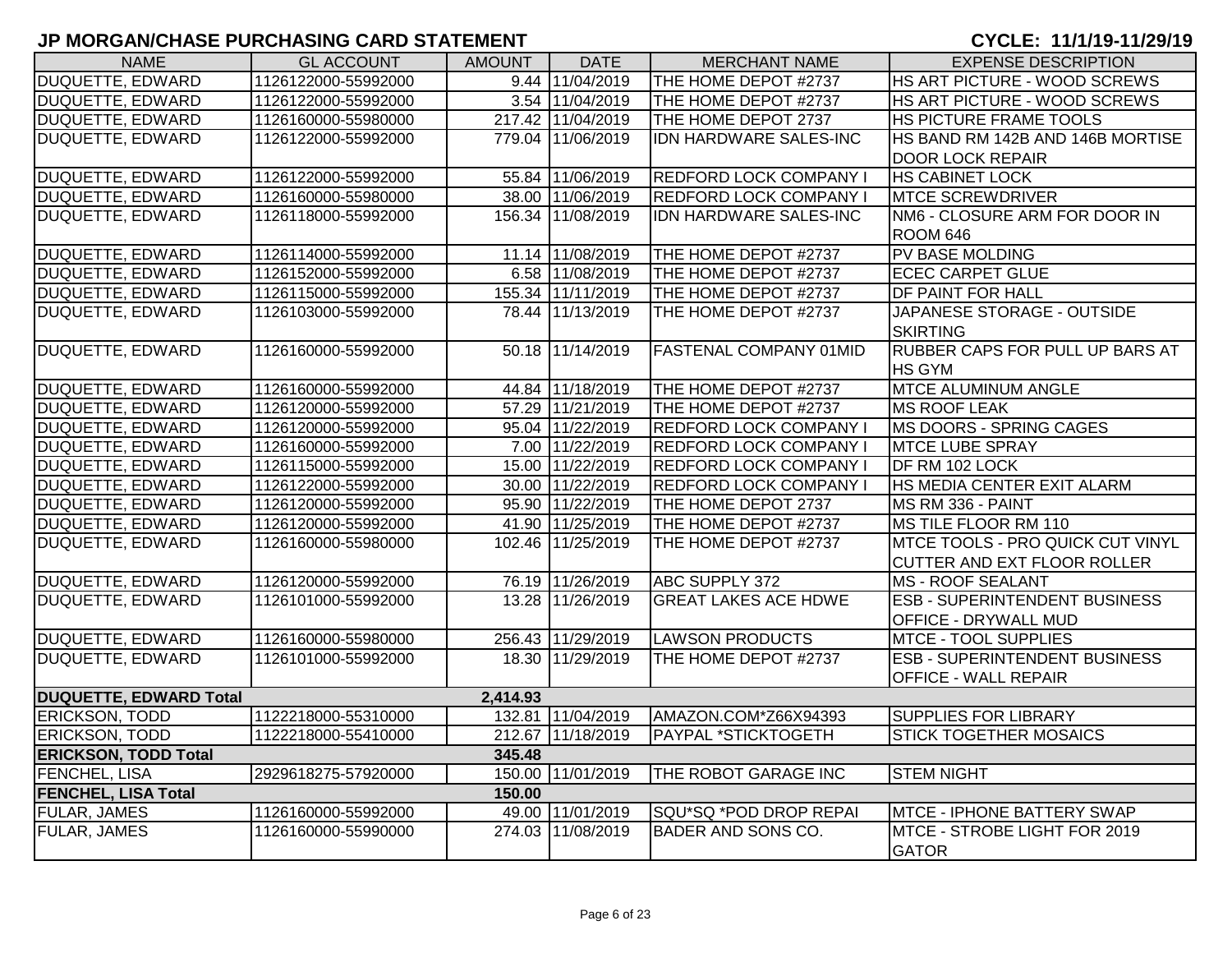| <b>NAME</b>                                              | <b>GL ACCOUNT</b>   | <b>AMOUNT</b> | <b>DATE</b>         | <b>MERCHANT NAME</b>              | <b>EXPENSE DESCRIPTION</b>                           |
|----------------------------------------------------------|---------------------|---------------|---------------------|-----------------------------------|------------------------------------------------------|
| <b>FULAR, JAMES</b>                                      | 1126160000-55990000 |               | 100.72 11/08/2019   | NAPA AUTO M-2                     | MTCE - WINTERIZING SUPPLIES FOR                      |
|                                                          |                     |               |                     |                                   | <b>MTCE EQUIPMENT</b>                                |
| <b>FULAR, JAMES</b>                                      | 1126160000-54220000 |               | 427.71 11/12/2019   | <b>CHETS RENT ALL</b>             | <b>DISTRICT - WINTERIZING</b>                        |
|                                                          |                     |               |                     |                                   | <b>CONCESSIONS</b>                                   |
| <b>FULAR, JAMES</b>                                      | 1126160000-54120000 |               | 539.35 11/18/2019   | <b>TRUCK&amp;TRAILER SPCLT IN</b> | MTCE - 2014 DUMP #2 SALT SPREADER                    |
|                                                          |                     |               |                     |                                   | <b>REPAIR</b>                                        |
| <b>FULAR, JAMES</b>                                      | 1126160000-53220000 |               | 807.00 11/21/2019   | <b>MTF/FOUNDATION</b>             | <b>MTCE - CONTINUING EDUCATION</b>                   |
|                                                          |                     |               |                     |                                   | CLASSES FOR FULAR, NESMITH &                         |
|                                                          |                     |               |                     |                                   | <b>BUNKER</b>                                        |
| <b>FULAR, JAMES</b>                                      | 1126160000-54220000 |               | 169.50 11/26/2019   | <b>CHETS RENT ALL</b>             | <b>COMPRESSOR RENTAL TO WINTERIZE</b>                |
|                                                          |                     |               |                     |                                   | HS CONCESION STADIUM STAND                           |
|                                                          |                     |               |                     |                                   |                                                      |
| <b>FULAR, JAMES</b>                                      | 1126160000-55992000 |               | 12.32 11/27/2019    |                                   | MARKS OUTDOOR POWER EQ MTCE - PARTS FOR OLD LAWN VAC |
| <b>FULAR, JAMES</b>                                      | 1126160000-55980000 |               | 449.99 11/29/2019   | NOR*NORTHERN TOOL                 | MTCE - TOOLS - MILWAUKEE M18 FUEL                    |
|                                                          |                     |               |                     |                                   | LI-ON CORDLESS 1/2 IN. IMPACT                        |
|                                                          |                     |               |                     |                                   | <b>WRENCH</b>                                        |
| <b>FULAR, JAMES</b>                                      | 1126160000-55990000 |               | 193.40 11/29/2019   | <b>SIGNS BY TOMORROW</b>          | <b>MTCE - VINYL SIGNS FOR VEHICLES</b>               |
| <b>FULAR, JAMES</b>                                      | 1126160000-55993000 |               | 147.50 11/29/2019   | <b>WATCHDOGGOO</b>                | <b>DISTRICT - DECOYS FOR SPORTS</b>                  |
|                                                          |                     |               |                     |                                   | <b>FIELDS</b>                                        |
| <b>FULAR, JAMES Total</b>                                |                     | 3,170.52      |                     |                                   |                                                      |
| <b>GILCHRIST, BETHANY</b>                                | 1335100000-55990553 |               | 24.65 11/01/2019    | 00008961<br><b>TARGET</b>         | SUPPLIES FOR CARE HALLOWEEN                          |
|                                                          |                     |               |                     |                                   | <b>PARTY</b>                                         |
| <b>GILCHRIST, BETHANY Total</b><br><b>GILMORE, MEGAN</b> | 1311800000-55110551 | 24.65         | 18.02 11/05/2019    | SCHOLASTIC, INC.                  | <b>BOOKS FOR CLASSROOM</b>                           |
| GILMORE, MEGAN                                           | 1311800000-55110551 |               | 33.76 11/14/2019    | AMZN MKTP US*YW1HA2KB3            | <b>PARENT CHRISTMAS GIFTS</b>                        |
| GILMORE, MEGAN                                           |                     |               | 4.77 11/27/2019     |                                   |                                                      |
|                                                          | 1311800000-55110551 | 56.55         |                     | SCHOLASTIC, INC.                  | <b>BOOKS FOR CLASSROOM</b>                           |
| <b>GILMORE, MEGAN Total</b><br><b>GLEESING, DONALD</b>   | 1126160000-55992000 |               | 49.00 11/01/2019    | SQU*SQ *POD DROP REPAI            | <b>MTCE POD DROP REPAIR - BATTERY</b>                |
|                                                          |                     |               |                     |                                   | <b>SWAP IPHONE</b>                                   |
| <b>GLEESING, DONALD</b>                                  | 1126160000-55992000 |               | 5.28 11/25/2019     | THE HOME DEPOT #2737              | <b>MTCE SUPPLIES</b>                                 |
| <b>GLEESING, DONALD</b>                                  | 1126160000-55992000 |               | $(5.28)$ 11/25/2019 | THE HOME DEPOT #2737              | <b>MTCE SUPPLY RETURN</b>                            |
| <b>GLEESING, DONALD</b>                                  | 1126160000-55992000 |               | 4.98 11/25/2019     | THE HOME DEPOT #2737              | <b>MTCE LUCITE ADHESIVE</b>                          |
| <b>GLEESING, DONALD Total</b>                            |                     | 53.98         |                     |                                   |                                                      |
| <b>GORDON, BRIAN</b>                                     | 1429300000-56420000 |               | 132.03 11/01/2019   | AMAZON.COM*1A75R1003              | MICROPHONE FOR THE PRESSBOX                          |
| <b>GORDON, BRIAN</b>                                     | 1429300000-56420000 |               | 99.64 11/04/2019    | AMAZON.COM*PV22S0OI3              | MEDIA EQUIPMENT FOR PRESSBOX                         |
| <b>GORDON, BRIAN</b>                                     | 1429300000-56420000 |               | 89.99 11/04/2019    | <b>RESTAURANT EQUIPPERS I</b>     | <b>TABLE FOR STADIUM</b>                             |
| <b>GORDON, BRIAN</b>                                     | 2929661104-57920000 |               | 34.01 11/05/2019    | BRUEGGERS #3793                   | <b>BAGELS KLAA</b>                                   |
| <b>GORDON, BRIAN</b>                                     | 1429300000-55999000 |               | 4.00 11/06/2019     | <b>MHSAA</b>                      | <b>DISTRICT MEDAL FOR STUDENT</b>                    |
| <b>GORDON, BRIAN</b>                                     | 1429300000-55997000 |               | 1,754.97 11/18/2019 | MCGOWAN SPORT SHOP INC            | <b>HOCKEY UNIFORMS</b>                               |
| <b>GORDON, BRIAN</b>                                     | 1429300000-55999000 |               | 4.00 11/18/2019     | <b>MHSAA</b>                      | <b>REGIONAL MEDAL FOR STUDENT</b>                    |
| <b>GORDON, BRIAN</b>                                     | 2929661275-57920000 |               | 223.01 11/25/2019   | <b>HOLIDAY INNS</b>               | <b>HOTEL ROOM STATE SWIM MEET</b>                    |
| <b>GORDON, BRIAN</b>                                     | 2929661275-57920000 |               | 160.50 11/25/2019   | <b>HOLIDAY MARKET</b>             | <b>THANKSGIVING LUNCH</b>                            |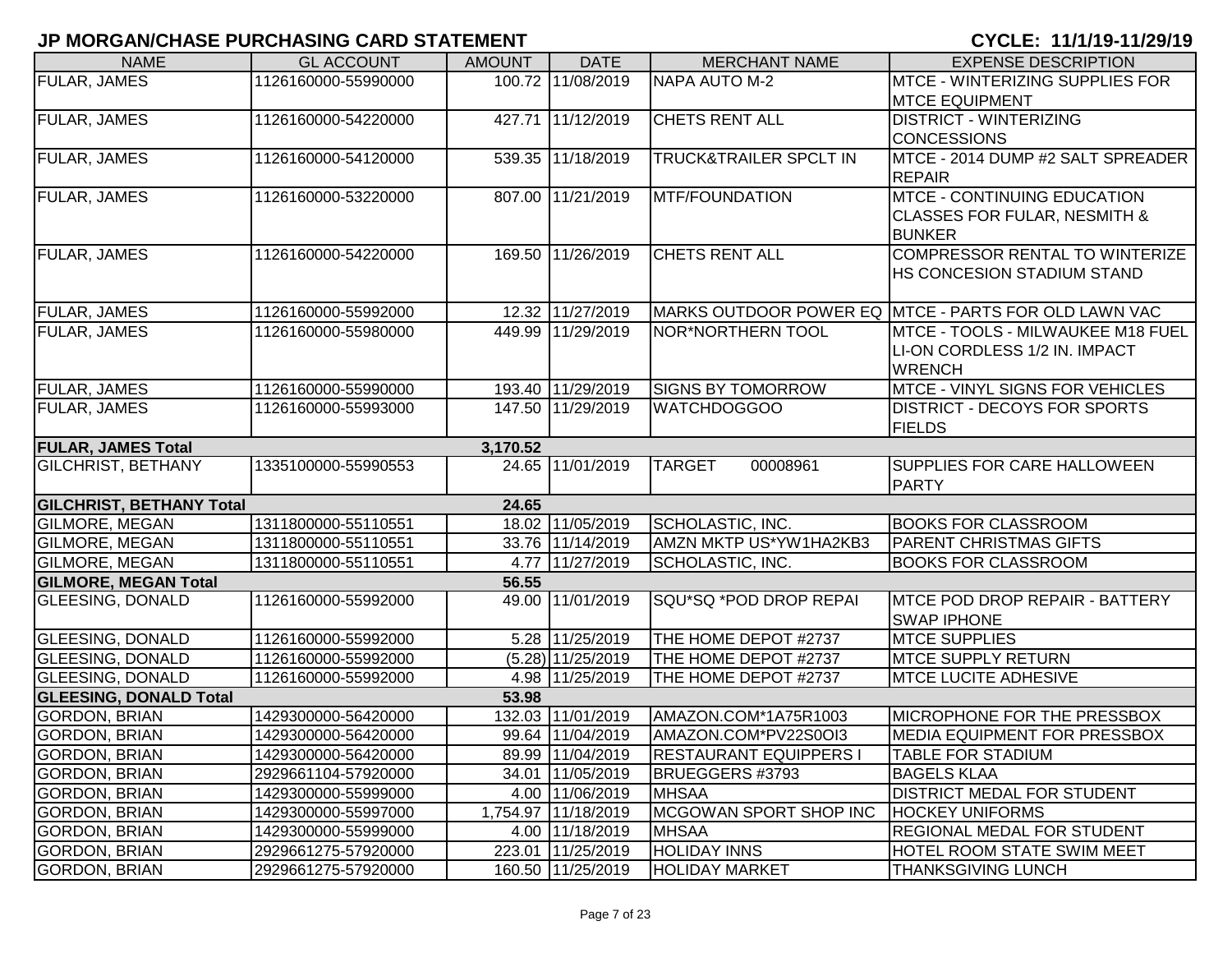| <b>NAME</b>                     | <b>GL ACCOUNT</b>   | <b>AMOUNT</b> | <b>DATE</b>          | <b>MERCHANT NAME</b>                      | <b>EXPENSE DESCRIPTION</b>        |
|---------------------------------|---------------------|---------------|----------------------|-------------------------------------------|-----------------------------------|
| GORDON, BRIAN                   | 2929661275-57920000 |               | 78.29 11/25/2019     | <b>HOLIDAY MARKET</b>                     | THANKSGIVING LUNCH NOVI           |
|                                 |                     |               |                      |                                           | <b>ATHLETICS</b>                  |
| <b>GORDON, BRIAN</b>            | 2929661275-57920000 |               | 16.33 11/27/2019     | HOLLYWOOD SUPERMARKETS THANKSGIVING LUNCH |                                   |
| <b>GORDON, BRIAN</b>            | 2929661275-57920000 |               | 738.86 11/27/2019    | <b>MARIA S ITALIAN BAKERY</b>             | <b>THANKSGIVING LUNCH</b>         |
| <b>GORDON, BRIAN</b>            | 2929661275-57920000 |               | 423.80 11/27/2019    | <b>MARIA S ITALIAN BAKERY</b>             | THANKSGIVING LUNCH                |
| <b>GORDON, BRIAN</b>            | 2929661275-57920000 |               | 60.42 11/29/2019     | <b>BUSCH'S #1205</b>                      | <b>THANKSGIVING LUNCH</b>         |
| <b>GORDON, BRIAN Total</b>      |                     | 3,819.85      |                      |                                           |                                   |
| HARBAR, ERIN                    | 1111322000-55110702 |               | (114.00) 11/15/2019  | <b>EDWARD ORTON CERAMIC F</b>             | <b>REFUND FOR WRONG KILN PART</b> |
| HARBAR, ERIN                    | 1111322000-55110702 |               | 110.88 11/19/2019    | <b>DBC*BLICK ART MATERIAL</b>             | <b>GLAZE</b>                      |
| <b>HARBAR, ERIN Total</b>       |                     | (3.12)        |                      |                                           |                                   |
| HAWKINS, STEPHANIE              | 1311800000-55110551 |               | 18.80 11/08/2019     | WM SUPERCENTER #5893                      | PLATES, VINEGAR                   |
| <b>HAWKINS, STEPHANIE</b>       | 1311800000-55110551 |               | 25.06 11/11/2019     | AMAZON.COM*HT3R35NL3                      | <b>TOYS</b>                       |
| <b>HAWKINS, STEPHANIE</b>       | 1311800000-55110551 |               | 16.00 11/18/2019     | <b>DOLLAR TREE</b>                        | <b>HOLIDAY GIFTS</b>              |
| HAWKINS, STEPHANIE              | 1311800000-55110551 |               | 25.46 11/18/2019     | WAL-MART #2618                            | FELT, PLAY-DOH SUPPLIES, POPSICLE |
|                                 |                     |               |                      |                                           | <b>STICKS</b>                     |
| HAWKINS, STEPHANIE              | 1311800000-55110551 |               | 5.28 11/19/2019      | <b>MEIJER # 245</b>                       | PIE PANS                          |
| <b>HAWKINS, STEPHANIE Total</b> |                     | 90.60         |                      |                                           |                                   |
| HAYNES, DEBORAH                 | 1335100000-55110553 |               | 121.28 11/27/2019    | MICHAELS STORES 3744                      | <b>CARE SUPPLIES</b>              |
| <b>HAYNES, DEBORAH Total</b>    |                     | 121.28        |                      |                                           |                                   |
| <b>HENDERSON, BETH</b>          | 1125200000-55910000 | 61.21         | 11/15/2019           | STAPLS7227146640000001                    | <b>BUSINESS OFFICE SUPPLIES</b>   |
| <b>HENDERSON, BETH Total</b>    |                     | 61.21         |                      |                                           |                                   |
| <b>HICKEY, SAMANTHA</b>         | 1111220725-55990000 |               | 85.00 11/19/2019     | HUNGRY HOWIES - 544                       | FOOD FOR 8TH GRADE ORCHESTRA      |
|                                 |                     |               |                      |                                           | <b>ACTIVITY AFTERNOON</b>         |
| <b>HICKEY, SAMANTHA Total</b>   |                     | 85.00         |                      |                                           |                                   |
| HOLLY, SHEILA                   | 1123100000-53220000 |               | 35.00 11/11/2019     | OAKLAND SCHOOLS-RC INT                    | OCSBA DINNER MEETING, OAKLAND     |
|                                 |                     |               |                      |                                           | SCHOOLS, NOVEMBER 20,2019, MARY   |
|                                 |                     |               |                      |                                           | <b>ANN RONEY</b>                  |
| HOLLY, SHEILA                   | 1128200000-53490000 |               | 81.00 11/15/2019     | REV.COM                                   | CLOSED CAPTIONING FOR THE         |
|                                 |                     |               |                      |                                           | NOVEMBER 7, 2019 BOARD MEETING    |
| HOLLY, SHEILA                   | 1123100000-53220000 |               | $(35.00)$ 11/18/2019 | OAKLAND SCHOOLS-RC INT                    | CANCELLATION - OCSBA DINNER       |
|                                 |                     |               |                      |                                           | MEETING, OAKLAND SCHOOLS,         |
|                                 |                     |               |                      |                                           | NOVEMBER 20,2019, TOM SMITH       |
| HOLLY, SHEILA                   | 1123100000-53220000 |               | 35.00 11/18/2019     | <b>OAKLAND SCHOOLS-RC INT</b>             | OCSBA DINNER MEETING, OAKLAND     |
|                                 |                     |               |                      |                                           | SCHOOLS, NOVEMBER 20,2019, TOM    |
|                                 |                     |               |                      |                                           | <b>SMITH</b>                      |
| HOLLY, SHEILA                   | 1128200000-53490000 |               | 100.00 11/25/2019    | REV.COM                                   | <b>CLOSED CAPTIONING FOR THE</b>  |
|                                 |                     |               |                      |                                           | NOVEMBER 21, 2019 BOARD MEETING   |
| <b>HOLLY, SHEILA Total</b>      |                     | 216.00        |                      |                                           |                                   |
| <b>HOSKINS, DIANE</b>           | 1513200332-55110000 |               | 675.00 11/04/2019    | EARDLEY PUBLIC00 OF 00                    | <b>ESL PUBLICATIONS MONTHLY</b>   |
|                                 |                     |               |                      |                                           | <b>NEWSPAPER</b>                  |
| <b>HOSKINS, DIANE</b>           | 1522600332-55910000 |               | 105.64 11/04/2019    | STAPLS7226736443000001                    | OFFICE/CLASSROOM SUPPLY           |
| <b>HOSKINS, DIANE</b>           | 2929625301-57920000 |               | 126.60 11/05/2019    | <b>RED OLIVE XV</b>                       | <b>STUDENT DINNER</b>             |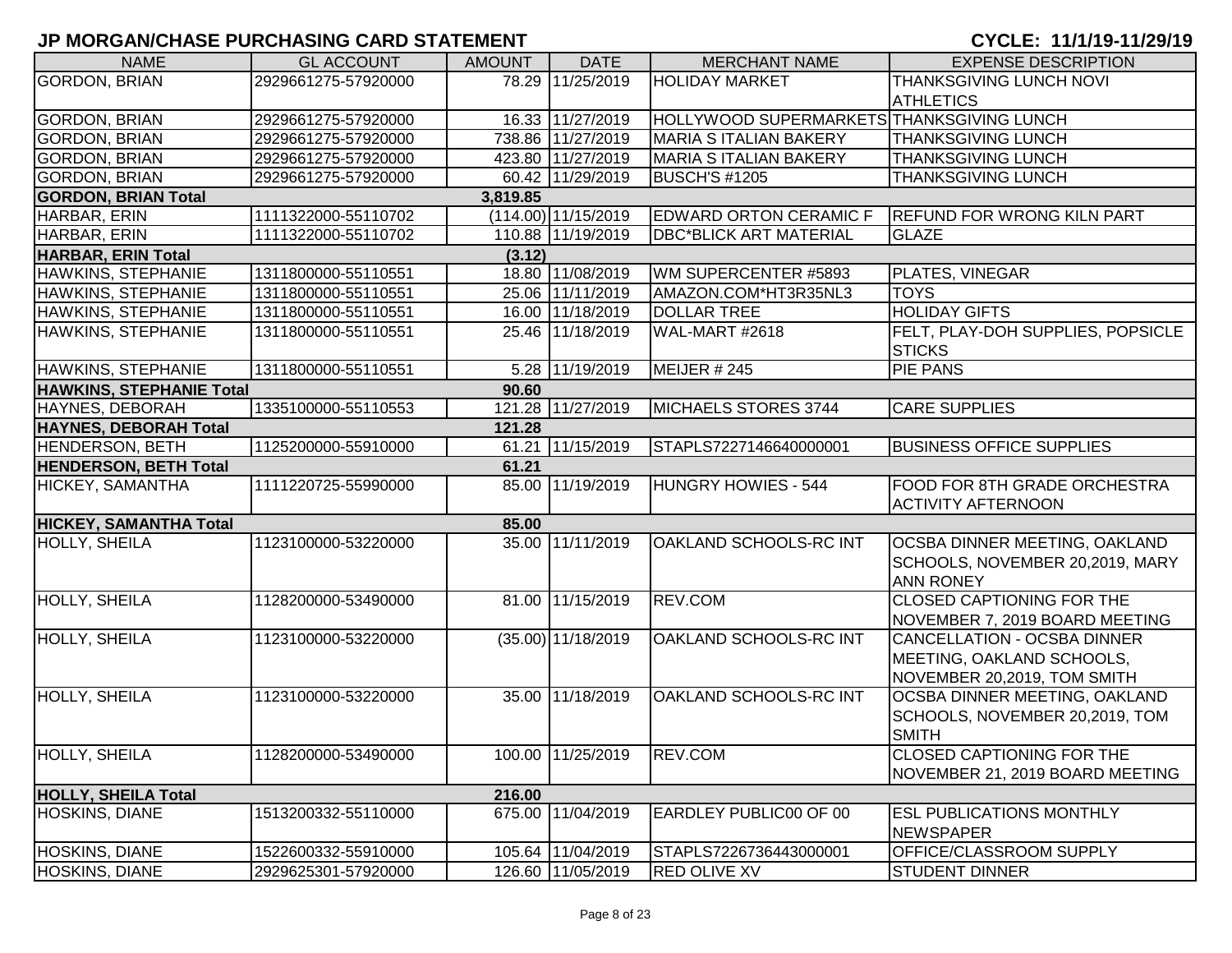| <b>NAME</b>                   | <b>GL ACCOUNT</b>   | <b>AMOUNT</b> | <b>DATE</b>       | <b>MERCHANT NAME</b>          | <b>EXPENSE DESCRIPTION</b>           |
|-------------------------------|---------------------|---------------|-------------------|-------------------------------|--------------------------------------|
| HOSKINS, DIANE                | 1513200332-55110000 |               | 71.92 11/12/2019  | AMZN MKTP US*PD2E24MP3        | <b>ESL CARDS - CLASSROOM SUPPLY</b>  |
| HOSKINS, DIANE                | 2929625301-57920000 |               | 111.76 11/12/2019 | <b>RED OLIVE XV</b>           | <b>STUDENT DINNER</b>                |
| HOSKINS, DIANE                | 1522600332-55910000 |               | 96.70 11/14/2019  | AMZN MKTP US*QB3L15L63        | <b>OFFICE SUPPLIES</b>               |
| <b>HOSKINS, DIANE</b>         | 1522600332-55910000 |               | 16.95 11/15/2019  | AMZN MKTP US*ZN7Y73I93        | <b>OFFICE SUPPLIES</b>               |
| HOSKINS, DIANE                | 2929625301-57920000 |               | 84.63 11/15/2019  | <b>BENITOS PIZZA-NOVI</b>     | <b>STUDENT DINNER</b>                |
| HOSKINS, DIANE                | 2929625301-57920000 |               | 78.44 11/15/2019  | PANERA BREAD #608009          | <b>STUDENT DINNER</b>                |
| HOSKINS, DIANE                | 2929625301-57920000 |               | 111.51 11/19/2019 | <b>RED OLIVE XV</b>           | <b>STUDENT DINNER</b>                |
| HOSKINS, DIANE                | 2929625301-57920000 |               | 108.72 11/21/2019 | <b>BENITOS PIZZA-NOVI</b>     | <b>STUDENT DINNER</b>                |
| HOSKINS, DIANE                | 2929625301-57920000 |               | 159.51 11/22/2019 | LEVELUPPOTBELLY764127         | <b>STUDENT DINNER</b>                |
| HOSKINS, DIANE                | 2929625301-57920000 |               | 35.93 11/25/2019  | <b>GFS STORE #1985</b>        | <b>STUDENT ACTIVITY</b>              |
| HOSKINS, DIANE                | 1513200332-55110000 |               | 98.77 11/25/2019  | SAMSCLUB.COM                  | <b>ESL CLASSROOM</b>                 |
| HOSKINS, DIANE                | 2929625301-57920000 |               | 682.53 11/25/2019 | SAMSCLUB.COM                  | <b>VENDING, BREAK ROOM STUDENT</b>   |
|                               |                     |               |                   |                               | <b>SUPPLIES</b>                      |
| HOSKINS, DIANE                | 2929625301-57920000 |               | 144.57 11/26/2019 | <b>RED OLIVE XV</b>           | <b>STUDENT DINNER</b>                |
| <b>HOSKINS, DIANE</b>         | 2929625301-57920000 |               | 41.40 11/26/2019  | SAMS CLUB #6657               | <b>HOLIDAY TREATS FOR STUDENTS</b>   |
| HOSKINS, DIANE                | 2929625301-57920000 |               | 7.98 11/26/2019   | SAMSCLUB #6657                | <b>STUDENT SNACK</b>                 |
| HOSKINS, DIANE                | 2929625301-57920000 |               | 60.27 11/29/2019  | SAMSCLUB.COM                  | <b>ESL CLASSROOM SUPPLY - COFFEE</b> |
|                               |                     |               |                   |                               | <b>CUPS</b>                          |
| <b>HOSKINS, DIANE Total</b>   |                     | 2,818.83      |                   |                               |                                      |
| <b>JAMES, KATHERINE</b>       | 1111322730-55110000 |               | 55.45 11/13/2019  | <b>FLINN SCIENTIFIC INC</b>   | <b>CHEM SUPPLIES</b>                 |
| <b>JAMES, KATHERINE</b>       | 1711322000-53450614 |               | 52.60 11/13/2019  | <b>FLINN SCIENTIFIC INC</b>   | <b>IB SCIENCE SUPPLIES</b>           |
| <b>JAMES, KATHERINE Total</b> |                     | 108.05        |                   |                               |                                      |
| JANTZ, ANGELA                 | 1111115000-55110708 |               | 193.00 11/06/2019 | STAPLS7226812284000001        | <b>CONSTRUCTION PAPER</b>            |
| JANTZ, ANGELA                 | 1111115000-55110708 |               | 62.98 11/11/2019  | STAPLS7226959881000001        | <b>COPY PAPER</b>                    |
| JANTZ, ANGELA                 | 1124115000-55990000 |               | 6.87 11/14/2019   | AMAZON.COM*DP8I701W3          | LOCK TO LOCK THE STORAGE BIND        |
|                               |                     |               |                   |                               | THAT WILL HOUSE EQUIPMENT FOR        |
|                               |                     |               |                   |                               | <b>RECESS GAMES</b>                  |
| JANTZ, ANGELA                 | 1124115000-55990000 |               | 224.75 11/14/2019 | AMZN MKTP US*JW7M94NQ3        | <b>VESTS FOR THE RECESS SAFETIES</b> |
| JANTZ, ANGELA                 | 1124115000-55990000 |               | 249.00 11/18/2019 | AMAZON.COM*5S8Q668R3          | <b>STORAGE SHED TO HOUSE RECESS</b>  |
|                               |                     |               |                   |                               | <b>EQUIPMENT FOR PLAY</b>            |
| JANTZ, ANGELA                 | 1111115000-55110702 |               | 479.25 11/21/2019 | <b>ROVIN CERAMICS</b>         | <b>CLAY FOR ART CLASSES</b>          |
| JANTZ, ANGELA                 | 1111115000-55990000 |               | 47.97 11/22/2019  | AMZN MKTP US*K57R21NI3        | CHEWY NECKLACES ORDERED FOR          |
|                               |                     |               |                   |                               | <b>SENSORY STUDENTS-BOYS</b>         |
| JANTZ, ANGELA                 | 1111115000-55990000 |               | 25.96 11/25/2019  | AMZN MKTP US*UR1WR9G93        | <b>CHEWY NECKLACES ORDERED FOR</b>   |
|                               |                     |               |                   |                               | <b>SENSORY STUDENTS-GIRLS</b>        |
| JANTZ, ANGELA                 | 1124115000-55990000 |               | 8.47 11/26/2019   | MEIJER $#227$                 | MALLET TOOL PURCHASED FOR DF         |
|                               |                     |               |                   |                               | <b>CUSTODIAN TO PUT THE STORAGE</b>  |
|                               |                     |               |                   |                               | <b>CONTAINER TOGETHER</b>            |
| JANTZ, ANGELA Total           |                     | 1,298.25      |                   |                               |                                      |
| JOB, STACEY                   | 1311800000-53220551 |               | 32.00 11/12/2019  | <b>APPELBAUM TRAINING INS</b> | <b>PRESCHOOL TRAINING</b>            |
| JOB, STACEY                   | 2929641355-57920000 |               | 84.76 11/27/2019  | THE HOME DEPOT 2737           | <b>SUPPLIES FOR BUILDING</b>         |
| JOB, STACEY Total             |                     | 116.76        |                   |                               |                                      |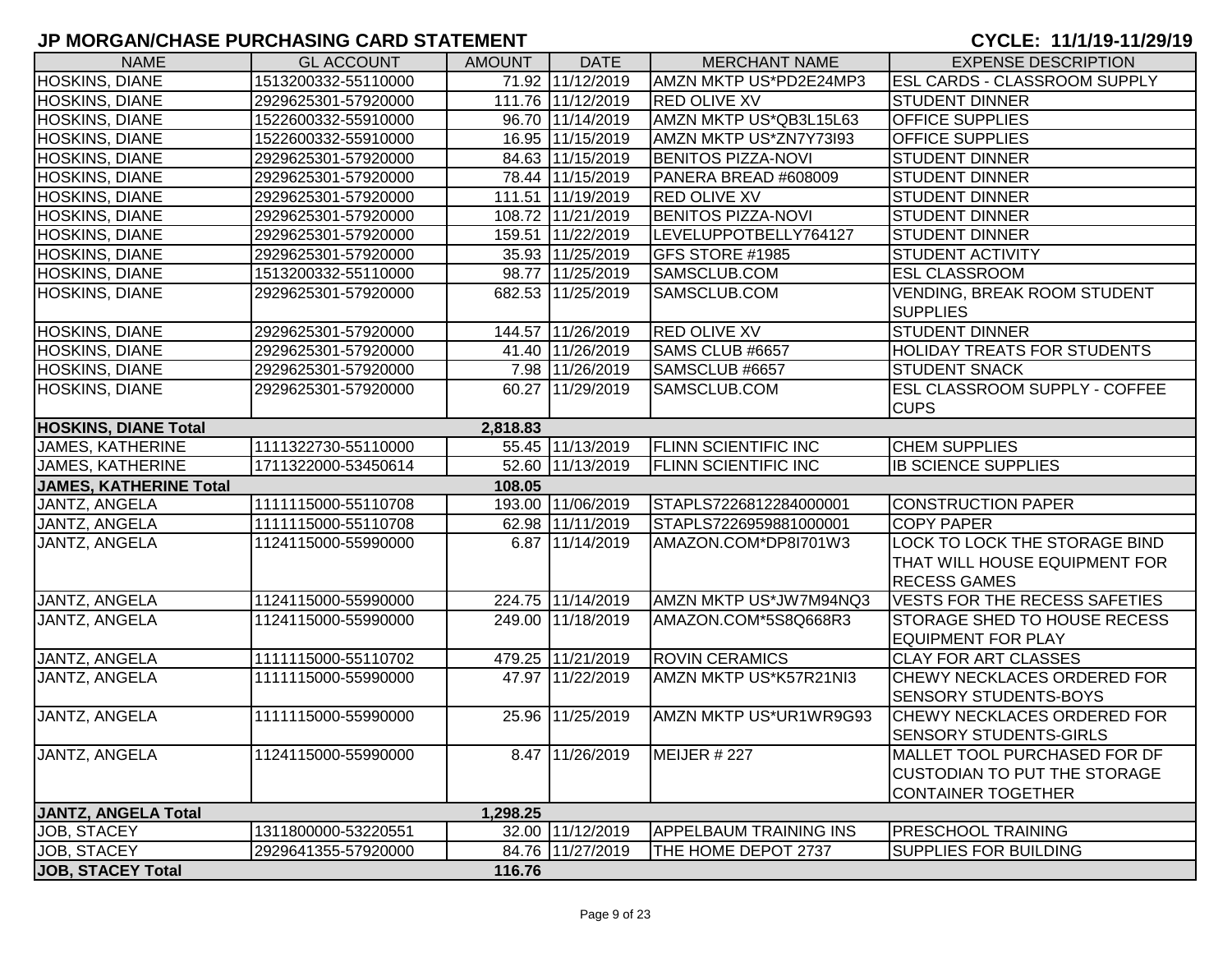| <b>NAME</b>                    | <b>GL ACCOUNT</b>   | <b>AMOUNT</b> | <b>DATE</b>          | <b>MERCHANT NAME</b>          | <b>EXPENSE DESCRIPTION</b>                                              |
|--------------------------------|---------------------|---------------|----------------------|-------------------------------|-------------------------------------------------------------------------|
| JORDAN, CHRISTOPHER            | 1126122000-55992000 |               | 333.16 11/06/2019    | NATIONAL ENERGY CONTRO        | <b>HS CF3 CHILLED WATER ACTUATOR</b>                                    |
| JORDAN, CHRISTOPHER            | 1126118000-55992000 |               | 191.83 11/20/2019    | <b>ETNA DISTRIBUTORS, LLC</b> | NM5 ROOM 534 - REPLACED HWV                                             |
| JORDAN, CHRISTOPHER            | 1126122000-55992000 |               | 75.00 11/22/2019     | DOWNRIVER REFRIG SUP C        | HS AHU NI HW COIL REPAIR                                                |
| JORDAN, CHRISTOPHER            | 1126160000-55992000 |               | (99.00) 11/29/2019   | THE HOME DEPOT 2737           | <b>MTCE SUPPLIES</b>                                                    |
| JORDAN, CHRISTOPHER            | 1126160000-55992000 |               | 99.00 11/29/2019     | THE HOME DEPOT 2737           | <b>MTCE SUPPLIES RETURNED</b>                                           |
| JORDAN, CHRISTOPHER Total      |                     | 599.99        |                      |                               |                                                                         |
| KINZER, GARY                   | 1128300000-53220000 |               | 315.00 11/19/2019    | MICHIGAN ASSOCIATION O        | MASPA CONFERENCE REGISTRATION                                           |
| <b>KINZER, GARY Total</b>      |                     | 315.00        |                      |                               |                                                                         |
| KOBROSSY, THERESE              | 1335100000-55110553 |               | 425.34 11/01/2019    | MEIJER #122                   | <b>BOUGHT BOOKS, SLIME, CARDS AND</b>                                   |
|                                |                     |               |                      |                               | TOYS FOR THE C.A.R.E. PROGRAM                                           |
|                                |                     |               |                      |                               | HALLOWEEN TREATS AND GAMES FOR                                          |
|                                |                     |               |                      |                               | <b>HALLOWEEN PARTY</b>                                                  |
| KOBROSSY, THERESE              | 1335100000-55110553 |               | (64.95) 11/11/2019   | MEIJER #122                   | SUPPLIES/RETURNED                                                       |
| <b>KOBROSSY, THERESE Total</b> |                     | 360.39        |                      |                               |                                                                         |
| LALONDE, LUCAS                 | 1129900000-55990000 |               | $(21.29)$ 11/04/2019 | <b>AMZN MKTP US</b>           | AMAZON REFUND FOR NON                                                   |
|                                |                     |               |                      |                               | <b>DELIVERED ITEMS</b>                                                  |
| LALONDE, LUCAS                 | 1129900000-53450000 |               | 29.99 11/11/2019     | <b>ADOBE STOCK</b>            | <b>AUDITORIUM STOCK IMAGE LICENSE</b>                                   |
| <b>LALONDE, LUCAS Total</b>    |                     | 8.70          |                      |                               |                                                                         |
| <b>LASH, NANCY</b>             | 1111114000-55110708 |               | 19.97 11/04/2019     | AMZN MKTP US*ZI5015KH3        | <b>CLASSROOM SUPPLY</b>                                                 |
| <b>LASH, NANCY</b>             | 2929614275-57920000 |               | 120.00 11/08/2019    | <b>MSU PAYMENTS</b>           | KINDER FIELD TRIP                                                       |
| <b>LASH, NANCY</b>             | 1111114000-55110708 |               | 138.78 11/11/2019    | AMZN MKTP US*3E9U43T23        | <b>CLASSROOM SUPPLY</b>                                                 |
| <b>LASH, NANCY</b>             | 2929614275-57920000 |               | 64.00 11/20/2019     | <b>PRINTNOLOGY INC</b>        | <b>SCHOOL POSTER</b>                                                    |
| <b>LASH, NANCY</b>             | 1111114000-55110729 |               | 95.61 11/20/2019     | <b>SCHOLASTIC EDUCATION</b>   | <b>CLASSROOM MATERIALS</b>                                              |
| <b>LASH, NANCY</b>             | 1124114000-54910000 |               | 135.07 11/20/2019    | <b>SHRED-IT USA LLC</b>       | SHREDDING FOR SCHOOL                                                    |
| <b>LASH, NANCY</b>             | 1124114000-54910000 |               | 29.75 11/20/2019     | <b>WASTE INDUSTRIES - NON</b> | <b>RECYCLING FOR SCHOOL</b>                                             |
| <b>LASH, NANCY</b>             | 1124114000-55910000 |               | 48.47 11/25/2019     | <b>SMILEMAKERS INC</b>        | OFFICE SUPPLY                                                           |
| <b>LASH, NANCY</b>             | 1111114000-55110708 |               | 26.52 11/25/2019     | STAPLS7227390514000001        | <b>CLASSROOM SUPPLY</b>                                                 |
| <b>LASH, NANCY</b>             | 1124114000-55910000 |               | 193.84 11/25/2019    | STAPLS7227421288000001        | OFFICE SUPPLY                                                           |
| <b>LASH, NANCY Total</b>       |                     | 872.01        |                      |                               |                                                                         |
| <b>MATSON, MELISSA</b>         | 1722100000-55910611 |               | 35.07 11/25/2019     | STAPLS7227481443000001        | OFFICE SUPPLIES FOR OFFICE OF                                           |
|                                |                     |               |                      |                               | <b>ACADEMICS</b>                                                        |
| <b>MATSON, MELISSA Total</b>   |                     | 35.07         |                      |                               |                                                                         |
| MCDERMOTT, JACOB               | 1126160000-57410000 |               | 119.00 11/18/2019    | <b>AMAZON PRIME</b>           | <b>MTCE MEMBERSHIP</b>                                                  |
| <b>MCDERMOTT, JACOB Total</b>  |                     | 119.00        |                      |                               |                                                                         |
| MCDOUGALL, BARBARA             | 2929661104-57920000 |               | 83.97 11/01/2019     | <b>FYF*FROMYOUFLOWERS</b>     | <b>FLOWERS FOR COACH CHRIS -</b><br><b>SURGERY</b>                      |
| MCDOUGALL, BARBARA             | 2929661104-57920000 |               | 169.80 11/01/2019    | SAMSCLUB #6657                | <b>OFFICE GIFTS, WATER AND HAND</b><br><b>WARMERS FOR FOOTBALL GAME</b> |
| MCDOUGALL, BARBARA             | 2929661104-57920000 |               | 666.51 11/04/2019    | OLIVE GARDEN 0021330          | <b>FOOD FOR PLAYOFF FOOTBALL</b><br><b>GAMES</b>                        |
| MCDOUGALL, BARBARA             | 2929661104-57920000 |               | 47.68 11/11/2019     | <b>BENITOS PIZZA-NOVI</b>     | <b>SALADS</b>                                                           |
| MCDOUGALL, BARBARA             | 2929661114-57920000 |               | 900.00 11/12/2019    | <b>HUDL</b>                   | <b>B BKB</b>                                                            |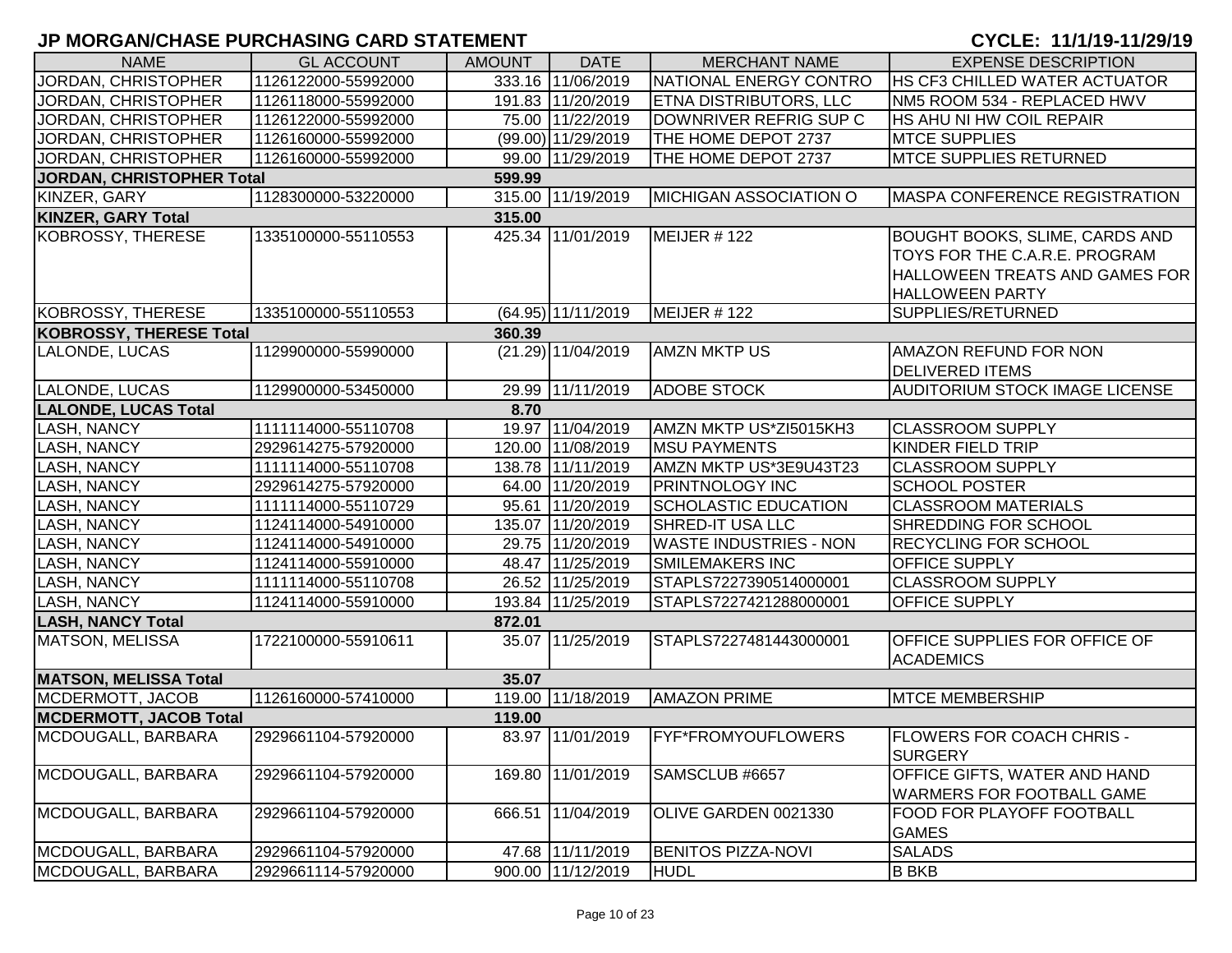| <b>NAME</b>                     | <b>GL ACCOUNT</b>   | <b>AMOUNT</b> | <b>DATE</b>         | <b>MERCHANT NAME</b>              | <b>EXPENSE DESCRIPTION</b>              |
|---------------------------------|---------------------|---------------|---------------------|-----------------------------------|-----------------------------------------|
| MCDOUGALL, BARBARA              | 2929661172-57920000 |               | 1.353.13 11/12/2019 | MARIA S ITALIAN BAKERY            | <b>FB BANQUET</b>                       |
| MCDOUGALL, BARBARA              | 2929661104-57920000 |               | 181.35 11/13/2019   | JERSEY MIKES 31020                | <b>KLAA SWIM MEET</b>                   |
| MCDOUGALL, BARBARA              | 2929661104-57920000 |               | 141.35 11/14/2019   | SAMSCLUB #6657                    | <b>NEW KUERIG FOR OFFICE</b>            |
| MCDOUGALL, BARBARA              | 2929661104-57920000 |               | 56.97 11/14/2019    | <b>TARGET</b><br>00014654         | TABLECLOTHES FOR THANKSGIVING           |
| MCDOUGALL, BARBARA              | 2929661128-57920000 |               | 350.00 11/20/2019   | <b>SKIING UNLIMITED</b>           | SKI PASS FOR ENZO                       |
| MCDOUGALL, BARBARA              | 2929661104-57920000 |               | 61.74 11/25/2019    | <b>BENITOS PIZZA-NOVI</b>         | PIZZA/CAPTIAN'S MEETING                 |
| MCDOUGALL, BARBARA              | 2929661104-57920000 |               | 40.96 11/25/2019    | <b>BENITOS PIZZA-NOVI</b>         | PIZZA FOR FOOTBALL - MEDIA              |
| MCDOUGALL, BARBARA              | 2929661187-57920000 |               | 87.84 11/25/2019    | <b>DOUBLETREE</b>                 | GIRLS' SWIM STATE FINAL EXPENSES        |
| MCDOUGALL, BARBARA              | 2929661187-57920000 |               | 228.90 11/25/2019   | <b>DOUBLETREE</b>                 | GIRLS' SWIM STATE FINAL EXPENSES        |
| MCDOUGALL, BARBARA              | 2929661187-57920000 |               | 228.90 11/25/2019   | <b>DOUBLETREE</b>                 | <b>GIRLS' SWIM STATE FINAL EXPENSES</b> |
| MCDOUGALL, BARBARA              | 2929661187-57920000 |               | 228.90 11/25/2019   | <b>DOUBLETREE</b>                 | GIRLS' SWIM STATE FINAL EXPENSES        |
| MCDOUGALL, BARBARA              | 2929661187-57920000 |               | 228.90 11/25/2019   | <b>DOUBLETREE</b>                 | <b>GIRLS' SWIM STATE FINAL EXPENSES</b> |
| MCDOUGALL, BARBARA              | 2929661187-57920000 |               | 228.90 11/25/2019   | <b>DOUBLETREE</b>                 | <b>GIRLS'S STATE FINAL EXPENSES</b>     |
| MCDOUGALL, BARBARA              | 2929661187-57920000 |               | 228.90 11/25/2019   | DOUBLETREE                        | <b>GIRLS' SWIM STATE FINAL EXPENSES</b> |
| MCDOUGALL, BARBARA              | 2929661187-57920000 |               | 228.90 11/25/2019   | <b>DOUBLETREE</b>                 | GIRLS' SWIM STATE FINAL EXPENSES        |
| MCDOUGALL, BARBARA              | 2929661187-57920000 |               | 47.13 11/25/2019    | <b>DOUBLETREE</b>                 | GIRLS' SWIM STATE FINAL EXPENSES        |
| MCDOUGALL, BARBARA              | 2929661187-57920000 |               | 228.90 11/25/2019   | DOUBLETREE                        | <b>GIRLS' SWIM FINALS EXPENSES</b>      |
| MCDOUGALL, BARBARA              | 2929661187-57920000 |               | 572.10 11/25/2019   | DOUBLETREE                        | GIRLS' SWIM STATE FINAL EXPENSES        |
| MCDOUGALL, BARBARA              | 2929661187-57920000 |               | 241.98 11/25/2019   | <b>DOUBLETREE</b>                 | THIS IS AN EXTRA CHARGE FOR GIRLS       |
|                                 |                     |               |                     |                                   | SWIM - THEY USED 12 ROOMS, BUT MY       |
|                                 |                     |               |                     |                                   | <b>CREDIT CARD WAS CHARGED FOR 13</b>   |
|                                 |                     |               |                     |                                   | <b>ROOMS, CREDIT PENDING</b>            |
| MCDOUGALL, BARBARA              | 2929661187-57920000 |               | 228.90 11/25/2019   | <b>DOUBLETREE</b>                 | <b>GIRLS' SWIM STATE FINAL EXPENSES</b> |
| MCDOUGALL, BARBARA              | 2929661187-57920000 |               | 228.90 11/25/2019   | <b>DOUBLETREE</b>                 | GIRLS' SWIM STATE FINAL EXPENSES        |
| MCDOUGALL, BARBARA              | 2929661187-57920000 |               | 228.90 11/25/2019   | <b>DOUBLETREE</b>                 | GIRLS' SWIM STATE FINAL EXPENSES        |
| MCDOUGALL, BARBARA              | 2929661187-57920000 | 228.90        | 11/25/2019          | <b>DOUBLETREE</b>                 | <b>GIRLS' SWIM STATE FINAL EXPENSES</b> |
| <b>MCDOUGALL, BARBARA Total</b> |                     | 7,749.31      |                     |                                   |                                         |
| <b>NESMITH, RUSSELL</b>         | 1126160000-55992000 |               | 599.60 11/04/2019   | <b>BEST PLUMBING SPECIALT</b>     | <b>MTCE - PLUMBING STOCK</b>            |
| <b>NESMITH, RUSSELL</b>         | 1126160000-55992000 |               | 102.96 11/04/2019   | <b>CONTRACTORS PIPE &amp; SUP</b> | <b>MTCE PLUMBING STOCK</b>              |
| <b>NESMITH, RUSSELL</b>         | 1126160000-55992000 |               | 12.23 11/04/2019    | THE HOME DEPOT #2737              | <b>MTCE PLUMBING STOCK</b>              |
| <b>NESMITH, RUSSELL</b>         | 1126118000-55992000 |               | 39.54 11/05/2019    | <b>BEST PLUMBING SPECIALT</b>     | NM 5TH GRADE FAUCET REPAIR              |
| <b>NESMITH, RUSSELL</b>         | 1126118000-55992000 |               | 576.68 11/06/2019   | <b>BEST PLUMBING SPECIALT</b>     | NM 5 GRADE GIRLS BATHROOM               |
|                                 |                     |               |                     |                                   | <b>FAUCET HANDLE REPLACEMENT</b>        |
| NESMITH, RUSSELL                | 1126111000-55992000 |               | 12.97 11/06/2019    | THE HOME DEPOT #2737              | <b>VO SLIDE</b>                         |
| <b>NESMITH, RUSSELL</b>         | 1126118000-55992000 |               | 87.68 11/07/2019    | <b>CONTRACTORS PIPE &amp; SUP</b> | NM5 - REPLACED FLUSH VALVE WORK         |
|                                 |                     |               |                     |                                   | <b>ROOM WOMAN'S BATHROOM</b>            |
| NESMITH, RUSSELL                | 1126118000-55992000 |               | 42.69 11/11/2019    | THE HOME DEPOT #2737              | NM5TH MENS TEACHER LOUNGE               |
| NESMITH, RUSSELL                | 1126122000-55992000 |               | 140.47 11/12/2019   | <b>BEST PLUMBING SPECIALT</b>     | <b>HS BOYS DOME SINK STOCK</b>          |
| NESMITH, RUSSELL                | 1126160000-55990000 |               | 108.96 11/15/2019   | NAPA AUTO M-2                     | <b>IMTCE - WIPES FOR GMC WORK VAN</b>   |
| NESMITH, RUSSELL                | 1126122000-55992000 |               | 15.32 11/15/2019    | THE HOME DEPOT #2737              | HS RM 197 CARE                          |
| <b>NESMITH, RUSSELL</b>         | 1126160000-55992000 |               | 61.38 11/20/2019    | GRAINGER                          | <b>IMTCE ROOF LEAK DIVERTER STOCK</b>   |
| NESMITH, RUSSELL                | 1126118000-55992000 |               | 10.09 11/20/2019    | THE HOME DEPOT #2737              | NM5 OFFICE TOILET REPAIR                |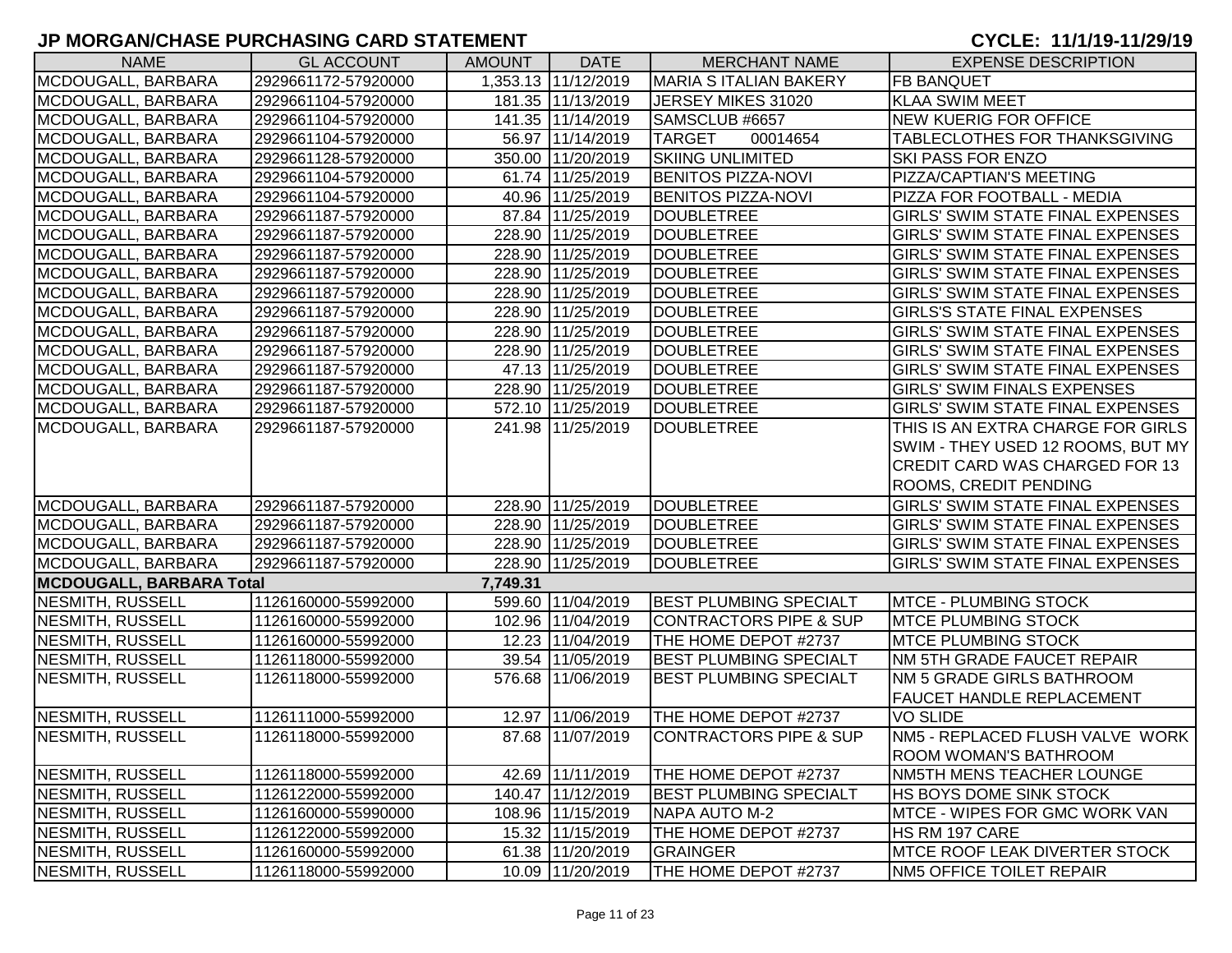| <b>NAME</b>                   | <b>GL ACCOUNT</b>   | <b>AMOUNT</b> | <b>DATE</b>         | <b>MERCHANT NAME</b>          | <b>EXPENSE DESCRIPTION</b>                         |
|-------------------------------|---------------------|---------------|---------------------|-------------------------------|----------------------------------------------------|
| <b>NESMITH, RUSSELL</b>       | 1126160000-55992000 |               | 246.42 11/21/2019   | <b>GRAINGER</b>               | ELKAY CERAMIC CARTRIDGES -                         |
|                               |                     |               |                     |                               | <b>PLUMBING STOCK</b>                              |
| <b>NESMITH, RUSSELL</b>       | 1126160000-55992000 |               | 103.60 11/26/2019   | <b>BEST PLUMBING SPECIALT</b> | MTCE - PLUMBING STOCK - GREEN                      |
|                               |                     |               |                     |                               | FILTER REPLACEMENT INLINE FILTER                   |
| <b>NESMITH, RUSSELL</b>       | 1126160000-55992000 |               | 102.06 11/26/2019   | GRAINGER                      | MTCE - ELKAY CARTRIDGES INLINE -                   |
|                               |                     |               |                     |                               | <b>PLUMBING STOCK</b>                              |
| <b>NESMITH, RUSSELL</b>       | 1126122000-55992000 |               | 87.52 11/27/2019    | <b>ETNA DISTRIBUTORS, LLC</b> | <b>HS SHOP WATER LINE REPAIR</b>                   |
| <b>NESMITH, RUSSELL Total</b> |                     | 2,350.17      |                     |                               |                                                    |
| <b>OAKES, ROBERT</b>          | 1126122000-55992000 |               | 499.50 11/01/2019   | R L DEPPMANN CO               | HS KITCHEN AHUD REPAIR - HEAT<br><b>PUMP MOTOR</b> |
| OAKES, ROBERT                 | 1126160000-55992000 |               | 86.40 11/01/2019    | R L DEPPMANN CO               | <b>MTCE HVAC TRUCK STOCK</b>                       |
| OAKES, ROBERT                 | 1126160000-55992000 |               | 1,450.00 11/04/2019 | INT*IN *BOLHOUSE LLC          | <b>MTCE HVAC STOCK</b>                             |
| OAKES, ROBERT                 | 1126160000-55992000 |               | 121.83 11/04/2019   | NATIONAL ENERGY CONTRO        | <b>IMTCE - HVAC STOCK -ACTUATOR</b>                |
|                               |                     |               |                     |                               | NORMALLY OPEN STT, TIMEOUT                         |
| OAKES, ROBERT                 | 1126160000-55992000 |               | 952.23 11/11/2019   | NATIONAL ENERGY CONTRO        | <b>IMTCE - HVAC STOCK -ACTUATOR</b>                |
|                               |                     |               |                     |                               | NORMALLY OPEN STT, TIMEOUT                         |
| OAKES, ROBERT                 | 1126114000-55992000 |               | 469.60 11/18/2019   | DOWNRIVER REFRIG SUP C        | <b>PV BOILER - CONDENSATE</b>                      |
|                               |                     |               |                     |                               | NEUTRALIZER KIT                                    |
| OAKES, ROBERT                 | 1126152000-55992000 |               | 234.80 11/18/2019   | DOWNRIVER REFRIG SUP C        | <b>ECEC BOILER - CONDENSATE</b>                    |
|                               |                     |               |                     |                               | NEUTRALIZER KIT                                    |
| OAKES, ROBERT                 | 1126111000-55992000 |               | 27.94 11/18/2019    | THE HOME DEPOT #2737          | <b>VO EXHAUST FAN</b>                              |
| OAKES, ROBERT                 | 1126170000-55992000 |               | 177.79 11/22/2019   | DOWNRIVER REFRIG SUP C        | <b>BUS GARAGE HEATER GAS VALVE</b>                 |
| OAKES, ROBERT                 | 1126114000-55992000 |               | 209.34 11/22/2019   | NATIONAL ENERGY CONTRO        | PV ROOM 303                                        |
| OAKES, ROBERT                 | 1126160000-55992000 |               | 628.04 11/22/2019   | NATIONAL ENERGY CONTRO        | <b>MTCE STOCK</b>                                  |
| OAKES, ROBERT                 | 1126118000-54120000 |               | 73.32 11/22/2019    | THE HOME DEPOT #2737          | NM RM 534 HEAT VALVE REPAIR                        |
| OAKES, ROBERT                 | 1126114000-55992000 |               | 221.48 11/25/2019   | TRANE SUPPLY-113415           | PV RM 115 - CIRCUIT BOARD FOR PTAC                 |
|                               |                     |               |                     |                               | UNIT - MOUDLE ASSEMBLY                             |
| OAKES, ROBERT                 | 1126122000-55992000 |               | 77.91 11/27/2019    | ETNA DISTRIBUTORS, LLC        | HS SHOP LEAK REPAIR - COP                          |
|                               |                     |               |                     |                               | <b>COUPLING</b>                                    |
| OAKES, ROBERT                 | 1126114000-55992000 |               | 38.58 11/29/2019    | THE HOME DEPOT #2737          | PV ROOM 301 HVAC REPAIR                            |
| <b>OAKES, ROBERT Total</b>    |                     | 5,268.76      |                     |                               |                                                    |
| OCONNOR, GAIL                 | 1311800000-55110551 |               | 19.99 11/01/2019    | AMZN MKTP US*N83UH72K3        | <b>TEACHING SUPPLIES</b>                           |
| OCONNOR, GAIL                 | 1311800000-55110551 |               | 132.03 11/06/2019   | STAPLS7226766630000001        | <b>TEACHING SUPPLIES</b>                           |
| OCONNOR, GAIL                 | 1311800000-55110551 |               | 44.90 11/06/2019    | STAPLS7226766630000002        | <b>TEACHING SUPPLIES</b>                           |
| OCONNOR, GAIL                 | 1311800000-55110551 |               | 31.38 11/06/2019    | STAPLS7226780889000002        | <b>TEACHING SUPPLIES</b>                           |
| <b>OCONNOR, GAIL</b>          | 1311800000-55110551 |               | 11.70 11/07/2019    | STAPLS7226780889000001        | <b>TEACHING SUPPLIES</b>                           |
| <b>OCONNOR, GAIL</b>          | 1311800000-55110551 |               | 21.00 11/08/2019    | AMAZON.COM*QP7CP3T03          | <b>TEACHING SUPPLIES</b>                           |
| <b>OCONNOR, GAIL</b>          | 1311800000-55110551 |               | (45.00) 11/11/2019  | <b>ACCUCUT</b>                | <b>TEACHING SUPPLIES</b>                           |
| <b>OCONNOR, GAIL</b>          | 1311800000-55110551 |               | 25.47 11/11/2019    | AMAZON.COM*3X5U93GF3          | <b>TEACHING SUPPLIES</b>                           |
| OCONNOR, GAIL                 | 1335100000-55110553 |               | 4.58 11/11/2019     | STAPLS7225924459000001        | <b>TEACHING SUPPLIES</b>                           |
| OCONNOR, GAIL                 | 1311800000-55110551 |               | 113.71 11/11/2019   | STAPLS7227012227000001        | <b>TEACHING SUPPLIES</b>                           |
| OCONNOR, GAIL                 | 1311800000-55110551 |               | 46.32 11/12/2019    | SSI*SCHOOL SPECIALTY          | <b>TEACHING SUPPLIES</b>                           |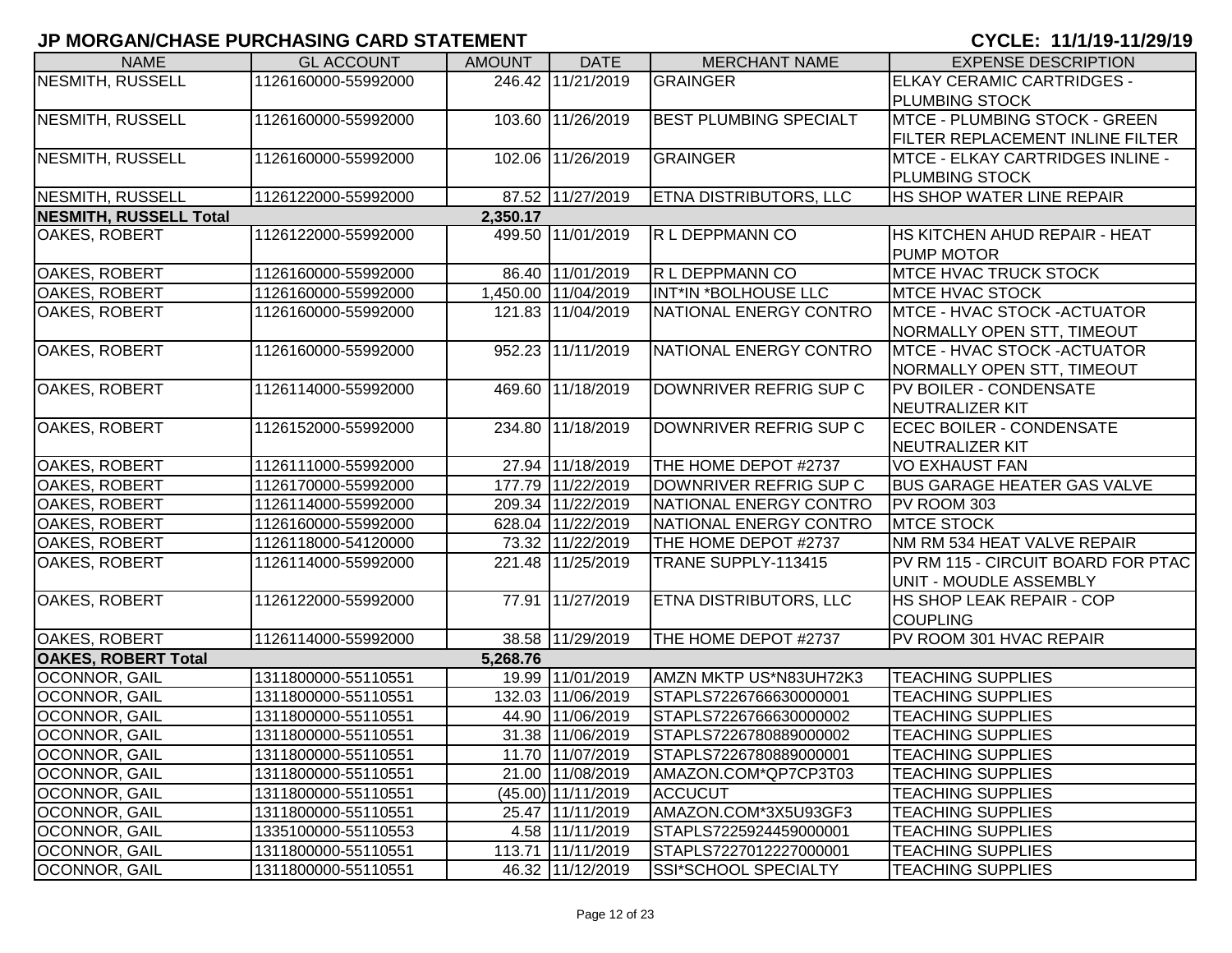| <b>NAME</b>                            | <b>GL ACCOUNT</b>   | AMOUNT   | <b>DATE</b>       | <b>MERCHANT NAME</b>          | <b>EXPENSE DESCRIPTION</b>                          |  |  |  |
|----------------------------------------|---------------------|----------|-------------------|-------------------------------|-----------------------------------------------------|--|--|--|
| <b>OCONNOR, GAIL</b>                   | 1311800000-55110551 |          | 52.58 11/13/2019  | STAPLS7227047798000002        | <b>TEACHING SUPPLIES</b>                            |  |  |  |
| OCONNOR, GAIL                          | 1311800000-55110551 |          | 5.85 11/14/2019   | STAPLS7227047798000001        | <b>TEACHING SUPPLIES</b>                            |  |  |  |
| <b>OCONNOR, GAIL</b>                   | 1311800000-55110551 |          | 39.22 11/15/2019  | STAPLS7227140103000002        | <b>TEACHING SUPPLIES</b>                            |  |  |  |
| OCONNOR, GAIL                          | 1311800000-55110551 |          | 82.86 11/15/2019  | STAPLS7227152368000001        | <b>TEACHING SUPPLIES</b>                            |  |  |  |
| OCONNOR, GAIL                          | 1311800000-55110551 |          | 5.85 11/18/2019   | STAPLS7227140103000001        | <b>TEACHING SUPPLIES</b>                            |  |  |  |
| OCONNOR, GAIL                          | 1311800000-55110551 |          | 35.31 11/19/2019  | AMZN MKTP US*O30913O03        | <b>TEACHING SUPPLIES</b>                            |  |  |  |
| OCONNOR, GAIL                          | 1311800000-55110551 |          | 55.35 11/19/2019  | SSI*SCHOOL SPECIALTY          | <b>TEACHING SUPPLIES</b>                            |  |  |  |
| OCONNOR, GAIL                          | 1335100000-55990553 |          | 189.99 11/20/2019 | STAPLS7227271843000001        | <b>TEACHING SUPPLIES</b>                            |  |  |  |
| OCONNOR, GAIL                          | 1311800000-55110551 |          | 50.80 11/20/2019  | STAPLS7227272041000001        | <b>TEACHING SUPPLIES</b>                            |  |  |  |
| OCONNOR, GAIL                          | 1311800000-55110551 |          | 12.64 11/22/2019  | AMZN MKTP US*WQ35G1IO3        | <b>TEACHING SUPPLIES</b>                            |  |  |  |
| OCONNOR, GAIL                          | 1311800000-55110551 |          | 23.98 11/25/2019  | AMZN MKTP US*NB2034963        | <b>TEACHING SUPPLIES</b>                            |  |  |  |
| OCONNOR, GAIL                          | 1311800000-55110551 |          | 10.69 11/25/2019  | AMZN MKTP US*YR1V69FM3        | <b>TEACHING SUPPLIES</b>                            |  |  |  |
| <b>OCONNOR, GAIL</b>                   | 1311800000-55110551 |          | 42.00 11/25/2019  | STAPLS7227470162000001        | <b>TEACHING SUPPLIES</b>                            |  |  |  |
| OCONNOR, GAIL                          | 1311800000-55110551 |          | 29.20 11/27/2019  | AMAZON.COM*9A64H75I3          | <b>TEACHING SUPPLIES</b>                            |  |  |  |
| <b>OCONNOR, GAIL Total</b><br>1,042.40 |                     |          |                   |                               |                                                     |  |  |  |
| <b>OFILI, ALEXANDER</b>                | 1111111000-57410000 |          | 249.00 11/07/2019 | <b>CHARACTERORG</b>           | <b>MEMBERSHIP DUE</b>                               |  |  |  |
| <b>OFILI, ALEXANDER</b>                | 2929611275-57920000 |          | 12.48 11/11/2019  | JIMMY JOHNS - 396             | THANK YOU LUNCH                                     |  |  |  |
| <b>OFILI, ALEXANDER Total</b>          |                     | 261.48   |                   |                               |                                                     |  |  |  |
| PATEL, SHAILEE                         | 1222600000-53229000 |          | 379.49 11/01/2019 | <b>HILTON</b>                 | <b>PATEL-CONFERENCE LODGING</b>                     |  |  |  |
| PATEL, SHAILEE                         | 1222600000-53229000 |          | 379.49 11/01/2019 | <b>HILTON</b>                 | THEOPHELIS-CONFERENCE LODGING                       |  |  |  |
| PATEL, SHAILEE                         | 1222100000-53220000 |          | 379.49 11/01/2019 | <b>HILTON</b>                 | NON ADMIN-CONFERENCE LODGING                        |  |  |  |
| <b>PATEL, SHAILEE Total</b>            |                     | 1,138.47 |                   |                               |                                                     |  |  |  |
| PETERSON, SARAH                        | 1311800000-55110551 |          | 79.94 11/01/2019  | HOMEGOODS #473                | <b>CLASSROOM TOYS</b>                               |  |  |  |
| PETERSON, SARAH                        | 1311800000-55110551 |          | 31.29 11/05/2019  | AMZN MKTP US*E93040B13        | <b>CLASSROOM TOYS</b>                               |  |  |  |
| PETERSON, SARAH                        | 1311800000-55110551 |          | 33.74 11/11/2019  | AMZN MKTP US*Q88EC06L3        | <b>CLASSROOM TOYS</b>                               |  |  |  |
| <b>PETERSON, SARAH Total</b>           |                     | 144.97   |                   |                               |                                                     |  |  |  |
| POHLONSKI, EMILY                       | 2929622190-57920000 |          | 629.20 11/04/2019 | <b>BIG FROG OF NOVI</b>       | <b>HOSA OFFICER QUARTER ZIPS</b>                    |  |  |  |
| POHLONSKI, EMILY                       | 2929622190-57920000 |          | 42.45 11/11/2019  | AMZN MKTP US*E05YW2QN3        | <b>TRIANGULAR BANDAGES</b>                          |  |  |  |
| POHLONSKI, EMILY                       | 2929622190-57920000 |          | 17.85 11/11/2019  | AMZN MKTP US*F41RM9MT3        | <b>PRE-WRAP FOR ATHLETIC TAPE</b>                   |  |  |  |
| POHLONSKI, EMILY                       | 2929622190-57920000 |          | 807.71 11/11/2019 | AMZN MKTP US*GN41223L3        | <b>HOSA MATERIALS FOR REGIONAL</b><br><b>EVENTS</b> |  |  |  |
| POHLONSKI, EMILY                       | 2929622190-57920000 |          | 12.40 11/11/2019  | AMZN MKTP US*LE6WO5WE3        | <b>URINE TEST STRIPS</b>                            |  |  |  |
| POHLONSKI, EMILY                       | 2929622190-57920000 |          | 119.70 11/11/2019 | AMZN MKTP US*OD3QT4CC3        | <b>SURGEON'S STERILE GLOVES</b>                     |  |  |  |
| POHLONSKI, EMILY                       | 2929622190-57920000 |          | 199.98 11/11/2019 | AMZN MKTP US*YD5QJ92D3        | <b>HOSA STERILE GAUZE PADS</b>                      |  |  |  |
| POHLONSKI, EMILY                       | 2929622190-57920000 |          | 28.95 11/11/2019  | AMZN MKTP US*ZU3ZP00N3        | HOSA ORAL AIRWAY EMERGENCY KIT                      |  |  |  |
| POHLONSKI, EMILY                       | 2929622190-57920000 |          | 79.60 11/19/2019  | AMZN MKTP US*JV9562VU3        | MEDICAL SOCKS - MEN'S SIZES                         |  |  |  |
| POHLONSKI, EMILY                       | 2929622190-57920000 |          | 59.70 11/20/2019  | AMZN MKTP US*Y26XG0FA3        | MEDICAL SOCKS - WOMEN'S SIZE                        |  |  |  |
| POHLONSKI, EMILY                       | 2929622190-57920000 |          | 192.87 11/20/2019 | <b>AWARDS UNLIMITED ONLIN</b> | <b>HOSA REGIONALS BINDERS</b>                       |  |  |  |
| POHLONSKI, EMILY                       | 2929622190-57920000 |          | 10.99 11/26/2019  | AMZN MKTP US*A58HA8LO3        | <b>HOSA REGIONALS GIFT BAGS</b>                     |  |  |  |
| POHLONSKI, EMILY                       | 2929622190-57920000 |          | 6.99 11/26/2019   | AMZN MKTP US*LR0KU4UZ3        | <b>HOSA STICKER DOT LABELS</b>                      |  |  |  |
| <b>POHLONSKI, EMILY Total</b>          |                     | 2,208.39 |                   |                               |                                                     |  |  |  |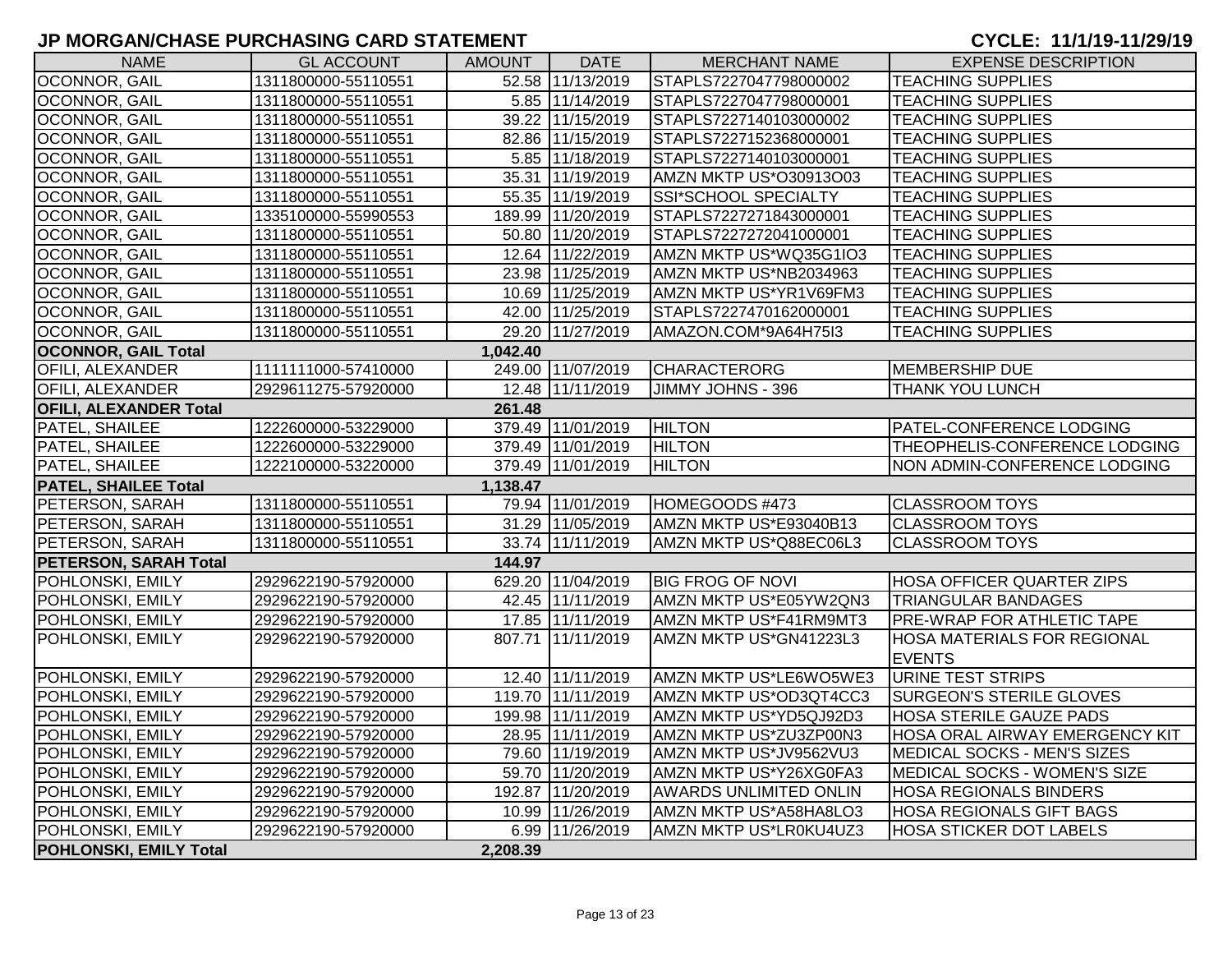| <b>NAME</b>                    | <b>GL ACCOUNT</b>   | <b>AMOUNT</b> | <b>DATE</b>          | <b>MERCHANT NAME</b>          | <b>EXPENSE DESCRIPTION</b>                |
|--------------------------------|---------------------|---------------|----------------------|-------------------------------|-------------------------------------------|
| REICHLEY, CARRIE               | 1111118000-55110708 |               | 49.66 11/05/2019     | <b>SSI*SCHOOL SPECIALTY</b>   | A. AKCASU-BACKORDERED DRY ERASE           |
|                                |                     |               |                      |                               | MARKERS-CLASSROOM SUPPLIES                |
|                                |                     |               |                      |                               |                                           |
| <b>REICHLEY, CARRIE</b>        | 2929618275-57920000 |               | 368.99 11/06/2019    | <b>HOWELL CONFERENCE AND</b>  | <b>BIRDS OF PREY ASSEMBLY</b>             |
| <b>REICHLEY, CARRIE</b>        | 2929618219-57920000 |               | (67.89) 11/06/2019   | <b>SCHOLASTIC, INC.</b>       | TAX CREDIT FROM SCHOLASTIC FOR            |
|                                |                     |               |                      |                               | <b>GUIDED READING ROOM BOOKS</b>          |
| <b>REICHLEY, CARRIE</b>        | 1111118000-55110708 |               | 52.02 11/08/2019     | SSI*SCHOOL SPECIALTY          | C. KIDON-CLASSROOM SUPPLIES               |
| <b>REICHLEY, CARRIE</b>        | 2929618275-57920000 |               | 450.00 11/11/2019    | <b>ACMETEC*MICHSCICEN</b>     | <b>STEM NIGHT-MICHIGAN SCIENCE</b>        |
|                                |                     |               |                      |                               | CENTER, "APOLLO ADVENTURE"                |
| <b>REICHLEY, CARRIE</b>        | 2929618219-57920000 |               | 674.21 11/11/2019    | <b>FOLLETT SCHOOL SOLUTIO</b> | <b>BOOKS</b>                              |
| <b>REICHLEY, CARRIE</b>        | 1124118000-55910000 |               | 29.82 11/15/2019     | SSI*SCHOOL SPECIALTY          | <b>OFFICE SUPPLIES</b>                    |
| <b>REICHLEY, CARRIE</b>        | 1111118000-55110702 |               | $9.50$ $11/21/2019$  | <b>DBC*BLICK ART MATERIAL</b> | ART SUPPLIES-L. CLIFFORD                  |
| <b>REICHLEY, CARRIE</b>        | 1111118000-55110723 |               | 45.00 11/26/2019     | J.W. PEPPER                   | M. RAIS-ORCHESTRA SUPPLIES                |
| <b>REICHLEY, CARRIE</b>        | 1111118000-54910000 |               | 33.00 11/26/2019     | <b>WASTE INDUSTRIES - NON</b> | <b>RECYCLING SEPTEMBER-NOVEMBER &amp;</b> |
|                                |                     |               |                      |                               | <b>DECEMBER - FEBRUARY</b>                |
| <b>REICHLEY, CARRIE Total</b>  |                     | 1,644.31      |                      |                               |                                           |
| RODRIGUEZ, SANDRA              | 1111113000-55110708 |               | 34.48 11/01/2019     | <b>SSI*SCHOOL SPECIALTY</b>   | <b>SCHOOL SUPPLIES - OFFICE - READING</b> |
|                                |                     |               |                      |                               |                                           |
| RODRIGUEZ, SANDRA              | 1111113000-55110708 |               | 219.80 11/06/2019    | <b>GOPHER SPORT</b>           | <b>GYM EQUIPMENT -</b>                    |
| RODRIGUEZ, SANDRA              | 1111113000-55110708 |               | $(39.96)$ 11/06/2019 | HCS*HIGHLIGHTSFORCHIL         | <b>HIGHLIGHTS FOR KIDS, CREDIT FROM</b>   |
|                                |                     |               |                      |                               | <b>OCTOBER</b>                            |
| RODRIGUEZ, SANDRA              | 1111113000-57910695 |               | 152.61 11/14/2019    | AMAZON.COM*WS6SF7SD3          | NEF - GRANT ESL - BOOKS                   |
| RODRIGUEZ, SANDRA              | 1111113000-55110708 |               | (199.90) 11/18/2019  | <b>GOPHER SPORT</b>           | <b>RETURNED SOCCER BALLS - GYM</b>        |
| RODRIGUEZ, SANDRA              | 1111113000-55110708 |               | 233.88 11/18/2019    | <b>GOPHER SPORT</b>           | NEW SOFT SOCCER BALLS GYM                 |
| RODRIGUEZ, SANDRA              | 1111113000-57910695 |               | 15.16 11/25/2019     | AMZN MKTP US*1E2EA79M3        | NEF GRANT SOCIAL WORK                     |
| RODRIGUEZ, SANDRA              | 1111113000-57910695 |               | 10.99 11/25/2019     | AMZN MKTP US*DH48J64K3        | NEF GRANT BOOKS SOCIAL WORK               |
| RODRIGUEZ, SANDRA              | 1111113000-55110708 |               | 94.36 11/25/2019     | AMZN MKTP US*HJ9QI0O23        | <b>CLASSROOM ITEMS - BROKEN -</b>         |
|                                |                     |               |                      |                               | <b>REPLACED</b>                           |
| RODRIGUEZ, SANDRA              | 1111113000-57910695 |               | 125.67 11/25/2019    | <b>THINK SOCIAL PUBLISHIN</b> | NEF GRANT FOR SOCIAL WORK                 |
| RODRIGUEZ, SANDRA              | 1111113000-57910695 |               | 10.73 11/27/2019     | AMZN MKTP US*BJ4828GU3        | NEF GRANT MONEY SOCIAL WORK               |
| RODRIGUEZ, SANDRA              | 1111113000-57910695 |               | 490.48 11/29/2019    | AMZN MKTP US*KE5RJ7J23        | <b>INEF GRANT MONEY BOOKS FOR</b>         |
|                                |                     |               |                      |                               | <b>SOCIAL</b>                             |
| <b>RODRIGUEZ, SANDRA Total</b> |                     | 1,148.30      |                      |                               |                                           |
| RONNING, ADAM                  | 2929620239-57920000 |               | 198.44 11/06/2019    | <b>GCI* WOODWIND</b>          | <b>CLARINET AND SAXOPHONE REEDS</b>       |
|                                |                     |               |                      |                               | <b>AND TRUMPET MUTES</b>                  |
| RONNING, ADAM                  | 2929620239-57920000 |               | 94.91 11/18/2019     | <b>GCI* WOODWIND</b>          | <b>CLARINET AND SAXOPHONE REEDS</b>       |
|                                |                     |               |                      |                               | <b>AND TRUMPET MUTES</b>                  |
| <b>RONNING, ADAM Total</b>     |                     | 293.35        |                      |                               |                                           |
| ROQUE, EMILY                   | 1311800000-55110551 |               | 35.55 11/20/2019     | MICHAELS STORES 3744          | <b>CLASS PROJECTS</b>                     |
| <b>ROQUE, EMILY Total</b>      |                     | 35.55         |                      |                               |                                           |
| <b>ROSS, NICOLE</b>            | 2929622129-57920000 |               | 1,026.94 11/01/2019  | MODCLOTH INC                  | <b>NDC COSTUMES</b>                       |
| <b>ROSS, NICOLE</b>            | 2929622129-57920000 |               | 1,822.25 11/04/2019  | <b>CUSTOMINK LLC</b>          | <b>NDC FAN SHIRTS</b>                     |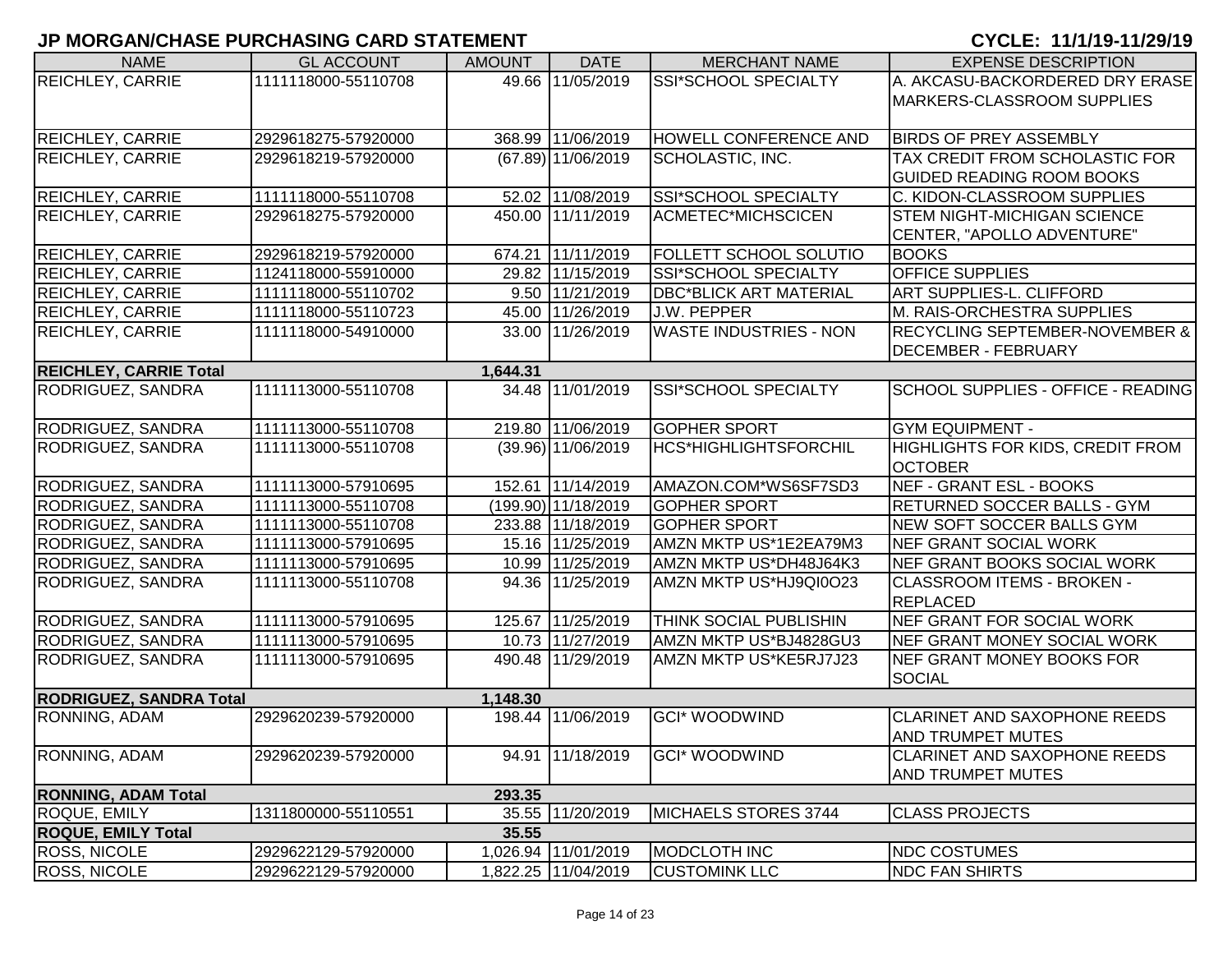| <b>NAME</b>                 | <b>GL ACCOUNT</b>   | <b>AMOUNT</b> | <b>DATE</b>             | <b>MERCHANT NAME</b>          | <b>EXPENSE DESCRIPTION</b>                                                                                                                                            |  |  |  |  |
|-----------------------------|---------------------|---------------|-------------------------|-------------------------------|-----------------------------------------------------------------------------------------------------------------------------------------------------------------------|--|--|--|--|
| ROSS, NICOLE                | 2929622129-57920000 |               | $(59.36)$ 11/04/2019    | FOREVER 21 INC                | <b>NDC COSTUMES REFUND</b>                                                                                                                                            |  |  |  |  |
| ROSS, NICOLE                | 2929622129-57920000 |               | 340.55 11/04/2019       | LULUS.COM                     | <b>NDC COSTUMES</b>                                                                                                                                                   |  |  |  |  |
| ROSS, NICOLE                | 2929622129-57920000 |               | $(58.13)$ 11/04/2019    | MODCLOTH INC                  | <b>NDC COSTUMES TAX REFUND</b>                                                                                                                                        |  |  |  |  |
| <b>ROSS, NICOLE</b>         | 2929622129-57920000 |               | 2,050.00 11/07/2019     | <b>RVT*FARMINGTON PUBLIC</b>  | <b>NDC OAKLAND DANCE FESTIVAL</b>                                                                                                                                     |  |  |  |  |
| ROSS, NICOLE                | 2929622129-57920000 |               | $(1,038.16)$ 11/08/2019 | LULUS.COM                     | <b>NDC COSTUME REFUND</b>                                                                                                                                             |  |  |  |  |
| ROSS, NICOLE                | 2929622129-57920000 |               | (457.92) 11/08/2019     | LULUS.COM                     | <b>NDC COSTUMES REFUND</b>                                                                                                                                            |  |  |  |  |
| ROSS, NICOLE                | 2929622129-57920000 |               | 122.93 11/13/2019       | <b>MODCLOTH INC</b>           | <b>NDC COSTUMES</b>                                                                                                                                                   |  |  |  |  |
| ROSS, NICOLE                | 2929622129-57920000 |               | $(103.15)$ 11/15/2019   | <b>CUSTOMINK LLC</b>          | <b>TAX REFUND</b>                                                                                                                                                     |  |  |  |  |
| ROSS, NICOLE                | 2929622129-57920000 |               | $(23.69)$ 11/15/2019    | FOREVER 21 INC                | <b>TAX REFUND</b>                                                                                                                                                     |  |  |  |  |
| <b>ROSS, NICOLE</b>         | 2929622129-57920000 |               | 99.06 11/20/2019        | <b>CUSTOMINK LLC</b>          | <b>NDC FAN SHIRTS ADDITIONAL</b>                                                                                                                                      |  |  |  |  |
| <b>ROSS, NICOLE</b>         | 2929622129-57920000 |               | $(5.61)$ 11/22/2019     | <b>CUSTOMINK LLC</b>          | <b>TAX REFUND</b>                                                                                                                                                     |  |  |  |  |
| ROSS, NICOLE                | 1111322000-53510720 |               | 15.89 11/25/2019        | <b>ADOBE ACROPRO SUBS</b>     | <b>DANCE PROMOTION</b>                                                                                                                                                |  |  |  |  |
| <b>ROSS, NICOLE Total</b>   |                     | 3,731.60      |                         |                               |                                                                                                                                                                       |  |  |  |  |
| RUDY, MICHELLE              | 2929641355-57920000 |               | 16.93 11/25/2019        | AMZN MKTP US*VR4PW5K43        | <b>PARENT HOLIDAY PROJECT SUPPLIES</b>                                                                                                                                |  |  |  |  |
| RUDY, MICHELLE              | 2929641355-57920000 |               | 7.38 11/25/2019         | JOANN STORES #1933            | PARENT HOLIDAY PROJECT SUPPLIES                                                                                                                                       |  |  |  |  |
| <b>RUDY, MICHELLE</b>       | 2929641355-57920000 |               | 25.95 11/25/2019        | MICHAELS STORES 3744          | PARENT HOLIDAY PROJECT SUPPLIES                                                                                                                                       |  |  |  |  |
| <b>RUDY, MICHELLE Total</b> | 50.26               |               |                         |                               |                                                                                                                                                                       |  |  |  |  |
| <b>RUTKOWSKI, MELANIE</b>   | 1100000000-11925000 |               | 1,000.00 11/06/2019     | <b>MABE</b>                   | PREPAID T3 GRANT REGISTRATION<br>FOR MABE CONFERENCE IN MAY FOR<br>C. STIFF, K. HUBENSCHMIDT, L.<br>LECHER AND M. HAAPALA. DRAW<br>DOWN MAY 14 TO 1622100686-53220000 |  |  |  |  |
| <b>RUTKOWSKI, MELANIE</b>   | 1612500686-55110000 |               | 82.00 11/08/2019        | <b>SCHOLASTIC, INC.</b>       | <b>BOOKS FOR EL K-4 EL TEACHERS</b>                                                                                                                                   |  |  |  |  |
| RUTKOWSKI, MELANIE          | 1722700000-51540620 |               | 256.00 11/08/2019       | <b>WISCONSIN CENTER FOR E</b> | WIDA ONLINE TESTING FOR HIGH<br><b>SCHOOL</b>                                                                                                                         |  |  |  |  |
| RUTKOWSKI, MELANIE          | 1722100000-57910611 |               | 29.09 11/12/2019        | <b>BAGELS AND BITES</b>       | <b>BAGELS FOR YOUTH DIALOGUES WITH</b><br>ADMINISTRATORS WITH OUTSIDE<br><b>PRESENTERS</b>                                                                            |  |  |  |  |
| <b>RUTKOWSKI, MELANIE</b>   | 1612500686-55110000 |               | 42.40 11/13/2019        | AMZN MKTP US*8B4YQ7X73        | <b>BOOKS FOR K-4 EL TEACHERS</b>                                                                                                                                      |  |  |  |  |
| RUTKOWSKI, MELANIE          | 1612500686-55110000 |               | 48.99 11/18/2019        | AMZN MKTP US*6W50N4XL3        | SIOP BOOKS FOR K-4 TEACHERS                                                                                                                                           |  |  |  |  |
| RUTKOWSKI, MELANIE          | 1612500686-55110000 |               | 14.99 11/19/2019        | AMZN MKTP US*LE2G14RP3        | PRESENTATION CLICKER FOR HS EL<br><b>TEACHER (HUEBLER)</b>                                                                                                            |  |  |  |  |
| RUTKOWSKI, MELANIE          | 1711114000-55110611 |               | 359.40 11/19/2019       | <b>REALLY GOOD</b> *          | LITERACY SUPPLIES FOR LITERACY<br><b>SPECIALIST</b>                                                                                                                   |  |  |  |  |
| <b>RUTKOWSKI, MELANIE</b>   | 1711114000-55110611 |               | 166.10 11/20/2019       | PIONEER VALLEY BOOKS          | LITERACY SUPPLIES FOR LITERACY<br><b>SPECIALIST</b>                                                                                                                   |  |  |  |  |
| RUTKOWSKI, MELANIE          | 1711118000-55110611 |               | 44.00 11/20/2019        | PIONEER VALLEY BOOKS          | <b>GUIDED READING BOOK FOR EL</b><br><b>TEACHER AT MEADOWS</b>                                                                                                        |  |  |  |  |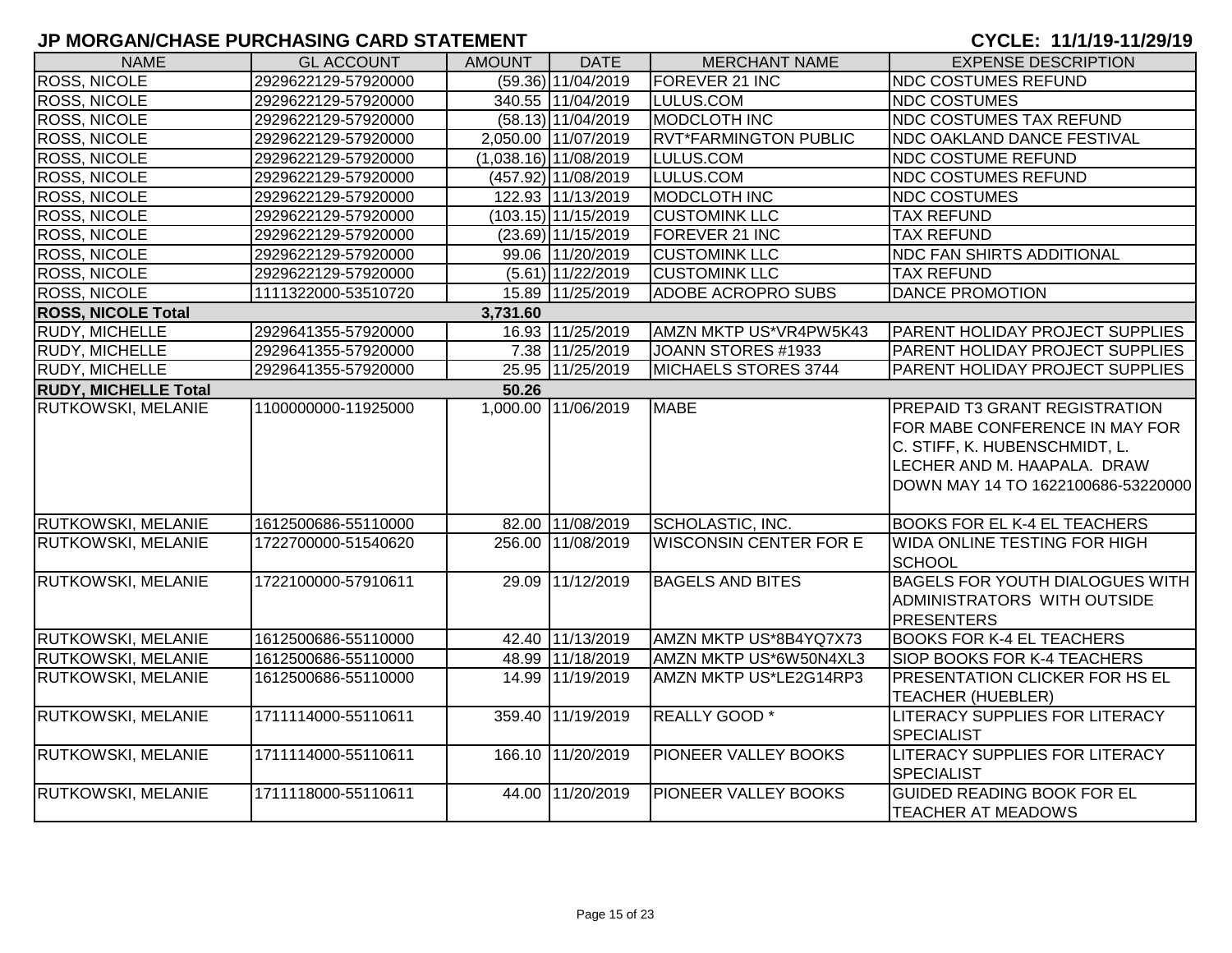| <b>NAME</b>                      | <b>GL ACCOUNT</b>                           | <b>AMOUNT</b> | <b>DATE</b>          | <b>MERCHANT NAME</b>          | <b>EXPENSE DESCRIPTION</b>                         |  |  |  |  |
|----------------------------------|---------------------------------------------|---------------|----------------------|-------------------------------|----------------------------------------------------|--|--|--|--|
| RUTKOWSKI, MELANIE               | 1722118000-53220611                         |               | $(25.00)$ 11/21/2019 | OAKLAND SCHOOLS-RC INT        | OAKLAND SCHOOLS CANCELLED                          |  |  |  |  |
|                                  |                                             |               |                      |                               | EVENT DUE TO LOW REGISTRATION                      |  |  |  |  |
|                                  |                                             |               |                      |                               | <b>HEYDIE ORR: RESILIENCE, GRIT &amp;</b>          |  |  |  |  |
|                                  |                                             |               |                      |                               | <b>POST TRAUMATIC GROWTH</b>                       |  |  |  |  |
| RUTKOWSKI, MELANIE               | 1622100686-53220000                         |               | $(15.00)$ 11/21/2019 | OAKLAND SCHOOLS-RC INT        | CANCELLATION OF TITLE III ADVISORY                 |  |  |  |  |
|                                  |                                             |               |                      |                               | <b>COMMITTEE FOR SHANNON HADLEY</b>                |  |  |  |  |
| RUTKOWSKI, MELANIE               | 1622100686-53220000                         |               | $(15.00)$ 11/21/2019 | OAKLAND SCHOOLS-RC INT        | CANCELLATION OF TITLE III ADVISORY                 |  |  |  |  |
|                                  |                                             |               |                      |                               | <b>COMMITTEE FOR KELSEY GAYLORD</b>                |  |  |  |  |
| RUTKOWSKI, MELANIE               | 1711118000-55110611                         |               | 42.50 11/21/2019     | <b>SCHOLASTIC EDUCATION</b>   | <b>GUIDED READING BOOK FOR NM EL</b>               |  |  |  |  |
|                                  |                                             |               |                      |                               | <b>TEACHER</b>                                     |  |  |  |  |
| <b>RUTKOWSKI, MELANIE</b>        | 1722100000-57910611                         |               | 22.25 11/27/2019     | BLINDS.COM #2150              | BLINDS FOR SUPERVISOR OF THE EL                    |  |  |  |  |
|                                  |                                             |               |                      |                               | DEPARTMENT'S WINDOW ON DOOR                        |  |  |  |  |
| RUTKOWSKI, MELANIE               | 1637100776-53220748                         |               | 235.00 11/27/2019    | COLLEGEBOARD WORKSHOP         | <b>CALCULUS AB REGISTRATION</b>                    |  |  |  |  |
|                                  |                                             |               |                      |                               | PAYMENT FOR ERIN SHARKEY AT                        |  |  |  |  |
|                                  |                                             |               |                      |                               | <b>CATHOLIC CENTRAL</b>                            |  |  |  |  |
|                                  | <b>RUTKOWSKI, MELANIE Total</b><br>2,287.72 |               |                      |                               |                                                    |  |  |  |  |
| SATTERFIELD, EMILY               | 1311800000-55110551                         |               | 11.46 11/04/2019     | AMAZON.COM*BV2T43LV3          | <b>SUPPLIES</b>                                    |  |  |  |  |
| SATTERFIELD, EMILY               | 1311800000-55110551                         |               | 8.54 11/04/2019      | AMZN MKTP US*YW3EI6EX3        | <b>SUPPLIES</b>                                    |  |  |  |  |
| SATTERFIELD, EMILY               | 1311800000-55110551                         |               | 29.00 11/04/2019     | <b>TARGET</b><br>00008722     | <b>CLASSROOM</b>                                   |  |  |  |  |
| SATTERFIELD, EMILY               | 1311800000-55110551                         |               | 12.98 11/11/2019     | AMZN MKTP US*CU50G0N73        | SUPPLY ITEMS FOR THE CLASSROOM                     |  |  |  |  |
| SATTERFIELD, EMILY               | 1311800000-55110551                         |               | 17.00 11/11/2019     | <b>TARGET</b><br>00006114     | <b>TOY SUPPLIES</b>                                |  |  |  |  |
| SATTERFIELD, EMILY               | 1311800000-55110551                         |               | 9.99 11/21/2019      | AMAZON.COM*MX7D521M3          | <b>SUPPLY</b>                                      |  |  |  |  |
| SATTERFIELD, EMILY               | 1311800000-55110551                         |               | 20.67 11/21/2019     | SCHOLASTIC, INC.              | <b>SUPPLY</b>                                      |  |  |  |  |
| SATTERFIELD, EMILY               | 1311800000-55110551                         |               | 7.99 11/25/2019      | AMAZON.COM*XM1LB5VP3          | <b>SUPPLIES</b>                                    |  |  |  |  |
| <b>SATTERFIELD, EMILY Total</b>  |                                             | 117.63        |                      |                               |                                                    |  |  |  |  |
| <b>SCHOPIERAY, KRISTEN</b>       | 1128300000-57910000                         |               | 258.57 11/04/2019    | <b>MARIA S ITALIAN BAKERY</b> | HR/MSU CHRS PROGRAM (11/1/19)                      |  |  |  |  |
| <b>SCHOPIERAY, KRISTEN</b>       | 1128300000-55910000                         |               | 26.02 11/04/2019     | STAPLS7226733802000001        | <b>OFFICE SUPPLIES</b>                             |  |  |  |  |
| <b>SCHOPIERAY, KRISTEN</b>       | 1128300000-57910000                         |               | 248.99 11/05/2019    | <b>MARIA S ITALIAN BAKERY</b> | HR/MSU CHRS PROGRAM - REMAINING                    |  |  |  |  |
|                                  |                                             |               |                      |                               | BALANCE FOR THE 10/25/19 MEETING                   |  |  |  |  |
|                                  |                                             |               |                      |                               |                                                    |  |  |  |  |
| <b>SCHOPIERAY, KRISTEN</b>       | 1128300000-55910000                         |               | 43.21 11/25/2019     | STAPLS7227438734000001        | <b>OFFICE SUPPLIES</b>                             |  |  |  |  |
| <b>SCHOPIERAY, KRISTEN Total</b> |                                             | 576.79        |                      |                               |                                                    |  |  |  |  |
| <b>SCHURIG, CLAIRE</b>           | 1111322724-55110000                         |               | 10.84 11/08/2019     | J.W. PEPPER                   | <b>MUSIC FOR CONCERTS</b>                          |  |  |  |  |
| <b>SCHURIG, CLAIRE</b>           | 1111322724-55110000                         |               | 2.45 11/08/2019      | J.W. PEPPER                   | <b>MUSIC FOR CONCERTS</b>                          |  |  |  |  |
| <b>SCHURIG, CLAIRE</b>           | 1111322724-55110000                         |               | 10.00 11/19/2019     | EXXONMOBIL 99376998           | TO BE REIMBURSED                                   |  |  |  |  |
| <b>SCHURIG, CLAIRE</b>           | 1111322724-55110000                         |               | 166.99 11/25/2019    | J.W. PEPPER                   | <b>MUSIC FOR CONCERTS</b>                          |  |  |  |  |
| <b>SCHURIG, CLAIRE</b>           | 1111322724-55110000                         |               | 25.00 11/26/2019     | J.W. PEPPER                   | <b>MUSIC FOR CONCERTS</b>                          |  |  |  |  |
| <b>SCHURIG, CLAIRE Total</b>     |                                             | 215.28        |                      |                               |                                                    |  |  |  |  |
| <b>SCHYPINSKI, RACHEL</b>        | 2929622186-57920000                         |               | 259.95 11/18/2019    | KOHL'S #0323                  | ADOPT-A-CHILD WITH NOVI YOUTH<br><b>ASSISTANCE</b> |  |  |  |  |
| <b>SCHYPINSKI, RACHEL</b>        | 2929622186-57920000                         |               | 354.61 11/18/2019    | KOHL'S #0323                  | ADOPT-A-CHILD WITH NOVI YOUTH<br><b>ASSISTANCE</b> |  |  |  |  |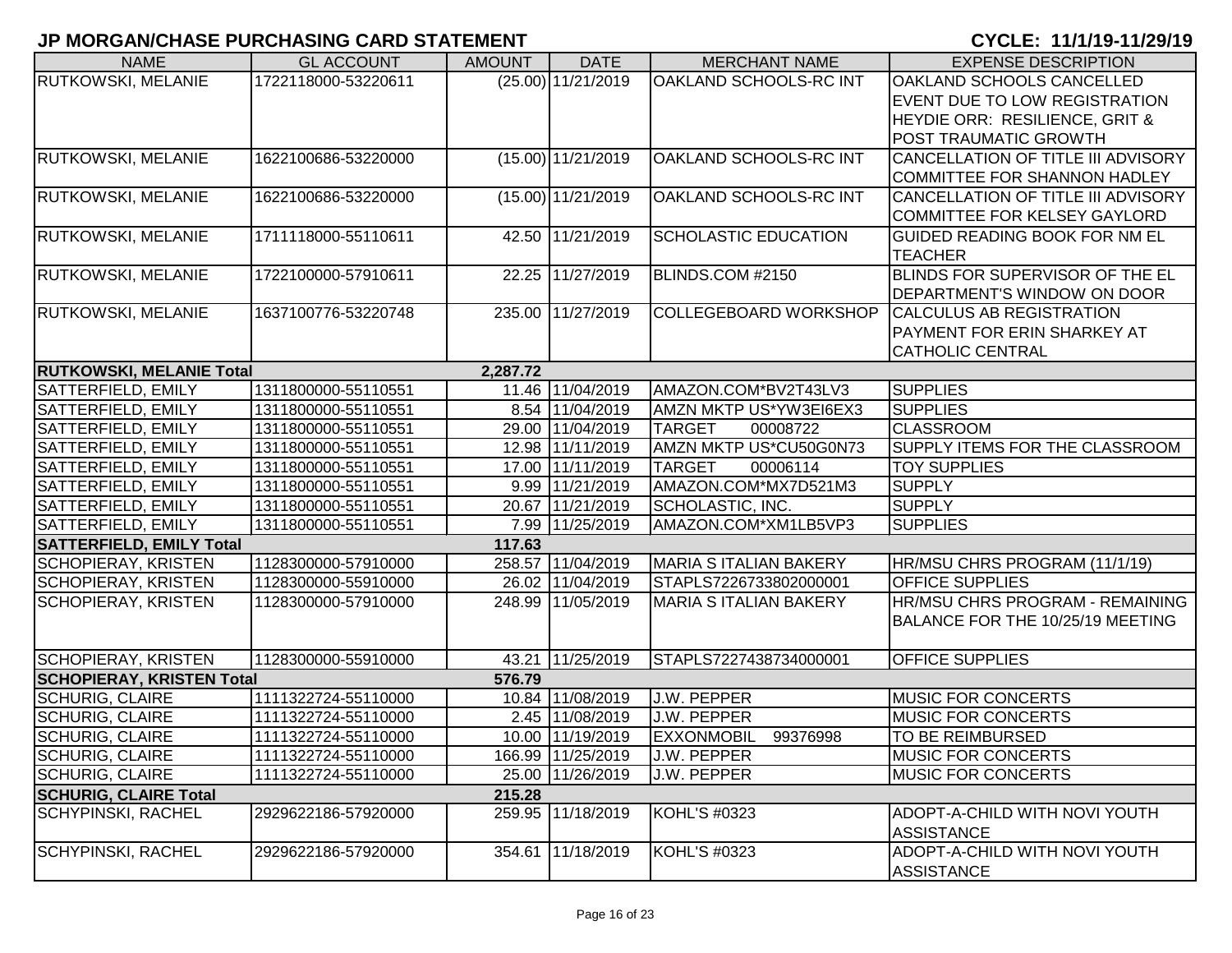| <b>NAME</b>                     | <b>GL ACCOUNT</b>   | <b>AMOUNT</b> | <b>DATE</b>       | <b>MERCHANT NAME</b>              | <b>EXPENSE DESCRIPTION</b>                         |
|---------------------------------|---------------------|---------------|-------------------|-----------------------------------|----------------------------------------------------|
| <b>SCHYPINSKI, RACHEL</b>       | 2929622186-57920000 |               | 198.24 11/18/2019 | <b>TARGET</b><br>00008722         | ADOPT-A-CHILD WITH NOVI YOUTH                      |
|                                 |                     |               |                   |                                   | <b>ASSISTANCE</b>                                  |
| <b>SCHYPINSKI, RACHEL</b>       | 2929622186-57920000 |               | 176.66 11/20/2019 | SAMSCLUB #6657                    | ADOPT-A-CHILD WITH NOVI YOUTH                      |
|                                 |                     |               |                   |                                   | <b>ASSISTANCE</b>                                  |
| SCHYPINSKI, RACHEL              | 2929618275-57920000 |               | 35.76 11/20/2019  | SAMSCLUB.COM                      | <b>STEM NIGHT SNACKS</b>                           |
| SCHYPINSKI, RACHEL              | 2929618275-57920000 |               | 75.66 11/20/2019  | SAMSCLUB.COM                      | <b>STEM NIGHT SNACKS</b>                           |
| <b>SCHYPINSKI, RACHEL</b>       | 2929618275-57920000 |               | 17.88 11/20/2019  | SAMSCLUB.COM                      | <b>STEM NIGHT SNACKS</b>                           |
| SCHYPINSKI, RACHEL              | 2929622186-57920000 |               | 152.84 11/22/2019 | KOHL'S #0323                      | ADOPT-A-CHILD WITH NOVI YOUTH<br><b>ASSISTANCE</b> |
| <b>SCHYPINSKI, RACHEL</b>       | 2929622186-57920000 |               | 92.98 11/22/2019  | 00008722<br><b>TARGET</b>         | ADOPT-A-CHILD WITH NOVI YOUTH                      |
|                                 |                     |               |                   |                                   | <b>ASSISTANCE</b>                                  |
| <b>SCHYPINSKI, RACHEL</b>       | 2929622186-57920000 |               | 449.18 11/25/2019 | <b>KOHL'S #0323</b>               | ADOPT-A-CHILD WITH NOVI YOUTH                      |
|                                 |                     |               |                   |                                   | <b>ASSISTANCE</b>                                  |
| <b>SCHYPINSKI, RACHEL</b>       | 2929622186-57920000 |               | 945.00 11/25/2019 | <b>PALACE SPORTS &amp; ENT BO</b> | PISTONS LEADERSHIP DAY                             |
| <b>SCHYPINSKI, RACHEL Total</b> |                     | 2,758.76      |                   |                                   |                                                    |
| SHAFER, RACHELLE                | 1111112000-55110708 |               | 58.20 11/04/2019  | AMAZON.COM*D19HI26K3              | J. CHRISTEN'S CLASSROOM BUDGET                     |
| SHAFER, RACHELLE                | 1111112000-55110708 |               | 91.48 11/04/2019  | MHE*MCGRAW-HILL ECOMM             | MACARTHUR AND RISTAU CLASSROOM                     |
|                                 |                     |               |                   |                                   | <b>BUDGETS</b>                                     |
| <b>SHAFER, RACHELLE</b>         | 1111112000-55110799 |               | 73.43 11/11/2019  | AMAZON.COM*6241Y6FT3              | MIDSET BOOK FOR KATIE, THERESA,                    |
|                                 |                     |               |                   |                                   | MARIANNE, NICOLE, DANIELLE AND                     |
|                                 |                     |               |                   |                                   | JENNIFER. BOOK HELPFUL FOR                         |
|                                 |                     |               |                   |                                   | <b>INSTRUCTION</b>                                 |
| SHAFER, RACHELLE                | 1111112000-55110708 |               | 55.74 11/11/2019  | STAPLS7226971320000001            | <b>ITEMS FOR THE CLASSROOM</b>                     |
| SHAFER, RACHELLE                | 1111112000-55110708 |               | 3.50 11/11/2019   | TEACHERSPAYTEACHERS.CO            | <b>BULLETIN BOARD</b>                              |
| SHAFER, RACHELLE                | 1111112000-57910695 |               | 448.00 11/15/2019 | <b>BURKE S SPORTS HAVEN</b>       | NEF GRANT-PEPPER SHAKERS                           |
| SHAFER, RACHELLE                | 1122212000-55990000 |               | 29.79 11/18/2019  | AMAZON.COM*3B9I133T3              | <b>COMMAND HOOKS-SUPPLIES FOR</b>                  |
|                                 |                     |               |                   |                                   | <b>MEDIA CENTER</b>                                |
| SHAFER, RACHELLE                | 1111112000-55110702 |               | 251.95 11/18/2019 | <b>DBC*BLICK ART MATERIAL</b>     | <b>ART TEACHER BUDGET</b>                          |
| SHAFER, RACHELLE                | 1111112000-55110708 |               | 5.00 11/18/2019   | TEACHERSPAYTEACHERS.CO            | <b>BULLETIN BOARD</b>                              |
| SHAFER, RACHELLE                | 2929612275-57920000 |               | 367.40 11/20/2019 | 2BOOLI INC.                       | DINNER FOR STAFF ON CONFERENCE<br><b>EVENING</b>   |
| SHAFER, RACHELLE                | 1111112000-55110702 |               | 4.50 11/20/2019   | <b>DBC*BLICK ART MATERIAL</b>     | <b>ART TEACHER'S BUDGET</b>                        |
| SHAFER, RACHELLE                | 1124112000-55990000 |               | 19.10 11/21/2019  | <b>BUSCH'S #1205</b>              | CLEANING SUPPLIES TO CLEAN TAPE                    |
|                                 |                     |               |                   |                                   | OFF FIVE LARGE WHITEBOARDS                         |
| SHAFER, RACHELLE                | 2929612271-57920000 |               | 56.95 11/21/2019  | <b>RITE AID STORE - 4534</b>      | HOLIDAY GIFT FOR ANNESLEY AND                      |
|                                 |                     |               |                   |                                   | <b>NISHAKA</b>                                     |
| SHAFER, RACHELLE                | 1111112000-55110708 |               | 188.38 11/21/2019 | SSI*SCHOOL SPECIALTY              | <b>ROLL PAPER FOR CLASSROOMS</b>                   |
| <b>SHAFER, RACHELLE</b>         | 1111112000-55110708 |               | 40.00 11/22/2019  | AMZN MKTP US*HE1B18I23            | <b>DICE FOR THIRD GRADE TEACHERS</b>               |
| SHAFER, RACHELLE                | 1111112000-55110708 |               | 84.03 11/22/2019  | STAPLS7227344572000001            | <b>CLEANER FOR WHITEBOARDS IN</b>                  |
|                                 |                     |               |                   |                                   | <b>CLASSROOMS</b>                                  |
| <b>SHAFER, RACHELLE</b>         | 1111112000-55110702 |               | 165.71 11/25/2019 | NASCO FORT ATKINSON               | <b>ART TEACHER'S BUDGET</b>                        |
| <b>SHAFER, RACHELLE</b>         | 2929612272-57920000 |               | 98.72 11/27/2019  | <b>MACIE PUBLISHING COMPA</b>     | <b>REPLACEMENT RECORDERS</b>                       |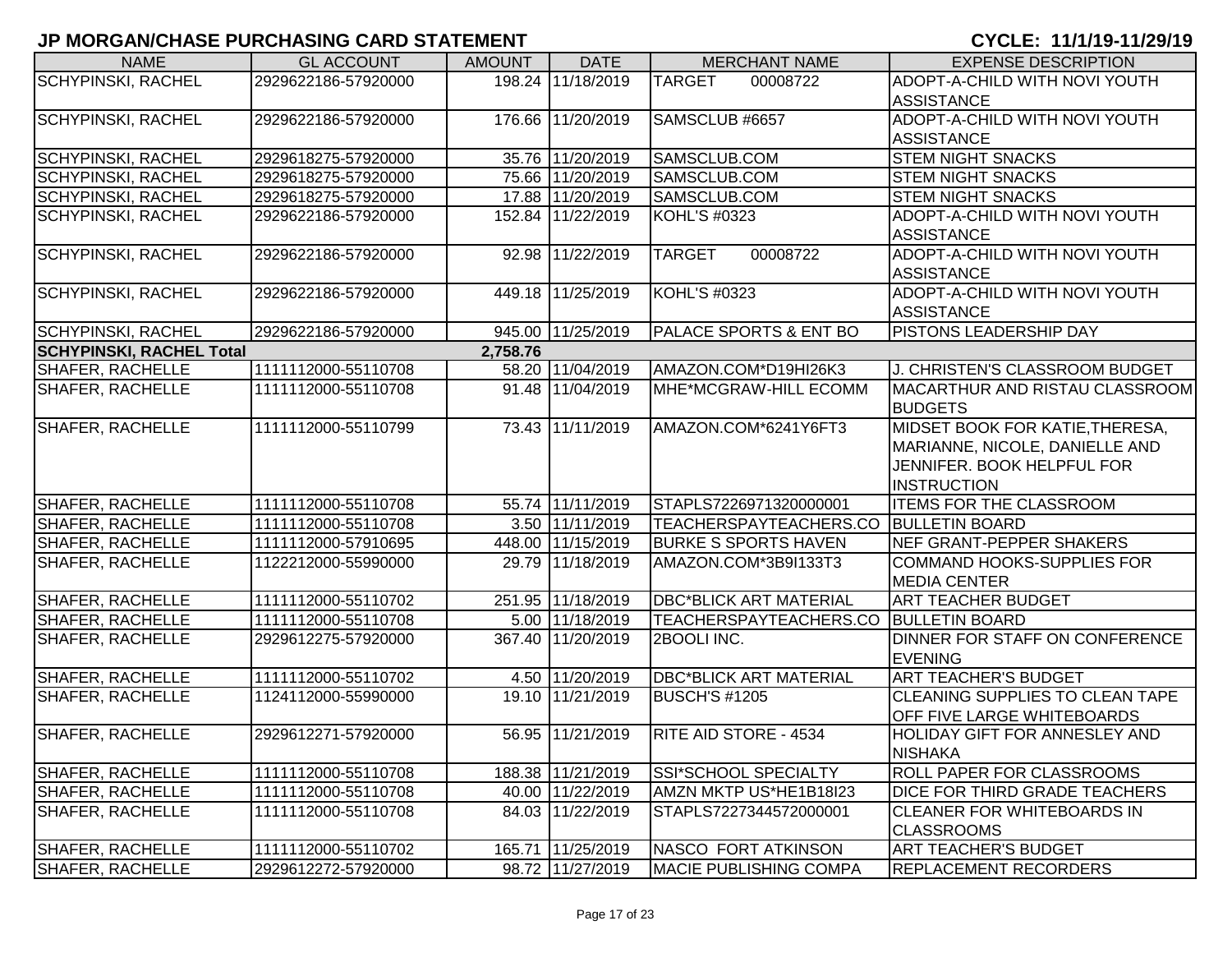| <b>NAME</b>                   | <b>GL ACCOUNT</b>   | <b>AMOUNT</b> | <b>DATE</b>          | <b>MERCHANT NAME</b>         | <b>EXPENSE DESCRIPTION</b>                                                                                                                                            |
|-------------------------------|---------------------|---------------|----------------------|------------------------------|-----------------------------------------------------------------------------------------------------------------------------------------------------------------------|
| SHAFER, RACHELLE              | 1111112000-55110723 |               | 154.28 11/27/2019    | MACIE PUBLISHING COMPA       | <b>RECORDER BOOKS</b>                                                                                                                                                 |
| SHAFER, RACHELLE              | 1111112000-55110708 |               | 27.17 11/29/2019     | AMZN MKTP US*JY0TT9KO3       | <b>KATIE WALKER BUDGET</b>                                                                                                                                            |
| <b>SHAFER, RACHELLE Total</b> |                     | 2,223.33      |                      |                              |                                                                                                                                                                       |
| SHIELDS, SEBRINA              | 1212226194-57910695 |               | 40.30 11/15/2019     | JOANN STORES #733            | <b>INCUBATOR SUPPLIES FOR NATC</b>                                                                                                                                    |
| SHIELDS, SEBRINA              | 1212226194-57910695 |               | 104.57 11/20/2019    | WAL-MART #5893               | <b>INCUBATOR SUPPLIES FOR NATC</b>                                                                                                                                    |
| <b>SHIELDS, SEBRINA Total</b> |                     | 144.87        |                      |                              |                                                                                                                                                                       |
| SOVEL, SHEILA                 | 1100000000-41922000 |               | 17.48 11/05/2019     | <b>ZULILY</b>                | <b>CLASSROOM TEACHING SUPPLIES</b>                                                                                                                                    |
| <b>SOVEL, SHEILA</b>          | 1100000000-41922000 |               | $(38.99)$ 11/06/2019 | <b>AMZN MKTP US</b>          | RETURN OF BROKEN BINS FOR FINE<br><b>MOTOR KITS</b>                                                                                                                   |
| SOVEL, SHEILA                 | 1100000000-41922000 |               | 17.59 11/11/2019     | AMAZON.COM*N30FO6WC3         | <b>CLASSROOM STEM TEACHING</b><br><b>MATERIALS</b>                                                                                                                    |
| <b>SOVEL, SHEILA</b>          | 1100000000-41922000 |               | 29.68 11/11/2019     | AMZN MKTP US*1J82O0J03       | <b>CLASSROOM STEM TEACHING</b><br><b>MATERIALS</b>                                                                                                                    |
| <b>SOVEL, SHEILA</b>          | 2929641355-57920000 |               | 7.88 11/11/2019      | AMZN MKTP US*A71TG8ZX3       | <b>CLASSROOM CHRISTMAS PROJECTS</b><br>3/CLASSES                                                                                                                      |
| <b>SOVEL, SHEILA</b>          | 2929641355-57920000 |               | 10.49 11/11/2019     | AMZN MKTP US*B20JG59Z3       | <b>CLASSROOM CHRISTMAS PROJECTS</b><br>FOR 3 CLASSES                                                                                                                  |
| SOVEL, SHEILA                 | 1100000000-41922000 |               | 21.99 11/14/2019     | AMZN MKTP US*TS2Y82IQ3       | BINS FOR FINE MOTOR KITS                                                                                                                                              |
| <b>SOVEL, SHEILA</b>          | 2929641355-57920000 |               | 13.34 11/18/2019     | MICHAELS STORES 2071         | <b>CLASSROOM SUPPLIES</b>                                                                                                                                             |
| SOVEL, SHEILA                 | 2929641355-57920000 |               | 10.07 11/25/2019     | MICHAELS STORES 2071         | <b>CLASSROOM SUPPLIES</b>                                                                                                                                             |
| <b>SOVEL, SHEILA</b>          | 2929641355-57920000 |               | 10.54 11/29/2019     | HOBBY-LOBBY #645             | <b>CLASSROOM SUPPLIES</b>                                                                                                                                             |
| <b>SOVEL, SHEILA Total</b>    |                     | 100.07        |                      |                              |                                                                                                                                                                       |
| <b>STORM, KERI</b>            | 2929641355-57920000 |               | 13.46 11/11/2019     | <b>TARGET</b><br>00002824    | <b>CLASSROOM AND PROJECT SUPPLIES</b>                                                                                                                                 |
| <b>STORM, KERI Total</b>      |                     | 13.46         |                      |                              |                                                                                                                                                                       |
| THEOPHELIS, ANASTASIA         | 1212252191-53220000 |               | 190.00 11/05/2019    | PAYPAL *CCRESAEOTTA          | <b>EARLY ON MICHIGAN CONFERENCE</b><br>2019 FOR KRISTY BARANI-THIS WILL BE<br>REIMBURSED TO NOVI BY OAKLAND<br>SCHOOLS SINCE THIS WAS A PART C<br><b>IDEA EXPENSE</b> |
| THEOPHELIS, ANASTASIA         | 1221400000-55110021 |               | 69.35 11/08/2019     | <b>AWL*PEARSON EDUCATION</b> | PSYCHOLOGICAL PROTOCOLS                                                                                                                                               |
| THEOPHELIS, ANASTASIA         | 1221500000-55110021 |               | 800.92 11/08/2019    | <b>AWL*PEARSON EDUCATION</b> | <b>SPEECH PATHOLOGIST PROTOCOLS</b><br>AND TESTING MATERIALS - *SALES TAX<br>WAS INCORRECTLY CHARGED AND IS<br>GOING TO BE REFUNDED BY PEARSON                        |
| THEOPHELIS, ANASTASIA         | 1212252191-53220000 |               | 218.60 11/08/2019    | <b>GRAND TRAV RESORT</b>     | HOTEL FROM FOR KRISTY BARANIK-<br>THIS WILL BE REIMBURSED TO NOVI<br>BY OAKLAND SCHOOLS SINCE THIS<br>WAS A PART C IDEA EXPENSE                                       |
| <b>THEOPHELIS, ANASTASIA</b>  | 1221600000-55110021 |               | 310.00 11/15/2019    | AWL*PEARSON EDUCATION        | SOCIAL WORKER PROTOCOLS BASC-3                                                                                                                                        |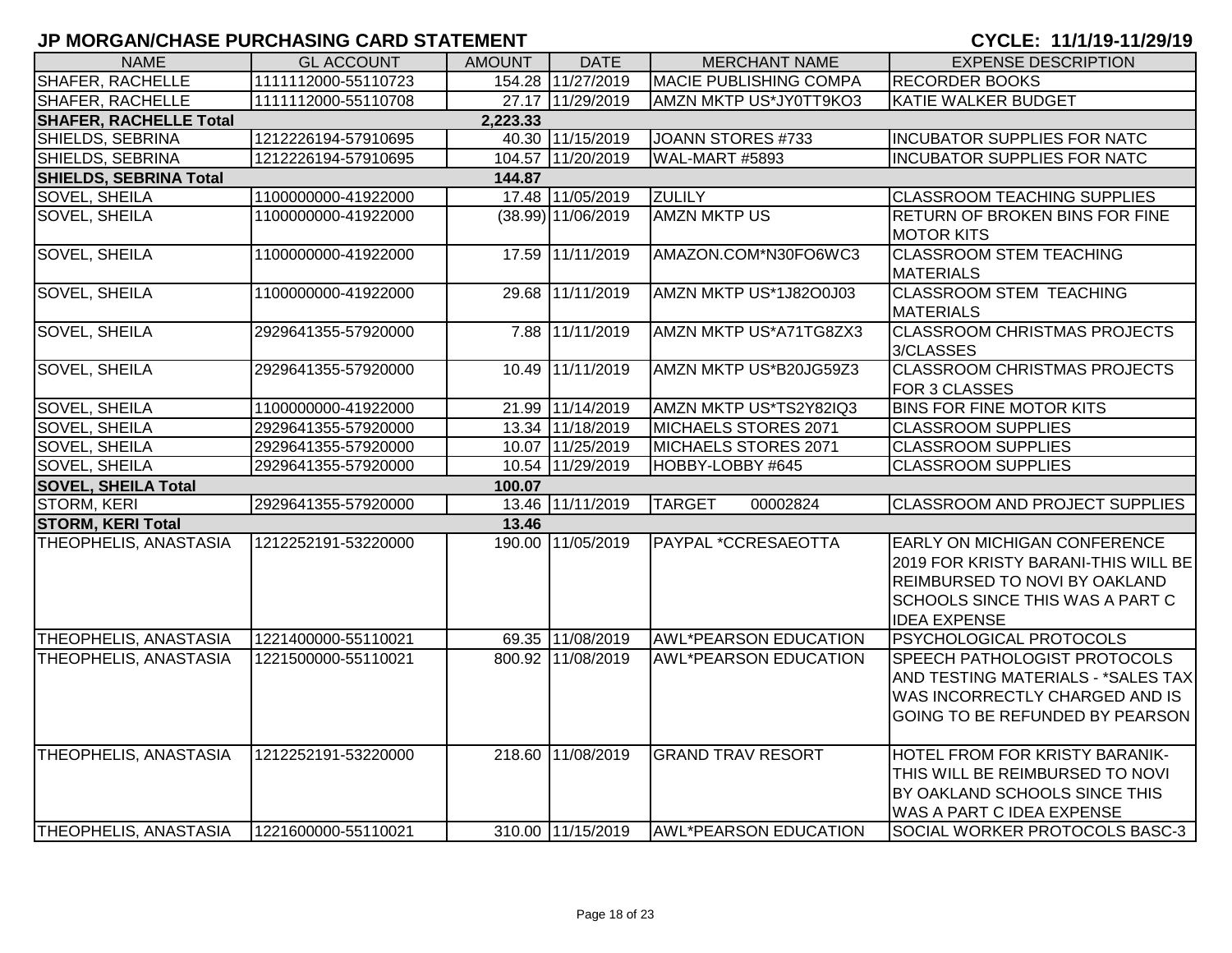| <b>NAME</b>                        | <b>GL ACCOUNT</b>   | <b>AMOUNT</b> | <b>DATE</b>         | <b>MERCHANT NAME</b>          | <b>EXPENSE DESCRIPTION</b>              |
|------------------------------------|---------------------|---------------|---------------------|-------------------------------|-----------------------------------------|
| THEOPHELIS, ANASTASIA              | 1221926000-55110000 |               | 17.00 11/27/2019    | <b>WPS</b>                    | <b>ABAS-3 ADULT RATING SCALE ONLINE</b> |
|                                    |                     |               |                     |                               | FORM (5 USES) - SOCIAL WORKER           |
|                                    |                     |               |                     |                               | <b>PROTOCOLS</b>                        |
| <b>THEOPHELIS, ANASTASIA Total</b> |                     | 1,605.87      |                     |                               |                                         |
| <b>TURNER, NANCY</b>               | 1126113000-55992000 |               | 64.17 11/01/2019    | <b>AERO FILTER INC</b>        | NW FILTER 8.75 X 19 X1                  |
| <b>TURNER, NANCY</b>               | 1126160000-55710000 |               | 826.28 11/01/2019   | CORRIGAN OIL #2 - BRI         | MTCE - ETHANOL 400.50 GROSS             |
| TURNER, NANCY                      | 1126111000-54110000 |               | 255.00 11/01/2019   | <b>REDFORD LOCK COMPANY I</b> | VO - LABOR TO INSTALL CLASSRM           |
|                                    |                     |               |                     |                               | <b>LOCK LIBRARY DOOR</b>                |
| <b>TURNER, NANCY</b>               | 1126161000-53840000 |               | 2,570.65 11/04/2019 | WASTE MGMT WM EZPAY           | <b>DISTRICT WASTE REMOVAL</b>           |
| <b>TURNER, NANCY</b>               | 2326161000-53840000 |               | 856.89 11/04/2019   | <b>WASTE MGMT WM EZPAY</b>    | <b>DISTRICT WASTE REMOVAL - REC</b>     |
| <b>TURNER, NANCY</b>               | 1128200000-53610000 |               | 680.00 11/05/2019   | <b>ARC LAKESIDE BLUEPRINT</b> | <b>IDISTRICT BOND BOARDS</b>            |
| <b>TURNER, NANCY</b>               | 1126122000-55990000 |               | 365.03 11/05/2019   | <b>LEONARDS SYSRUPS</b>       | HS POOL CO2                             |
| <b>TURNER, NANCY</b>               | 1126160000-53450000 |               | 110.00 11/06/2019   | <b>ARC LAKESIDE BLUEPRINT</b> | <b>MTCE MONTHLY SKYSITE FEE</b>         |
| <b>TURNER, NANCY</b>               | 1126122000-55992000 |               | 130.97 11/06/2019   | <b>IDN HARDWARE SALES-INC</b> | HS MEDIA CENTER - EXIT ALARMS           |
| TURNER, NANCY                      | 1126122000-54120000 |               | 895.30 11/06/2019   | INT*IN *AQUATIC SOURCE        | HS POOL STENNER PUMP TUBE               |
|                                    |                     |               |                     |                               | <b>REPLACED</b>                         |
| <b>TURNER, NANCY</b>               | 1126118000-54120000 |               | 207.50 11/07/2019   | <b>BASS</b>                   | NM5 RM 162 - REPAIRED COOLING           |
|                                    |                     |               |                     |                               | <b>CIRCUIT</b>                          |
| <b>TURNER, NANCY</b>               | 1126101000-54110000 |               | 43.00 11/07/2019    | <b>PREMIER PEST MANAG</b>     | <b>ESB PEST MANAGEMENT</b>              |
| <b>TURNER, NANCY</b>               | 1126105000-54110000 |               | 31.00 11/07/2019    | <b>PREMIER PEST MANAG</b>     | NATC PEST MANAGEMENT                    |
| <b>TURNER, NANCY</b>               | 1126152000-54110000 |               | 37.00 11/07/2019    | <b>PREMIER PEST MANAG</b>     | <b>ECEC PEST MANAGEMENT</b>             |
| <b>TURNER, NANCY</b>               | 1126122000-54110000 |               | 33.00 11/07/2019    | <b>PREMIER PEST MANAG</b>     | <b>HS PEST MANAGEMENT</b>               |
| <b>TURNER, NANCY</b>               | 1126120000-54110000 |               | 37.00 11/07/2019    | <b>PREMIER PEST MANAG</b>     | <b>IMS PEST MANAGEMENT</b>              |
| <b>TURNER, NANCY</b>               | 1126118000-54110000 |               | 56.00 11/07/2019    | <b>PREMIER PEST MANAG</b>     | <b>INM PEST MANAGEMENT</b>              |
| <b>TURNER, NANCY</b>               | 1126103000-54110000 |               | 28.00 11/07/2019    | <b>PREMIER PEST MANAG</b>     | <b>ITC PEST MANAGEMENT</b>              |
| <b>TURNER, NANCY</b>               | 1126114000-54110000 |               | 28.00 11/07/2019    | <b>PREMIER PEST MANAG</b>     | PV PEST MANAGEMENT                      |
| <b>TURNER, NANCY</b>               | 1126112000-54110000 |               | 28.00 11/07/2019    | <b>PREMIER PEST MANAG</b>     | <b>OH PEST MANAGEMENT</b>               |
| <b>TURNER, NANCY</b>               | 1126111000-54110000 |               | 2,015.00 11/07/2019 | <b>PREMIER PEST MANAG</b>     | <b>VO PEST MANAGEMENT</b>               |
| <b>TURNER, NANCY</b>               | 1126115000-54110000 |               | 28.00 11/07/2019    | <b>PREMIER PEST MANAG</b>     | <b>DF PEST MANAGEMENT</b>               |
| TURNER, NANCY                      | 1126113000-54110000 |               | 28.00 11/07/2019    | <b>PREMIER PEST MANAG</b>     | <b>NW PEST MANAGEMENT</b>               |
| TURNER, NANCY                      | 4445611000-56225000 |               | 800.00 11/07/2019   | <b>RDP PRO PAINT LLC</b>      | VO FLOOR PAINT COVERING                 |
| TURNER, NANCY                      | 1126122000-54120000 |               | 349.11 11/08/2019   | <b>ALTA CONSTRUCTION EQUI</b> | HS REPAIR PALLET JACK                   |
| TURNER, NANCY                      | 1126101000-55993000 |               | 43.53 11/14/2019    | <b>MAIN'S LANDSCAPE SUPPL</b> | <b>ESB ICE MELT</b>                     |
| TURNER, NANCY                      | 1126105000-55993000 |               | 43.53 11/14/2019    | <b>MAIN'S LANDSCAPE SUPPL</b> | <b>NATC ICE MELT</b>                    |
| <b>TURNER, NANCY</b>               | 1126152000-55993000 |               | 261.19 11/14/2019   | <b>MAIN'S LANDSCAPE SUPPL</b> | <b>ECEC ICE MELT</b>                    |
| <b>TURNER, NANCY</b>               | 1126122000-55993000 |               | 1,741.27 11/14/2019 | MAIN'S LANDSCAPE SUPPL        | <b>HS ICE MELT</b>                      |
| <b>TURNER, NANCY</b>               | 1126120000-55993000 |               | 870.64 11/14/2019   | MAIN'S LANDSCAPE SUPPL        | MS ICE MELT                             |
| <b>TURNER, NANCY</b>               | 1126118000-55993000 |               | 1,305.96 11/14/2019 | MAIN'S LANDSCAPE SUPPL        | <b>NM ICE MELT</b>                      |
| TURNER, NANCY                      | 1126114000-55993000 |               | 435.32 11/14/2019   | MAIN'S LANDSCAPE SUPPL        | PV ICE MELT                             |
| TURNER, NANCY                      | 1126112000-55993000 |               | 435.32 11/14/2019   | MAIN'S LANDSCAPE SUPPL        | <b>OH ICE MELT</b>                      |
| <b>TURNER, NANCY</b>               | 1126111000-55993000 |               | 435.32 11/14/2019   | MAIN'S LANDSCAPE SUPPL        | <b>VOICE MELT</b>                       |
| <b>TURNER, NANCY</b>               | 1126115000-55993000 |               | 435.32 11/14/2019   | MAIN'S LANDSCAPE SUPPL        | <b>DF ICE MELT</b>                      |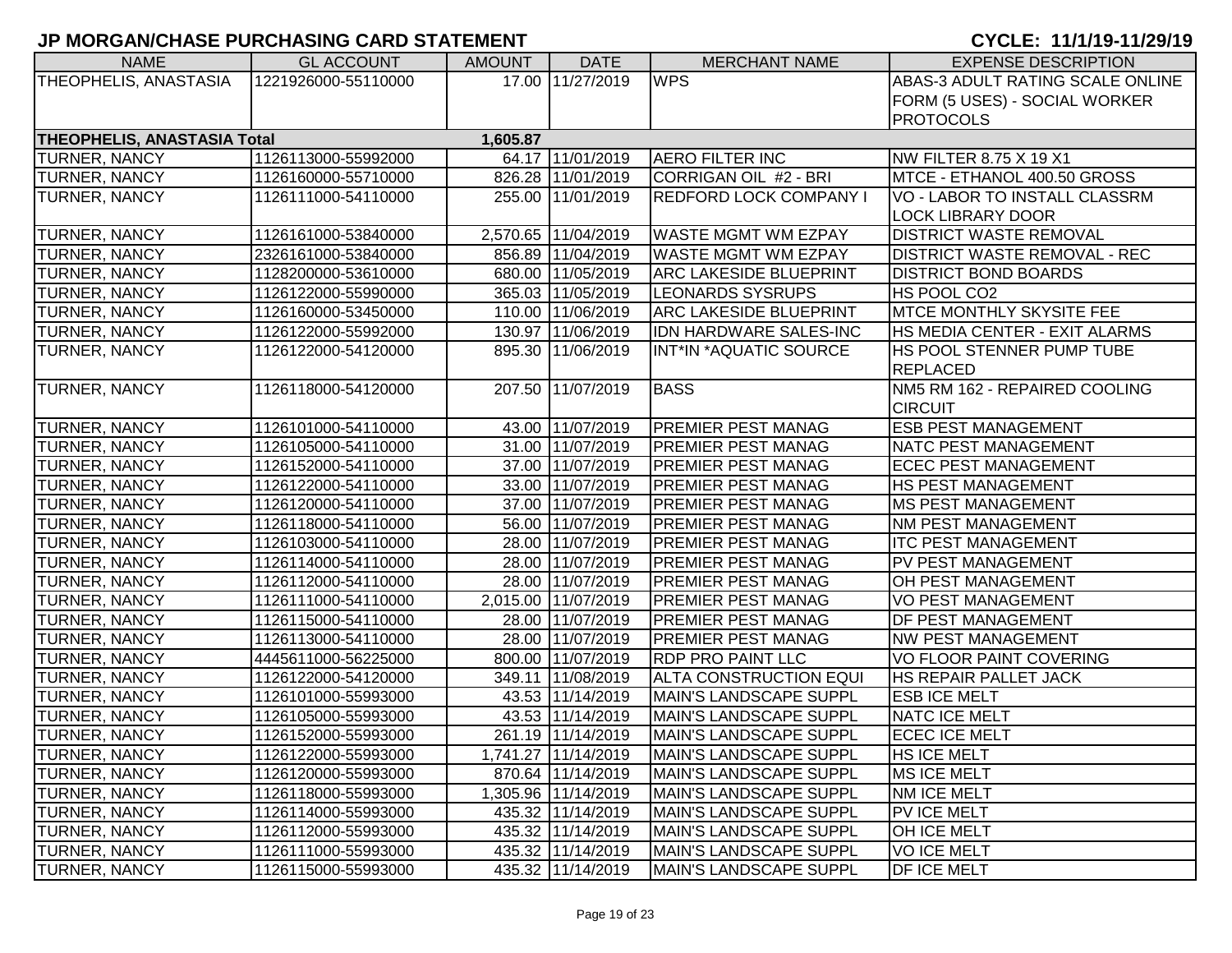| <b>NAME</b>          | <b>GL ACCOUNT</b>   | <b>AMOUNT</b> | <b>DATE</b>         | <b>MERCHANT NAME</b>              | <b>EXPENSE DESCRIPTION</b>             |
|----------------------|---------------------|---------------|---------------------|-----------------------------------|----------------------------------------|
| <b>TURNER, NANCY</b> | 1126113000-55993000 |               | 435.32 11/14/2019   | <b>MAIN'S LANDSCAPE SUPPL</b>     | <b>NW ICE MELT</b>                     |
| <b>TURNER, NANCY</b> | 1126160000-55993000 |               | 43.53 11/14/2019    | MAIN'S LANDSCAPE SUPPL            | <b>MTCE ICE MELT</b>                   |
| <b>TURNER, NANCY</b> | 1126170000-55993000 |               | 43.53 11/14/2019    | MAIN'S LANDSCAPE SUPPL            | <b>TRANSPR ICE MELT</b>                |
| <b>TURNER, NANCY</b> | 1126160000-55990000 |               | 72.84 11/14/2019    | <b>QUALITY FIRST AID &amp; SA</b> | <b>MTCE FIRST AID SUPPLIES</b>         |
| <b>TURNER, NANCY</b> | 1126160000-55710000 |               | 243.07 11/15/2019   | CORRIGAN OIL #2 - BRI             | MTCE - ETHANOL GAS - 123.40 GROSS      |
| <b>TURNER, NANCY</b> | 4126122951-54110000 |               | 1,601.00 11/15/2019 | INT*IN *AQUATIC SOURCE            | <b>HS POOL - REPLACED STARK</b>        |
|                      |                     |               |                     |                                   | MULTIPORT VALVE - SINKING FUND PG      |
|                      |                     |               |                     |                                   | 57                                     |
| <b>TURNER, NANCY</b> | 1126122000-54110000 |               | 3,377.00 11/15/2019 | INT*IN *SERVICEPRO PLU            | HS POWER VAC NORTHSIDE EJECTION        |
|                      |                     |               |                     |                                   | PIT                                    |
| <b>TURNER, NANCY</b> | 1126112000-54110000 |               | 415.00 11/15/2019   | INT*IN *SERVICEPRO PLU            | OH DRAIN CLEANING - KITCHEN            |
|                      |                     |               |                     |                                   | <b>RESTROOM/GARBAGE DISPOSAL</b>       |
| <b>TURNER, NANCY</b> | 1126160000-55910000 |               | 41.08 11/18/2019    | STAPLS7227186575000001            | <b>MTCE CALENDARS AND NOTEBOOK</b>     |
|                      |                     |               |                     |                                   | <b>DIVIDERS</b>                        |
| <b>TURNER, NANCY</b> | 4445614000-56420000 |               | 789.50 11/19/2019   | 1 800 4 BLINDS MICHIGA            | <b>PV BLINDS</b>                       |
| TURNER, NANCY        | 4445611000-56420000 |               | 789.50 11/19/2019   | 1 800 4 BLINDS MICHIGA            | <b>VO BLINDS</b>                       |
| <b>TURNER, NANCY</b> | 1126100000-54910829 |               | 3,351.63 11/21/2019 | <b>ARCH ENVIRONMENTAL GRO</b>     | <b>DISTRICT STORM WATER CONSULTING</b> |
| <b>TURNER, NANCY</b> | 1126113000-54110000 |               | 224.59 11/21/2019   | <b>CUMMINS INC - S6</b>           | <b>NW PLANNED MAINTENANCE</b>          |
|                      |                     |               |                     |                                   | <b>AGREEMENT</b>                       |
| <b>TURNER, NANCY</b> | 1126122000-54110000 |               | 227.09 11/21/2019   | <b>CUMMINS INC - S6</b>           | <b>HS PLANNED MAINTENANCE</b>          |
|                      |                     |               |                     |                                   | AGREEMENT                              |
| TURNER, NANCY        | 1126103000-54110000 |               | 224.59 11/21/2019   | <b>CUMMINS INC - S6</b>           | <b>ITC PLANNED MAINTENANCE</b>         |
|                      |                     |               |                     |                                   | <b>AGREEMENT</b>                       |
| TURNER, NANCY        | 1126120000-54110000 |               | 215.46 11/21/2019   | <b>CUMMINS INC - S6</b>           | <b>MS PLANNED MAINTENANCE</b>          |
|                      |                     |               |                     |                                   | <b>AGREEMENT</b>                       |
| <b>TURNER, NANCY</b> | 1126122000-54120000 |               | 1,103.63 11/21/2019 | INT*IN *AQUATIC SOURCE            | HS POOL STENNER PUMP REPAIR            |
| <b>TURNER, NANCY</b> | 1126160000-55710000 |               | 537.47 11/22/2019   | CORRIGAN OIL #2 - BRI             | MTCE - ETHANOL GAS 289 GROSS           |
| TURNER, NANCY        | 1126170000-54910000 |               | 432.50 11/25/2019   | <b>ARCH ENVIRONMENTAL GRO</b>     | TRANSPORTATION - UST CLASS A/B         |
|                      |                     |               |                     |                                   | <b>CONSULTING</b>                      |
| <b>TURNER, NANCY</b> | 1126112000-54120000 |               | 437.50 11/25/2019   | <b>BASS</b>                       | OH - KITCHEN MUA HEAT REPAIR           |
| <b>TURNER, NANCY</b> | 1126122000-54120000 |               | 437.50 11/25/2019   | <b>BASS</b>                       | HS CHILLER AHU P1 RELOADED             |
|                      |                     |               |                     |                                   | <b>PROGRAM - VERIFIED OPERATION</b>    |
| TURNER, NANCY        | 1126118000-54120000 |               | 495.00 11/25/2019   | <b>BASS</b>                       | NM5 RM 647 CHILLER FAN AIR TEMP        |
|                      |                     |               |                     |                                   | <b>REPAIR</b>                          |
| <b>TURNER, NANCY</b> | 1126160000-55710000 |               | 577.21 11/25/2019   | CORRIGAN OIL #2 - BRI             | MTCE - ETHANOL 301.20 GROSS            |
| <b>TURNER, NANCY</b> | 1126122000-54110000 |               | 520.00 11/25/2019   | INT*IN *SERVICEPRO PLU            | <b>HS CAMERA INSPECTION RM 107</b>     |
| <b>TURNER, NANCY</b> | 1126112000-54120000 |               | 513.00 11/25/2019   | INT*IN *SERVICEPRO PLU            | OH CLEANOUT GARBAGE DISPOSAL -         |
|                      |                     |               |                     |                                   | <b>KITCHEN</b>                         |
| <b>TURNER, NANCY</b> | 1126160000-55991000 |               | 74.96 11/25/2019    | STAPLS7227411607000001            | <b>MTCE BATTERIES</b>                  |
| <b>TURNER, NANCY</b> | 1126122000-55990000 |               | 70.47 11/26/2019    | INT*IN *AQUATIC SOURCE            | HS POOL REAGENT AND TITRATION          |
|                      |                     |               |                     |                                   | <b>CHEMICALS</b>                       |
| <b>TURNER, NANCY</b> | 1126160000-55992000 |               | 978.85 11/26/2019   | PENCHURA                          | MTCE - PLAYGROUND SWING STOCK          |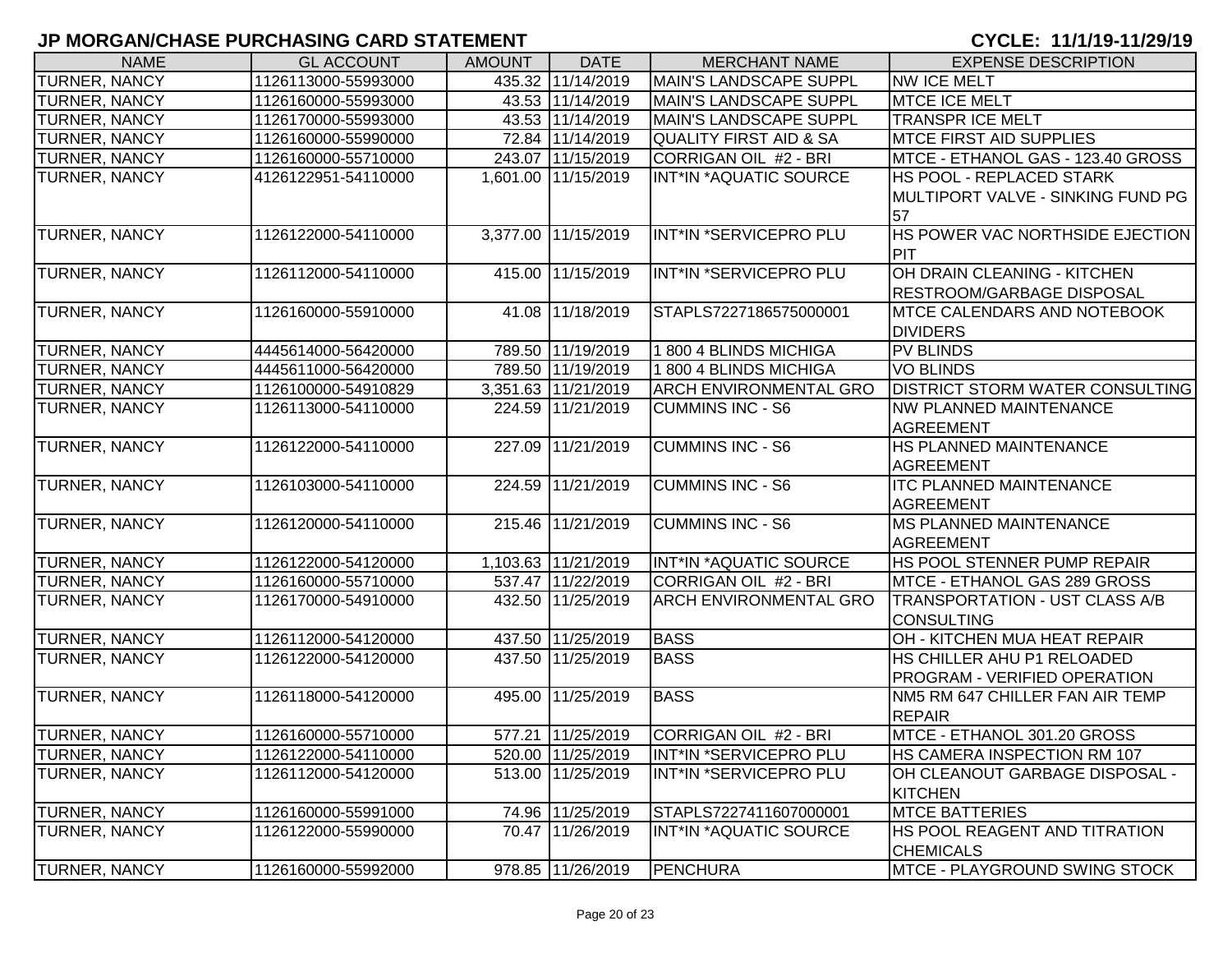| <b>NAME</b>                    | <b>GL ACCOUNT</b>   | <b>AMOUNT</b> | <b>DATE</b>         | <b>MERCHANT NAME</b>          | <b>EXPENSE DESCRIPTION</b>                                                 |
|--------------------------------|---------------------|---------------|---------------------|-------------------------------|----------------------------------------------------------------------------|
| <b>TURNER, NANCY</b>           | 1126160000-53220000 |               | 1,840.00 11/27/2019 | <b>BASS</b>                   | <b>MTCE TRAINING</b>                                                       |
| TURNER, NANCY                  | 1126122000-55990000 |               | 531.82 11/27/2019   | INT*IN *AQUATIC SOURCE        | HS POOL BULK CHLORINE AND                                                  |
|                                |                     |               |                     |                               | POWDER DPD CHEMICALS                                                       |
| TURNER, NANCY                  | 1126160000-55997000 |               | 311.56 11/29/2019   | CINTAS 60A SAP                | <b>MTCE UNIFORMS</b>                                                       |
| TURNER, NANCY                  | 1126160000-55710000 |               | 319.92 11/29/2019   | CORRIGAN OIL #2 - BRI         | MTCE - ETHANOL GAS 162.70 GROSS                                            |
| <b>TURNER, NANCY Total</b>     |                     | 37,786.42     |                     |                               |                                                                            |
| <b>VUICHARD, TATIANA</b>       | 1331100000-55990000 |               | 14.99 11/01/2019    | <b>TARGET</b><br>00014654     | <b>PRESCHOOL HALLOWEEN PARADE</b><br><b>TREATS</b>                         |
| <b>VUICHARD, TATIANA</b>       | 1331100000-55990000 |               | 43.59 11/15/2019    | <b>CROWN AWARDS INC</b>       | TROPHIES FOR ENRICHMENT CHESS<br><b>CLASS</b>                              |
| <b>VUICHARD, TATIANA</b>       | 1331100000-55990000 |               | 80.00 11/19/2019    | <b>PRINTNOLOGY INC</b>        | DOOR WINDOW VINYL SIGNAGE                                                  |
| VUICHARD, TATIANA              | 2331100000-53840000 |               | 80.00 11/20/2019    | SAFEWAY SHREDDING             | PAPER SHREDDING SERVICE FOR<br>PRESCHOOL AND COMMUNITY ED<br><b>OFFICE</b> |
| <b>VUICHARD, TATIANA Total</b> |                     | 218.58        |                     |                               |                                                                            |
| <b>WARECK, MICHELE</b>         | 2929622112-57920000 |               | 222.00 11/01/2019   | <b>BARGAINTEESCOM</b>         | CAT RACK SCHOOL STORE ORDER<br><b>FOR SHIRTS</b>                           |
| <b>WARECK, MICHELE</b>         | 2929622137-57920000 |               | 780.00 11/01/2019   | <b>FRB CATERING</b>           | LUNCH FOR CTE STUDENTS ON FIELD<br><b>TRIP</b>                             |
| <b>WARECK, MICHELE</b>         | 2929622181-57920000 |               | 184.00 11/04/2019   | NMU CASHIER 2                 | MICHIGAN MATH COMPETITION FEES                                             |
| <b>WARECK, MICHELE</b>         | 2929622176-57920000 |               | 24.97 11/04/2019    | THE HOME DEPOT #2737          | SECURITY OFFICE SUPPLY - BOLT<br><b>CUTTER</b>                             |
| <b>WARECK, MICHELE</b>         | 2929622123-57920000 |               | 50.95 11/06/2019    | <b>STAPLES</b><br>00109520    | <b>CLASSROOM SUPPLIES FOR SPECIAL</b><br><b>NEEDS STUDENTS</b>             |
| <b>WARECK, MICHELE</b>         | 2929622175-57920000 |               | 871.70 11/07/2019   | <b>ALLEGRA MARKETING PRIN</b> | PAYMENT FOR REGISTRATION<br><b>PAYMENT VOUCHERS</b>                        |
| <b>WARECK, MICHELE</b>         | 1111322706-55110000 |               | 186.49 11/07/2019   | AMZN MKTP US*K53826BK3        | OFFICE SUPPLIES FOR NEW<br><b>COUNSELOR</b>                                |
| <b>WARECK, MICHELE</b>         | 1111322735-55110000 |               | 36.68 11/07/2019    | COTTAGE INN PIZZA - NO        | <b>NEW STUDENT LUNCHEON</b>                                                |
| <b>WARECK, MICHELE</b>         | 2929622123-57920000 |               | 54.17 11/11/2019    | AMAZON.COM*PX94624A3          | SPECIAL NEEDS CLASSROOM LIGHT<br><b>FILTERS</b>                            |
| <b>WARECK, MICHELE</b>         | 1111322706-55110000 |               | 95.98 11/11/2019    | <b>COUNTRY WATER</b>          | <b>COUNSELING OFFICE WATER FOR</b><br><b>COLLEGE VISITORS</b>              |
| <b>WARECK, MICHELE</b>         | 1111322730-55110000 |               | 122.99 11/11/2019   | <b>SCIENTIFICS DIRECT</b>     | <b>SCIENCE CLASSROOM SUPPLIES</b>                                          |
| <b>WARECK, MICHELE</b>         | 1111322000-54910708 |               | 490.40 11/11/2019   | <b>WASTE MGMT WM EZPAY</b>    | <b>HIGH SCHOOL RECYCLE CHARGES</b>                                         |
| <b>WARECK, MICHELE</b>         | 1111322000-57410000 |               | 12.99 11/12/2019    | <b>AMAZON PRIME</b>           | AMAZON PRIME MEMBERSHIP FEE                                                |
| <b>WARECK, MICHELE</b>         | 2929622175-57920000 |               | 43.97 11/14/2019    | COTTAGE INN PIZZA - NO        | THIRD NEW STUDENT LUNCHEON                                                 |
| <b>WARECK, MICHELE</b>         | 1111322000-55110707 |               | 1,900.60 11/14/2019 | <b>NCS*PEARSON CERT</b>       | <b>MICROSOFT PRACTICE TESTING FOR</b><br><b>COMPUTER CLASSES</b>           |
| <b>WARECK, MICHELE</b>         | 2929622186-57920000 |               | 2,390.40 11/14/2019 | NORTHVILLE CIDER MILL         | CIDER AND DONUTS FOR ENTIRE<br>SPECIAL SCHOOL EVENT                        |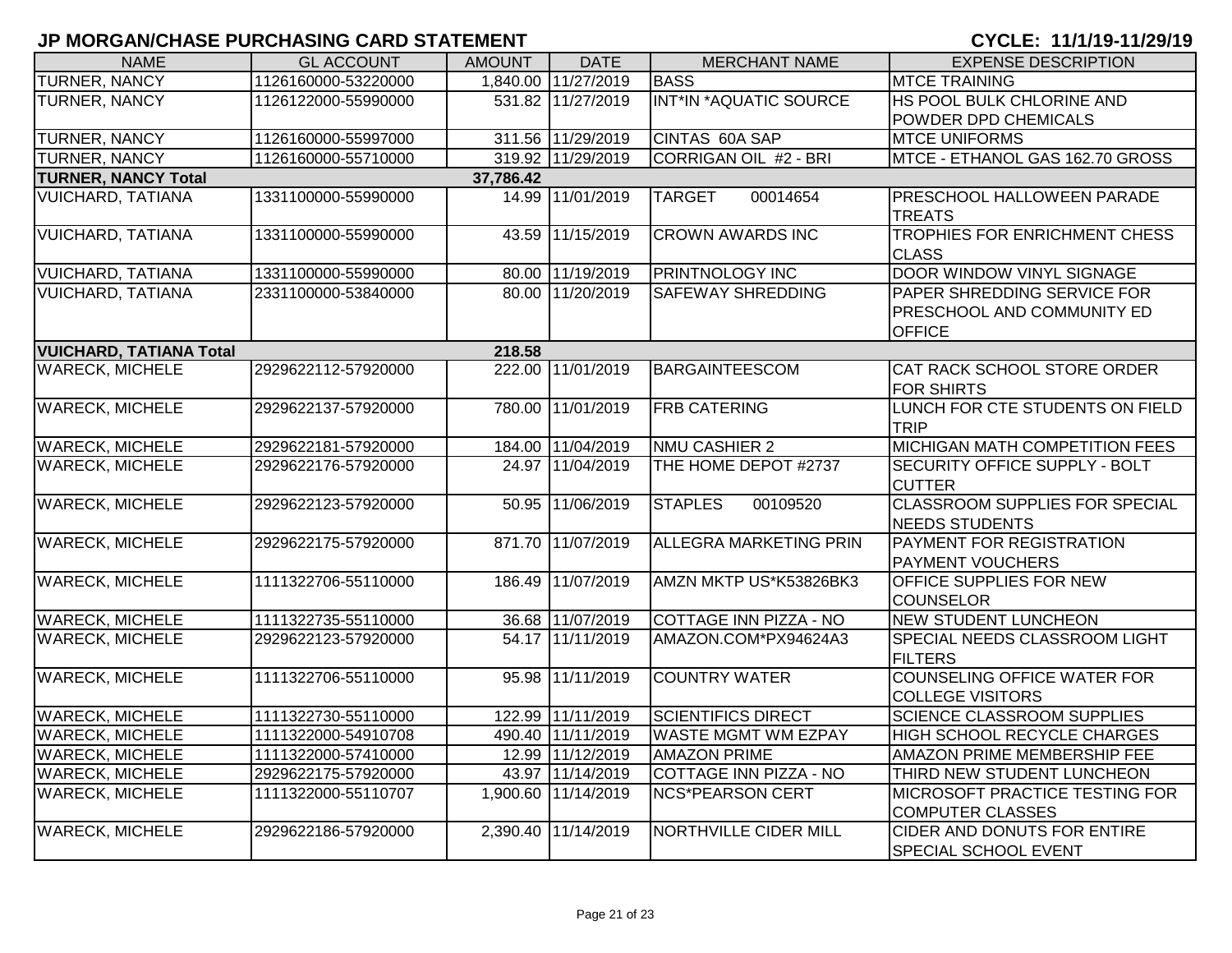| <b>NAME</b>                   | <b>GL ACCOUNT</b>   | <b>AMOUNT</b> | <b>DATE</b>         | <b>MERCHANT NAME</b>             | <b>EXPENSE DESCRIPTION</b>             |
|-------------------------------|---------------------|---------------|---------------------|----------------------------------|----------------------------------------|
| <b>WARECK, MICHELE</b>        | 2929622108-57920000 |               | 49.40 11/15/2019    | GFS STORE #0942                  | SUPPLIES FOR STAFF CELEBRATION         |
|                               |                     |               |                     |                                  | <b>LUNCHEON</b>                        |
| <b>WARECK, MICHELE</b>        | 1111322000-55110708 |               | 21.62 11/18/2019    | LOWES #01814*                    | <b>SUPPLIES TO HANG PICTURES</b>       |
|                               |                     |               |                     |                                  | <b>THROUGHOUT BUILDING</b>             |
| <b>WARECK, MICHELE</b>        | 1111322000-55110707 |               | 51.20 11/18/2019    | <b>WAL-MART #5893</b>            | COMPUTER INSTRUCTION                   |
|                               |                     |               |                     |                                  | <b>CLASSROOM BATTERIES</b>             |
| <b>WARECK, MICHELE</b>        | 1111322000-55110723 |               | 949.00 11/19/2019   | J.W. PEPPER                      | SHEET MUSIC FOR MARCHING BAND          |
| <b>WARECK, MICHELE</b>        | 2929622108-57920000 |               | 767.76 11/21/2019   | MARIA S ITALIAN BAKERY           | <b>STAFF CELEBRATION LUNCHEON</b>      |
| <b>WARECK, MICHELE</b>        | 2929622186-57920000 |               | 390.00 11/22/2019   | <b>MASSP</b>                     | <b>STUDENT COUNSEL LEADERSHIP</b>      |
|                               |                     |               |                     |                                  | <b>TRAINING PAYMENT</b>                |
| <b>WARECK, MICHELE</b>        | 2929622108-57920000 |               | 245.00 11/22/2019   | <b>RED*CROSS TRNG &amp; PROD</b> | <b>AMERICAN RED CROSS TRAINING CPR</b> |
|                               |                     |               |                     |                                  | <b>CARDS</b>                           |
| <b>WARECK, MICHELE</b>        | 1111322712-55110000 |               | 50.85 11/25/2019    | <b>TEACHER'S DISCOVERY</b>       | FOREIGN LANGUAGE CLASSROOM             |
|                               |                     |               |                     |                                  | <b>SUPPLIES</b>                        |
| <b>WARECK, MICHELE</b>        | 2929622186-57920000 |               | 763.20 11/26/2019   | SAMS CLUB #6657                  | PIES FOR TEACHER PIE RAFFLE            |
| <b>WARECK, MICHELE</b>        | 2929622181-57920000 |               | 181.00 11/27/2019   | <b>MATH ASSOC AMERICA</b>        | <b>MATH CLUB COMPETITION FEES</b>      |
| <b>WARECK, MICHELE</b>        | 2929622746-57920000 |               | 250.00 11/27/2019   | <b>MT BRIGHTON SKI SCHOOL</b>    | NOVI HIGH SCHOOL BOARDER-CROSS         |
|                               |                     |               |                     |                                  | <b>CLUB FEES</b>                       |
| <b>WARECK, MICHELE</b>        | 2929622186-57920000 |               | 35.92 11/27/2019    | SAMSCLUB #6657                   | <b>ADDITIONAL PIES FOR STAFF PIE</b>   |
|                               |                     |               |                     |                                  | <b>RAFFLE</b>                          |
| <b>WARECK, MICHELE</b>        | 2929622190-57920000 |               | 381.00 11/29/2019   | SAMSCLUB.COM                     | <b>WATER FOR HOSA STATES</b>           |
|                               |                     |               |                     |                                  | <b>COMPETITION</b>                     |
| <b>WARECK, MICHELE Total</b>  |                     | 11,604.24     |                     |                                  |                                        |
| <b>WATSON, MICHAELA</b>       | 2929641355-57920000 |               | 4.48 11/04/2019     | WM SUPERCENTER #5893             | <b>CLASSROOM MATERIALS</b>             |
| <b>WATSON, MICHAELA</b>       | 2929641355-57920000 |               | 294.74 11/12/2019   | DISCOUNTSCH 8006272829           | <b>CLASSROOM MATERIALS</b>             |
| <b>WATSON, MICHAELA</b>       | 2929641355-57920000 |               | 3.49 11/14/2019     | HOBBY-LOBBY #645                 | <b>CLASSROOM MATERIALS</b>             |
| <b>WATSON, MICHAELA Total</b> |                     | 302.71        |                     |                                  |                                        |
| <b>WESNER, KIMBERLY</b>       | 1122220000-55310000 |               | 711.11 11/01/2019   | <b>FOLLETT SCHOOL SOLUTIO</b>    | <b>BOOK FOR THE MEDIA CENTER</b>       |
| <b>WESNER, KIMBERLY</b>       | 1122220000-55310000 |               | 34.74 11/04/2019    | AMAZON.COM*TJ7T48CX3             | <b>BOOK REPLACEMENTS FOR THE</b>       |
|                               |                     |               |                     |                                  | <b>MEDIA CENTER</b>                    |
| <b>WESNER, KIMBERLY</b>       | 2929620262-57920000 |               | 3,658.67 11/20/2019 | SCHOLASTIC, INC.                 | MONEY OWED TO SCHOLASTIC AFTER         |
|                               |                     |               |                     |                                  | <b>BOOK FAIR (FOR MATERIALS</b>        |
|                               |                     |               |                     |                                  | PURCHASED BY STUDENTS)                 |
| <b>WESNER, KIMBERLY</b>       | 1122220000-55310000 |               | 446.53 11/21/2019   | <b>FOLLETT SCHOOL SOLUTIO</b>    | <b>BOOKS FOR THE MEDIA CENTER</b>      |
| <b>WESNER, KIMBERLY Total</b> |                     | 4,851.05      |                     |                                  |                                        |
| <b>WILLIAMS, LAKEISA</b>      | 4445611000-56420957 |               | 185.36 11/01/2019   | <b>SWEETWATER SOUND</b>          | <b>MUSIC PURCHASE</b>                  |
| <b>WILLIAMS, LAKEISA</b>      | 4445611000-56420957 |               | 1,208.28 11/04/2019 | <b>GROTH MUSIC</b>               | <b>MUSIC PURCHASE</b>                  |
| <b>WILLIAMS, LAKEISA</b>      | 4445611000-56420957 |               | 636.30 11/05/2019   | <b>WEST MUSIC CATALOG</b>        | <b>MUSIC PURCHASE</b>                  |
| <b>WILLIAMS, LAKEISA</b>      | 1122211000-55310000 |               | 102.54 11/08/2019   | <b>FOLLETT SCHOOL SOLUTIO</b>    | <b>LIBRARY PURCHASE</b>                |
| <b>WILLIAMS, LAKEISA</b>      | 1124111000-55910000 |               | 24.25 11/08/2019    | STAPLS7226918692000001           | <b>OFFICE SUPPLIES</b>                 |
| <b>WILLIAMS, LAKEISA</b>      | 1124111000-55910000 |               | 35.00 11/11/2019    | STAPLS7226918692000002           | <b>OFFICE SUPPLIES</b>                 |
| <b>WILLIAMS, LAKEISA</b>      | 1124111000-55910000 |               | 60.64 11/22/2019    | STAPLS7226743763000001           | <b>OFFICE SUPPLIES</b>                 |